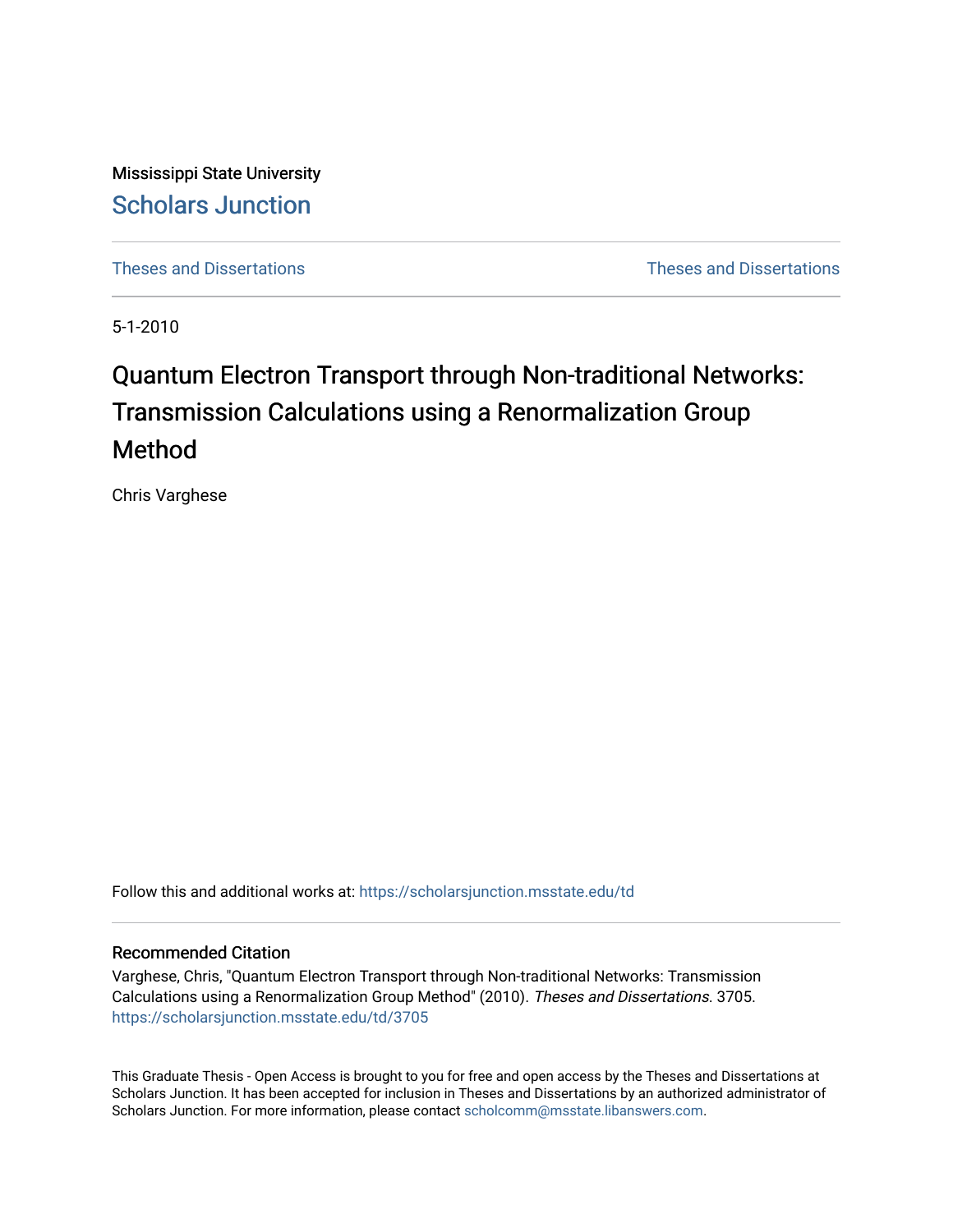# QUANTUM ELECTRON TRANSPORT THROUGH NON-TRADITIONAL

# NETWORKS: TRANSMISSION CALCULATIONS USING A

## RENORMALIZATION GROUP METHOD

By

Chris Varghese

A Thesis Submitted to the Faculty of Mississippi State University in Partial Fulfillment of the Requirements for the Degree of Master of Science in Physics in the Department of Physics & Astronomy

Mississippi State, Mississippi

May 2010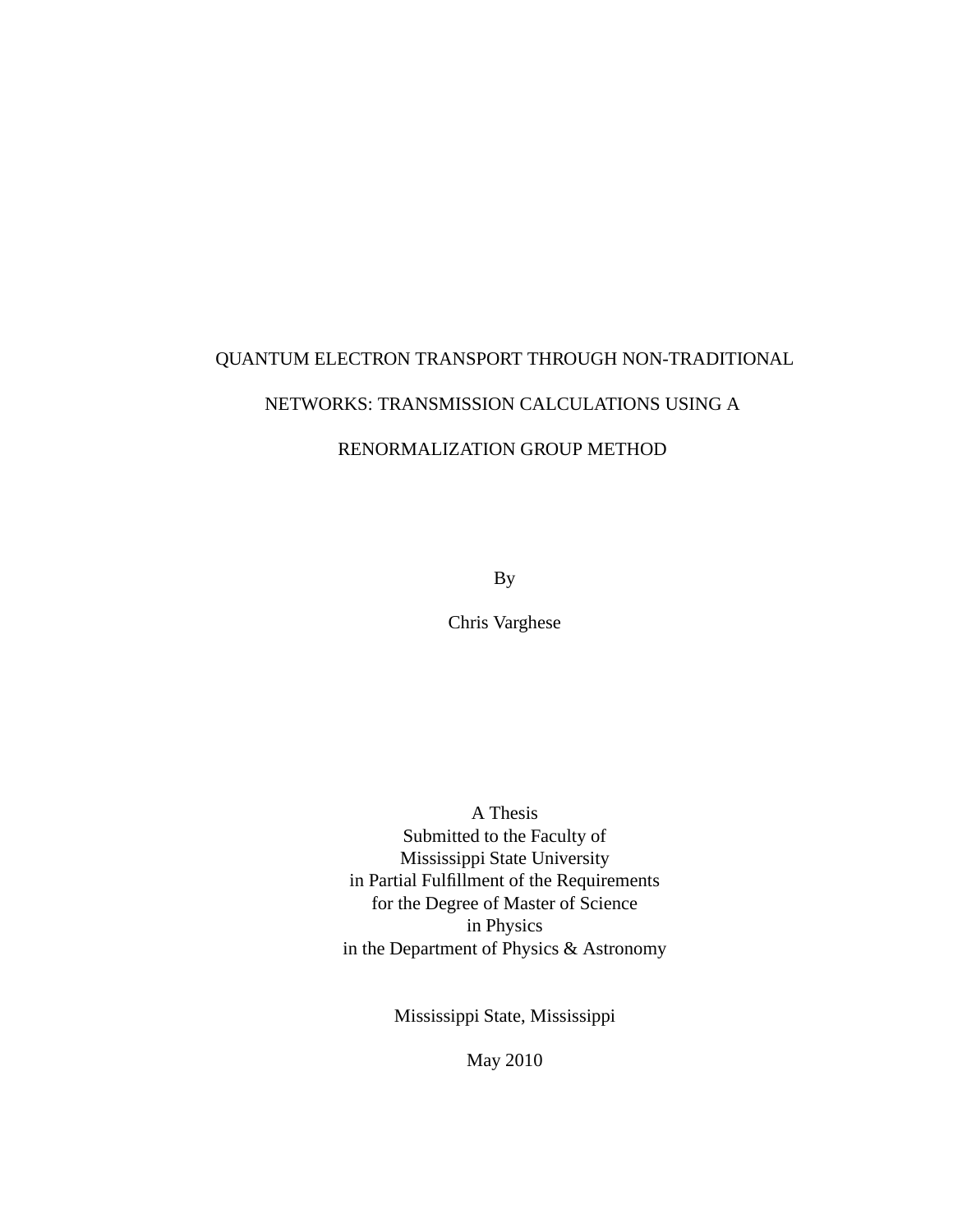## QUANTUM ELECTRON TRANSPORT THROUGH NON-TRADITIONAL

## NETWORKS: TRANSMISSION CALCULATIONS USING A

#### RENORMALIZATION GROUP METHOD

By

Chris Varghese

Approved:

Mark A. Novotny Professor of Physics (Major Professor)

R. Torsten Clay Associate Professor of Physics (Committee Member)

Seong-Gon Kim Associate Professor of Physics (Committee Member)

David L. Monts Professor of Physics (Graduate Coordinator)

Gary L. Myers Dean of the College of Arts & Sciences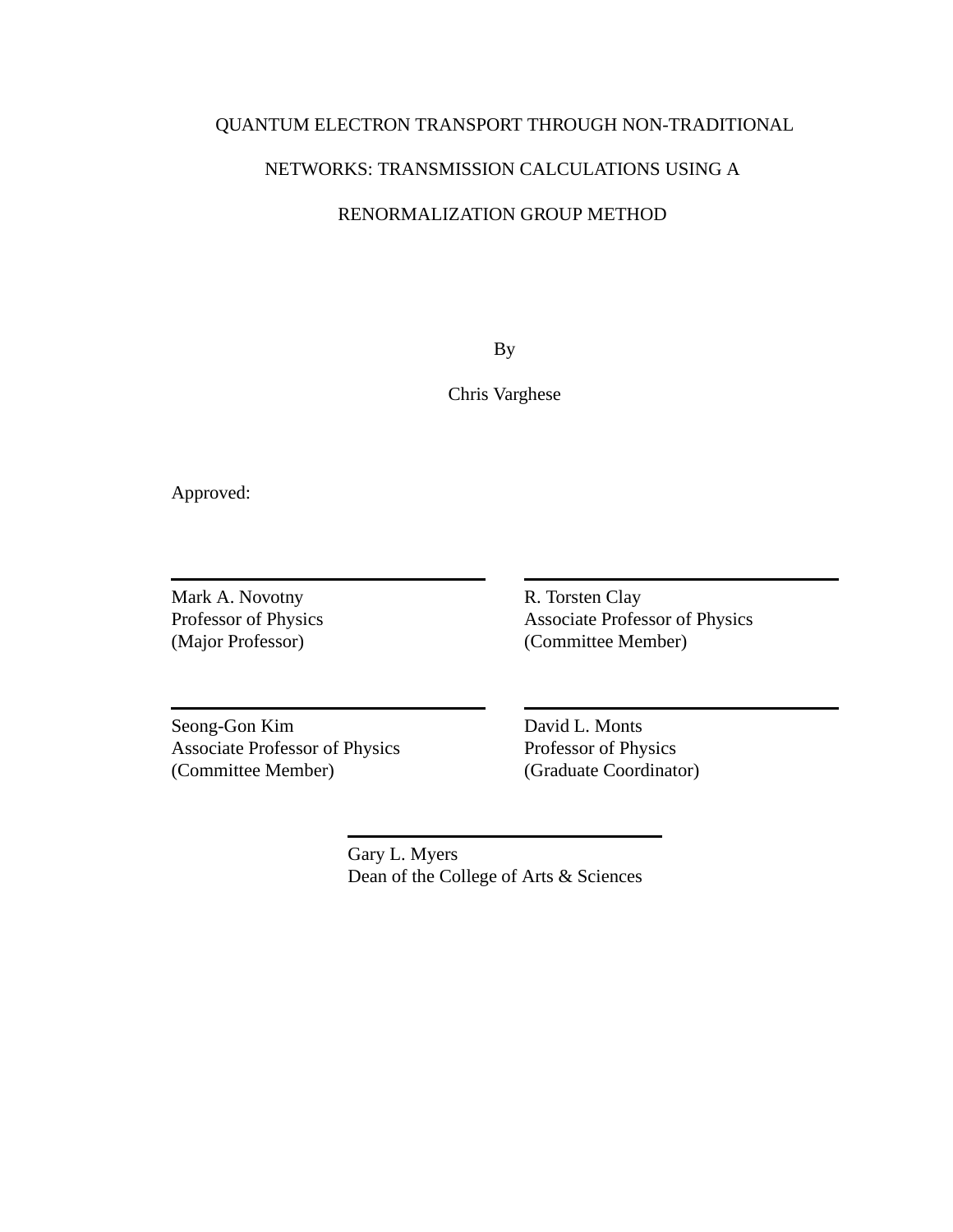Name: Chris Varghese

Date of Degree: May 1, 2010

Institution: Mississippi State University

Major Field: Physics

Major Professor: Dr. Mark A. Novotny

## Title of Study: QUANTUM ELECTRON TRANSPORT THROUGH NON-TRADITIONAL NETWORKS: TRANSMISSION CALCULATIONS USING A RENORMALIZATION GROUP METHOD

Pages in Study: 55

Candidate for Degree of Master of Science

A general exact matrix renormalization group method is developed for solving quantum transmission through networks. Using this method transmission of spinless electrons is calculated for a Hanoi network and a (newly introduced) fully connected Bethe lattice. Plots of the transmission and wavefunctions are obtained through application of the derived Renormalization Group recursion relations. The plots reveal band gaps (which has possible application in nano devices) in HN3 networks while no band gaps are observed in HN5 networks. With the fully connected Bethe lattice a drastic reduction in the transmission (in comparison to the normal Bethe lattice) is observed. This reduction can be found to be a purely quantum mechanical effect.

Key words: renormalization group, electron transport, Bethe lattice, Hanoi network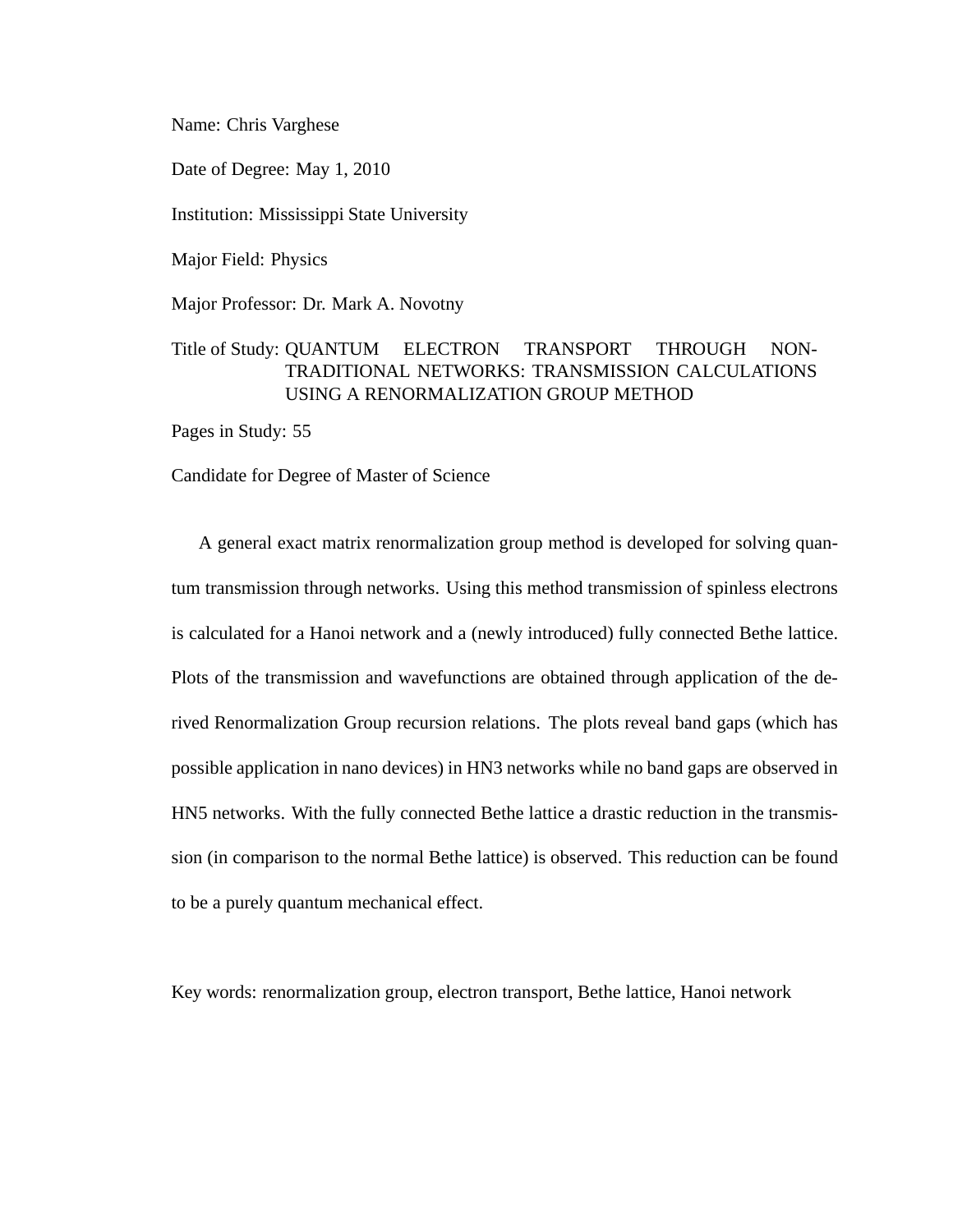## ACKNOWLEDGMENTS

I thank Dr. Mark A. Novotny for directing this research, Dr. Stefan Boettcher for helpful discussions, and my committee members for their comments on this thesis.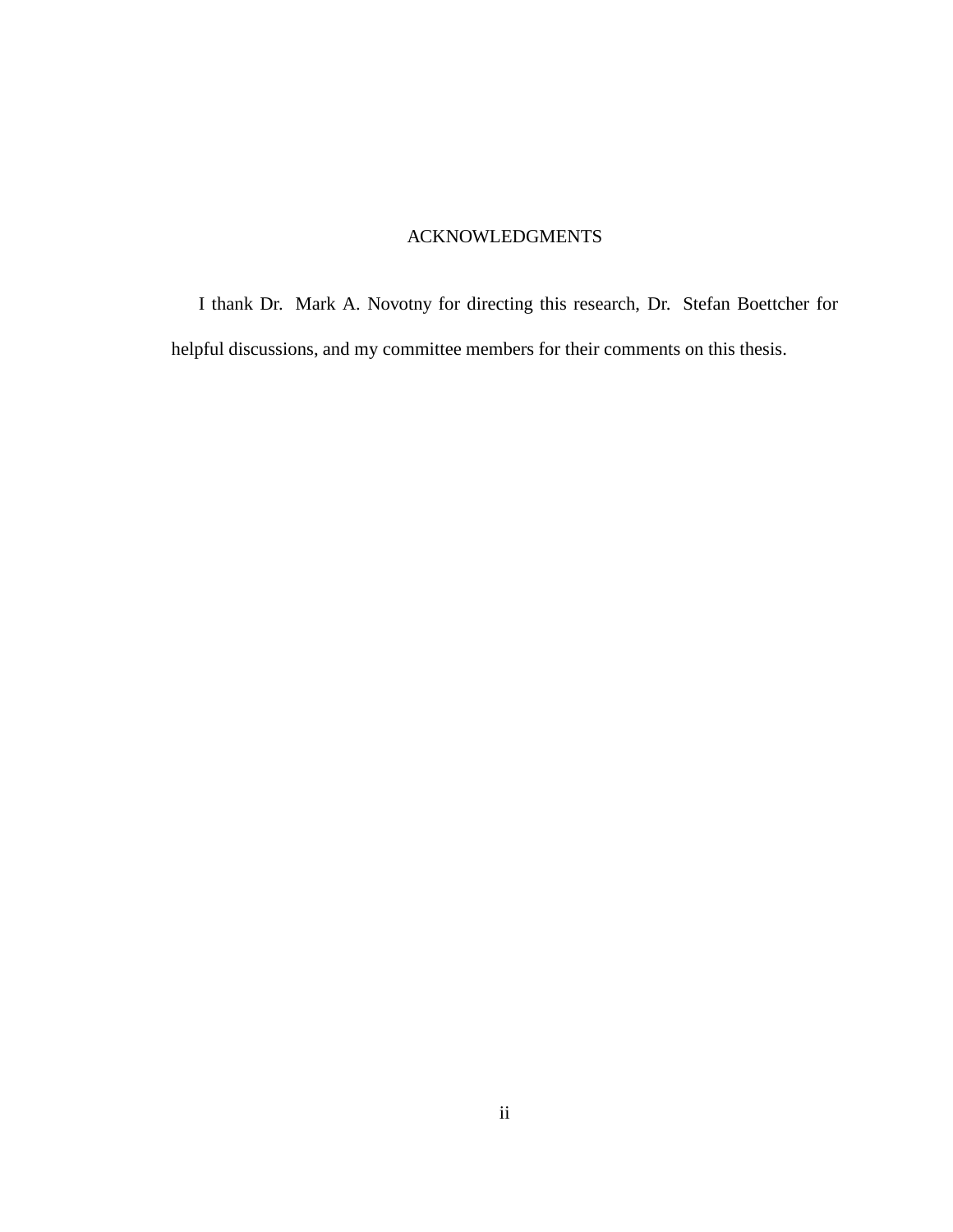# TABLE OF CONTENTS

| ACKNOWLEDGMENTS                                                                                                                                                  | $\mathbf{ii}$                                    |
|------------------------------------------------------------------------------------------------------------------------------------------------------------------|--------------------------------------------------|
|                                                                                                                                                                  | $\mathbf{V}$                                     |
| LIST OF SYMBOLS, ABBREVIATIONS, AND NOMENCLATURE                                                                                                                 | vii                                              |
| <b>CHAPTER</b>                                                                                                                                                   |                                                  |
| 1.                                                                                                                                                               | $\mathbf{1}$                                     |
| 1.1<br>1.2<br>1.3                                                                                                                                                | $\mathbf{1}$<br>$\overline{2}$<br>$\overline{4}$ |
| GENERAL MATRIX RG FORMULATION<br>2.                                                                                                                              | $\overline{7}$                                   |
| 2.1<br>2.2<br>2.2.1<br>2.2.2                                                                                                                                     | $\overline{7}$<br>9<br>9<br>10                   |
| 3.                                                                                                                                                               | 12                                               |
| 3.1<br>3.2<br>Calculation of Transmission and Wavefunctions<br>3.3<br>Linear geometry $\dots \dots \dots \dots \dots \dots \dots \dots$<br>3.3.1<br>3.3.2<br>3.4 | 12<br>15<br>19<br>19<br>22<br>23                 |
| FULLY CONNECTED BETHE LATTICE<br>$\overline{4}$ .                                                                                                                | 29                                               |
| 4.1<br>4.2<br>Matrix RG<br>Calculation of Transmission and Wavefunctions<br>4.3                                                                                  | 29<br>32<br>34                                   |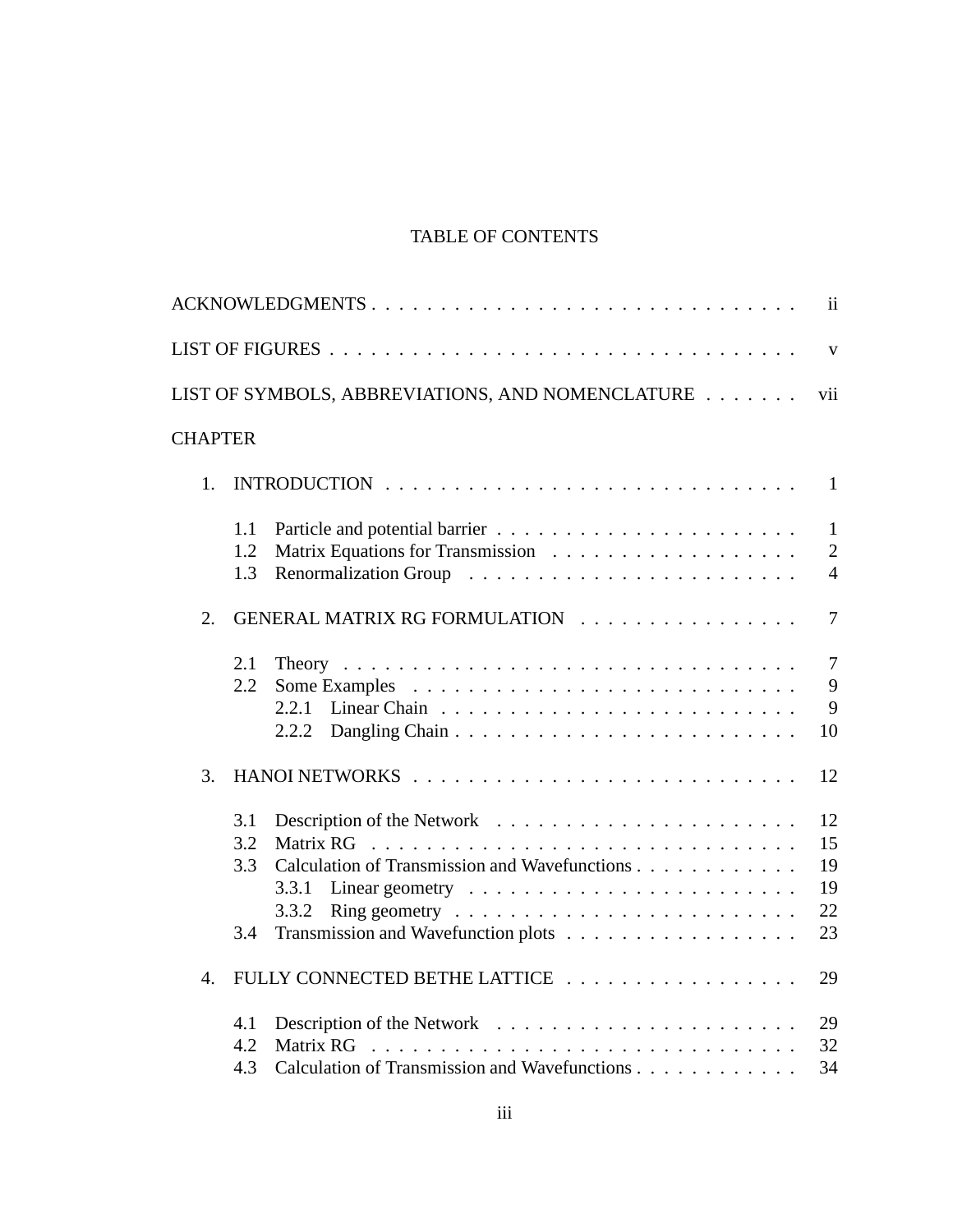|                 |                                                    | 40       |
|-----------------|----------------------------------------------------|----------|
|                 |                                                    |          |
| <b>APPENDIX</b> |                                                    |          |
| $\mathbf{A}$    |                                                    |          |
| $\bf{B}$        | MATHEMATICA CODE FOR HANOI NETWORK 47              |          |
|                 | MATHEMATICA CODE FOR FULLY CONNECTED BETHE LATTICE | 50       |
|                 | C.1<br>C2                                          | 51<br>53 |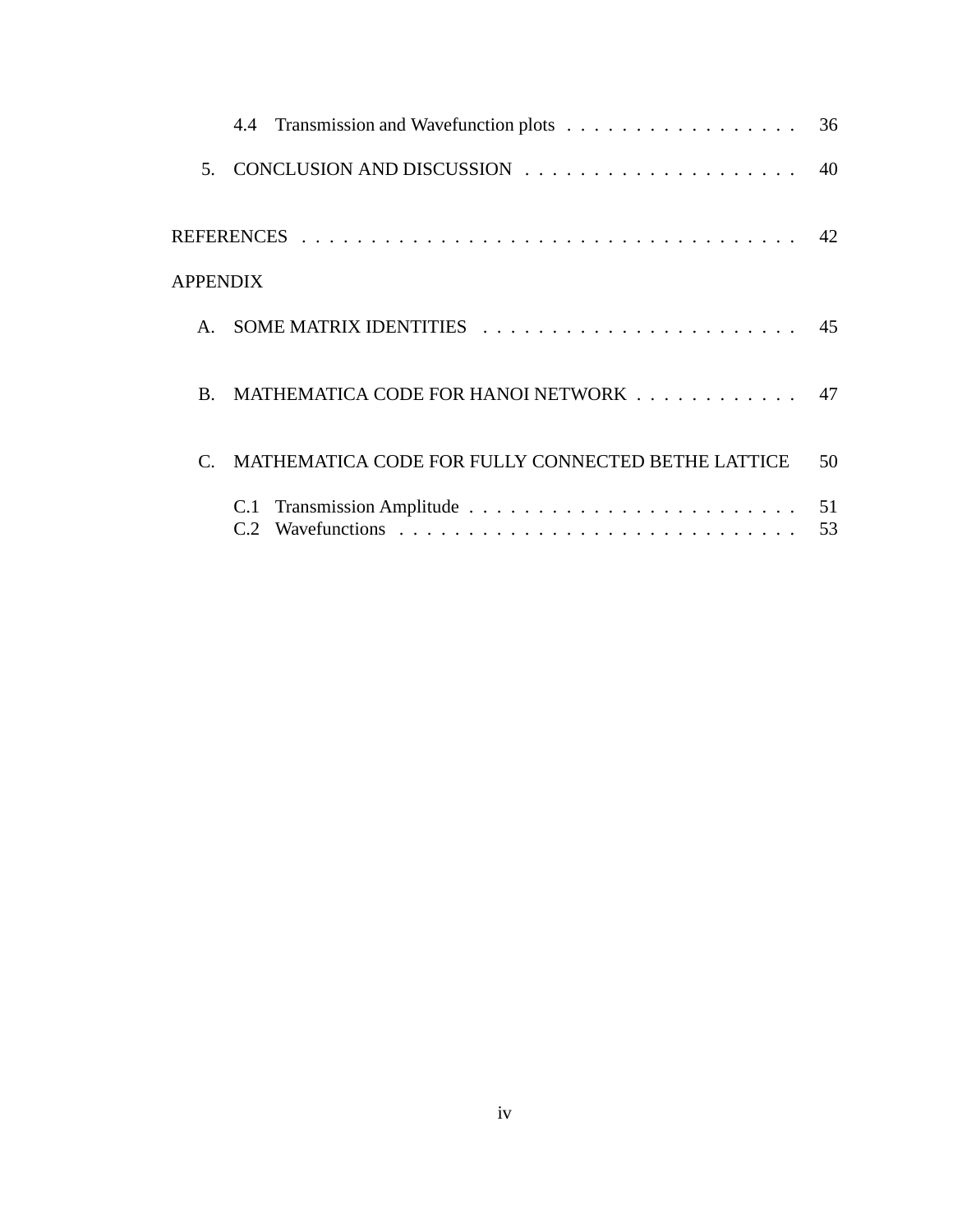# LIST OF FIGURES

| 1.1 |                                                                                           | $\mathbf{1}$ |
|-----|-------------------------------------------------------------------------------------------|--------------|
| 1.2 |                                                                                           | $\mathbf{2}$ |
| 2.1 |                                                                                           | 11           |
| 3.1 | Linear hanoi network with $k = 3, \ldots, \ldots, \ldots, \ldots, \ldots, \ldots, \ldots$ | 12           |
| 3.2 | Ring hanoi network with $k = 3, \ldots, \ldots, \ldots, \ldots, \ldots, \ldots, \ldots$   | 13           |
| 3.3 |                                                                                           | 16           |
| 3.4 | The last steps in the RG for the linear and ring geometry. $\dots \dots \dots \dots$      | 19           |
| 3.5 |                                                                                           | 24           |
| 3.6 |                                                                                           | 25           |
| 3.7 |                                                                                           | 26           |
| 3.8 |                                                                                           | 27           |
| 3.9 |                                                                                           | 28           |
| 4.1 |                                                                                           | 30           |
| 4.2 |                                                                                           | 36           |
| 4.3 |                                                                                           | 37           |
| 4.4 |                                                                                           | 37           |
| 4.5 |                                                                                           | 37           |
| 4.6 |                                                                                           | 38           |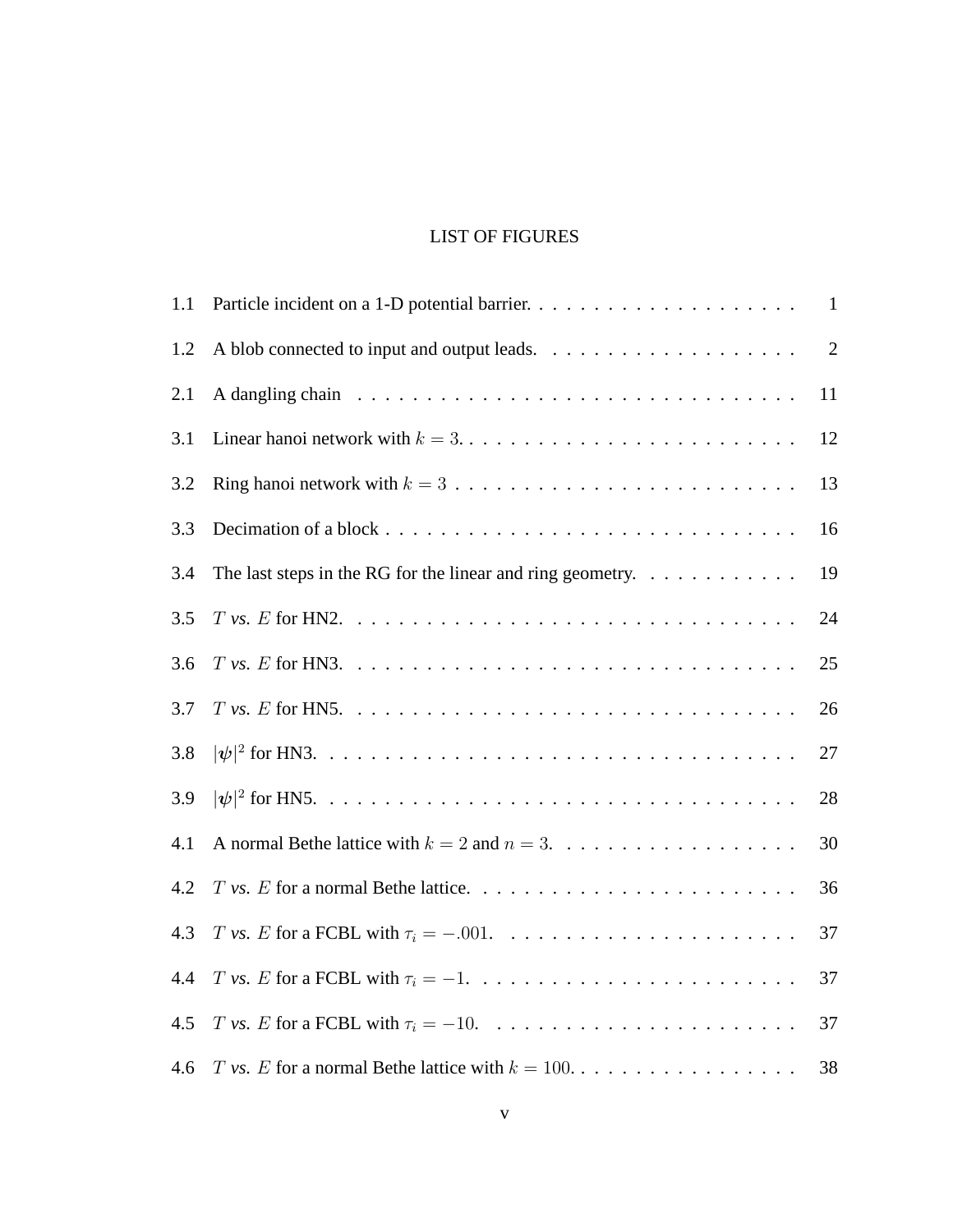| 4.10 $ \psi ^2$ vs. shell number for a FCBL with $\tau_i = -10$ . 39 |  |
|----------------------------------------------------------------------|--|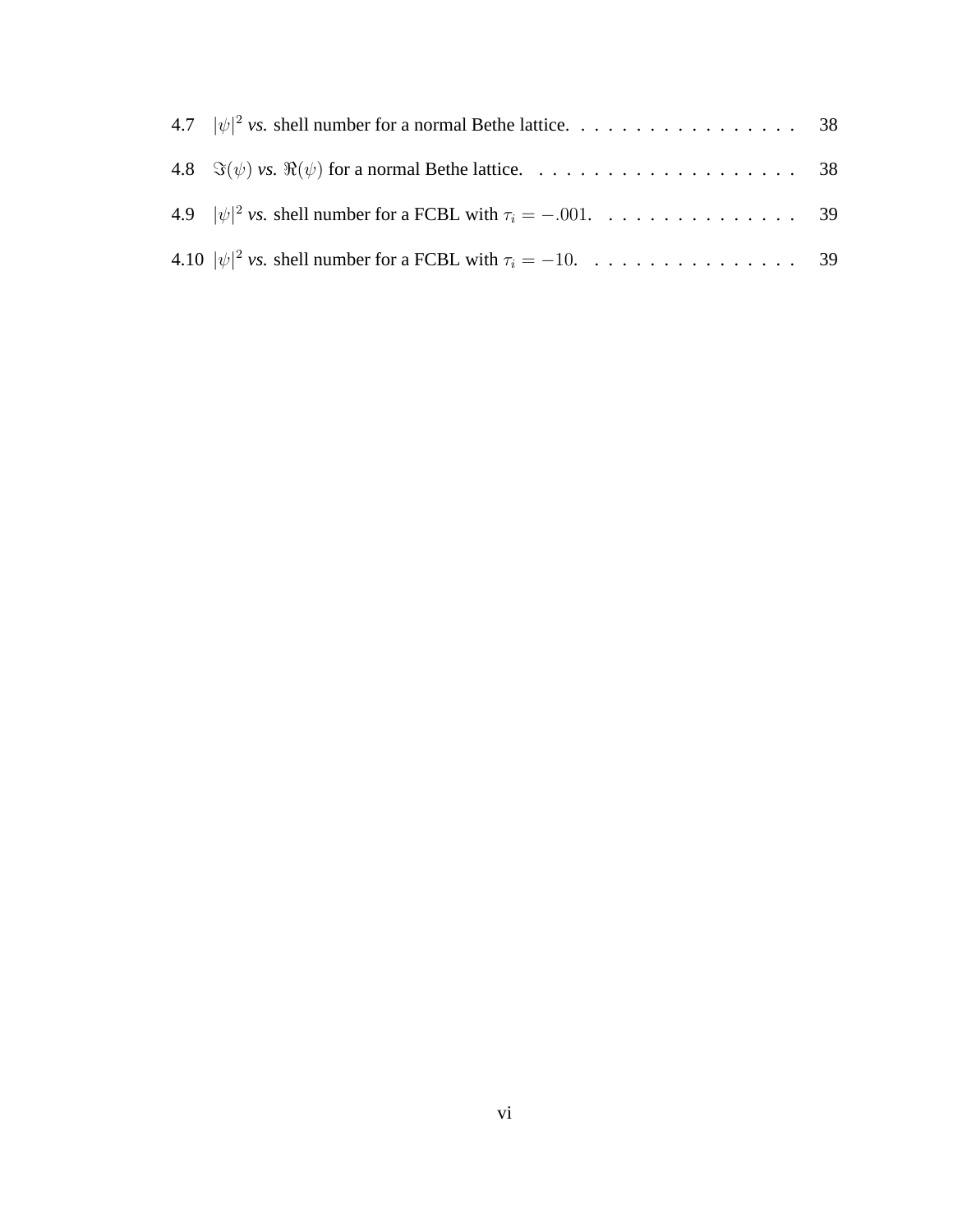#### LIST OF SYMBOLS, ABBREVIATIONS, AND NOMENCLATURE

- **RG** Renormalization Group
- **FCBL** fully connected Bethe lattice
- **HN2** Hanoi network of degree 2
- **HN3** Hanoi network of degree 3
- **HN5** Hanoi network of average degree 5
- $\bullet$  t transmission amplitude
- $r$  reflection amplitude
- $T$  transmission coefficient
- $R$  reflection coefficient
- $E$  energy
- Einstein summation convention is used in this list as well as in Appendix(A)
- Matrices are represented by capital letters in boldface font. e.g. M
- Vectors are represented by small or capital letters in boldface font. e.g. w
- The dimension of a particular vector or matrix can usually be identified from the context. In case the dimension is to be explicitly specified, it will appear as a subscript within braces. e.g.  $M_{[p]}$  represents a  $p \times p$  square matrix;  $M_{[p,q]}$  represents a  $p \times q$  matrix.
- The matrix I represents an identity matrix, i.e.  $I_{ij} = \delta_{ij}$ .
- The matrix J represents a matrix with all elements as unity, i.e.  $J_{ij} = 1$ .
- The vector h represents a vector with all elements as unity, i.e.  $h_i = 1$
- A RG variable will have the RG step within brackets as a superscript. e.g.  $\kappa^{(m)}$ represents the RG variable  $\kappa$  at the end m RG steps.
- When the RG step is not to be specified, the RG variable is used without any superscript. Then the RG variable after an RG step is represented with a prime. e.g.  $\kappa'$ represents  $\kappa$  after an RG step. In other words  $\kappa^{(m)}$ ] $\kappa^{(m+1)}$ .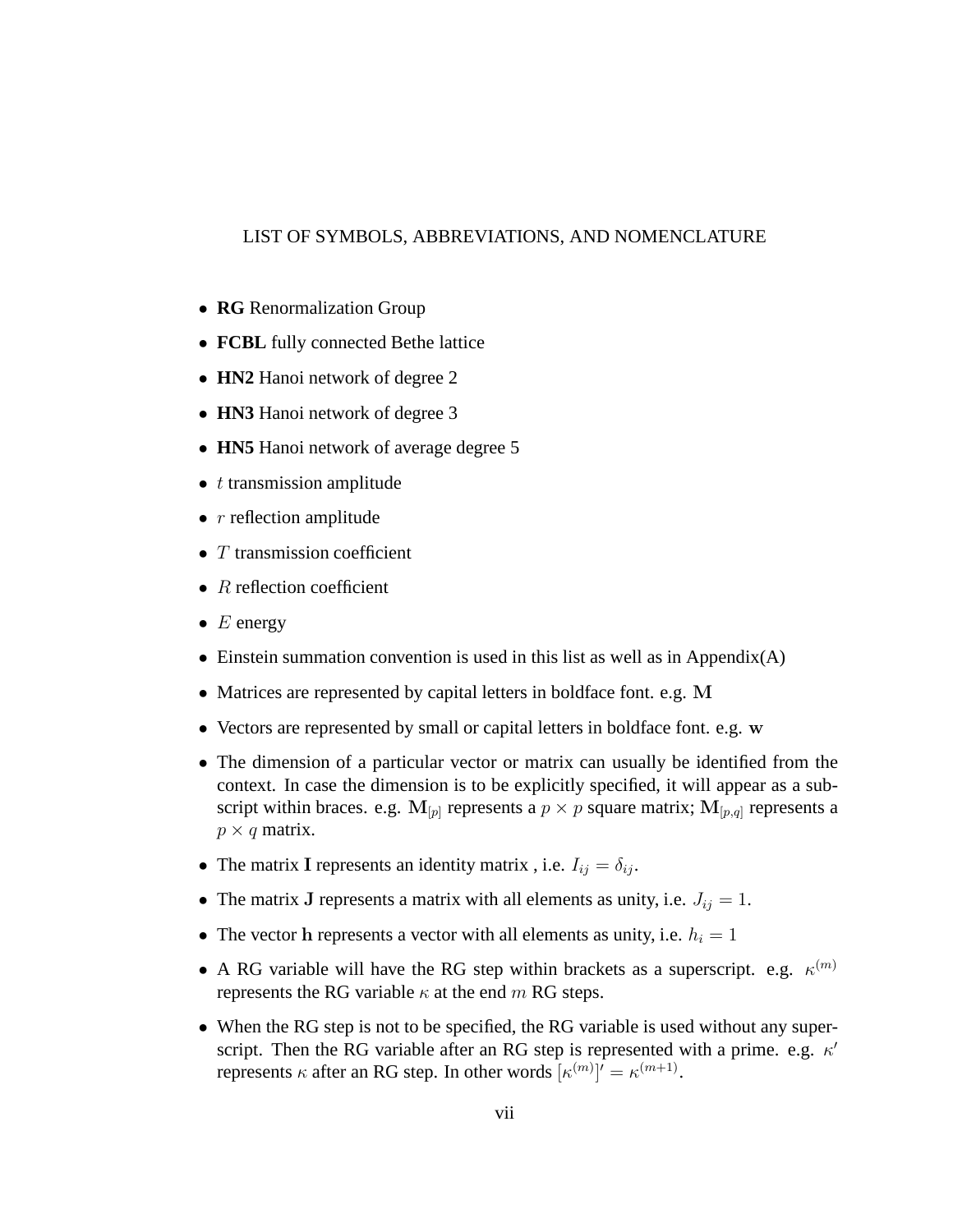# CHAPTER 1

## INTRODUCTION

# **1.1 Particle and potential barrier**





Particle incident on a 1-D potential barrier.

Consider a quantum particle of mass  $m$  and energy  $E$  incident from the left on a 1-D potential barrier  $V(x)$  as shown in Fig. (1.1). In the steady state the particle's wavefunction  $\psi(x)$  is given by the solution of the time independent Schrödinger equation

$$
\mathcal{H}\psi(x) = \left(\frac{-\hbar^2}{2m}\frac{\mathrm{d}^2}{\mathrm{d}x^2} + V(x)\right)\psi(x) = E\psi(x). \tag{1.1}
$$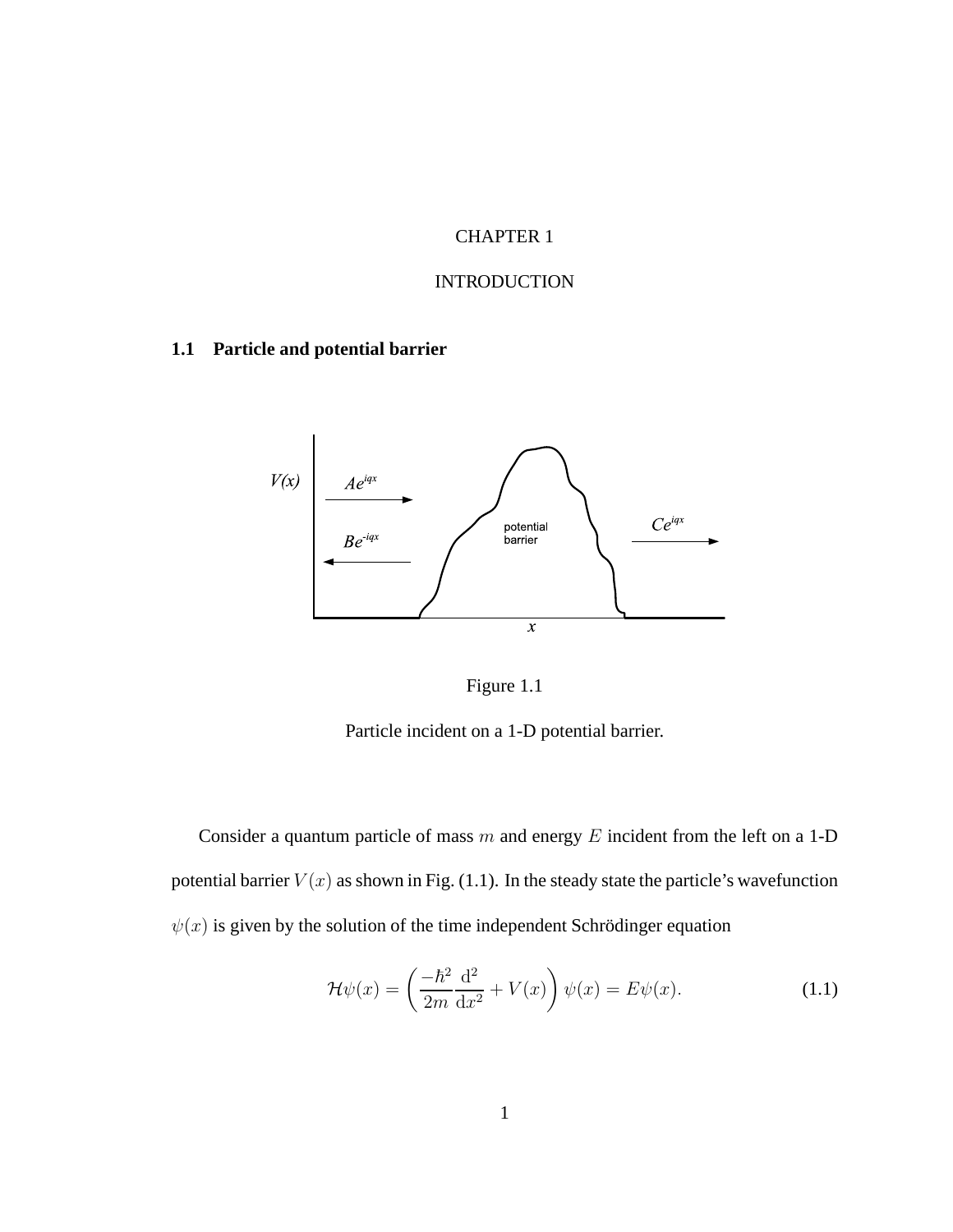The functional form of  $\psi(x)$  on either side of the barrier is as shown in Fig. (1.1). The probability current is defined as [22]

$$
j = \frac{\hbar}{2mi} \left( \psi^* \frac{d\psi}{dx} - \psi \frac{d\psi^*}{dx} \right).
$$
 (1.2)

The reflection and transmission amplitudes are

$$
r = \frac{B}{A}; \qquad t = \frac{C}{A}
$$
 (1.3)

and the reflection and transmission coefficients are

$$
R = \frac{j_{\text{reflected}}}{j_{\text{incident}}} = |r|^2; \qquad T = \frac{j_{\text{transmitted}}}{j_{\text{incident}}} = |t|^2 \tag{1.4}
$$

with  $R+T=1$ . The probability that the incident particle is transmitted through (reflected from) the barrier and travels to  $x = +\infty$  ( $x = -\infty$ ) is T (R).

#### **1.2 Matrix Equations for Transmission**



Figure 1.2

A blob connected to input and output leads.

Consider a nanoparticle consisting of a certain number of atoms. We call this nanoparticle a blob. The nanoparticle is connected to semi-infinite leads (chains of atoms separated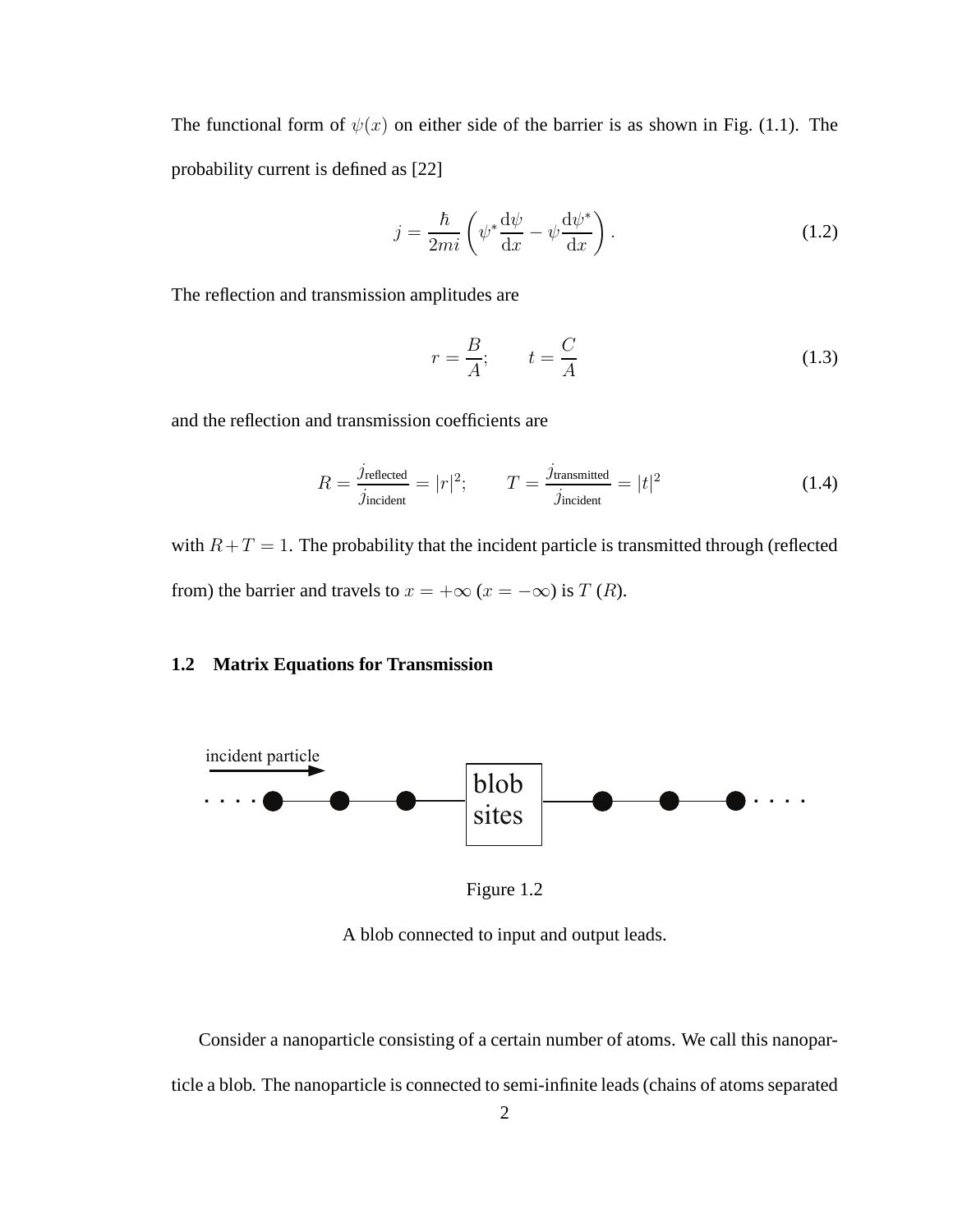by a distance  $a$ ) that form the input and output to the blob, as shown in Fig. (1.2). We are interested in calculating the transmission as a function of the energy, i.e.  $T(E)$  through this blob for incident spinless electrons. The conductance  $G$  is related to  $T$  by the Landauer formula [20]. The calculation of T will require us to solve Equation (1.1). However the potential  $V(x)$  is quite complicated and therefore an analytical solution is not possible.

Green's function [15] methods have been used extensively in the past to calculate the transmission [10, 16, 2, 29, 19, 13]. The Green's function is a very powerful concept and is especially useful when we try to include the effect of electron-electron or electronphonon interactions [12]. However, we will restrict our study to non-interacting transport and therefore will resort to a much simpler formalism.

One approach to solve the quantum problem is to discretize Equation  $(1.1)$ . In this process, the operators become matrices and functions become vectors. We label the input lead with negative integers and the output lead with positive integers. It can be found (see reference [14]) that for the Hamiltonian matrix, the diagonal elements  $H_{ii} = V_{ii} + 2f = \epsilon_i$  $=$  onsite energy of site *i*. A connection between site *i* and site *j* will produce an offdiagonal element  $H_{ij} = -f$  = bond between i and j, with  $f = \hbar^2/2ma^2$ . All other elements of H are zero. This discretized Hamiltonian is equivalent to the tight-binding Hamiltonian [12].

Consequently we need to solve an infinite dimensional matrix equation

$$
(H_{ij} - E\delta_{ij})\psi_j = 0.
$$
\n(1.5)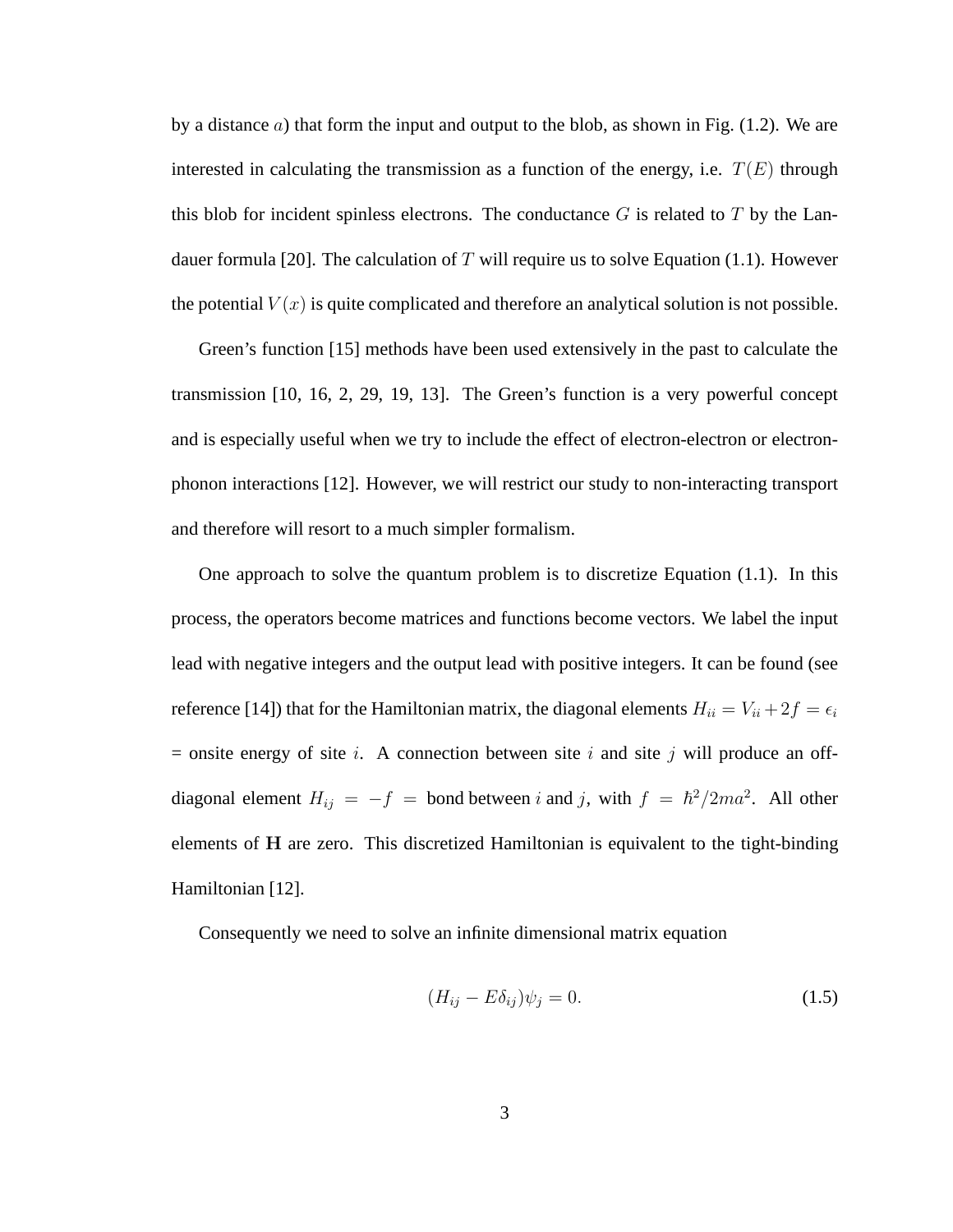For simplicity, we can set  $\epsilon_i = 0$ ,  $f = 1$ . Daboul et al. [11, 17] proposed the ansatz,

$$
\psi_{-(m+1)} = e^{-imq} + re^{imq}; \qquad \psi_{(m+1)} = te^{imq}; \quad m \in \{0, 1, \dots, \infty\}
$$
 (1.6)

which is valid for  $q = \arccos(E/2)$ . Using this, we can convert Equation (1.5) into a finite dimensional matrix equation

$$
\begin{pmatrix} \xi & \mathbf{w}^{\mathrm{T}} & v \\ \mathbf{w} & \mathbf{A} & \mathbf{u} \\ v & \mathbf{u}^{\mathrm{T}} & \xi \end{pmatrix} \begin{pmatrix} 1+r \\ \psi \\ t \end{pmatrix} = \begin{pmatrix} 2i\Im(\xi) \\ 0 \\ 0 \end{pmatrix}
$$
(1.7)

where  $\xi = (-E + i\sqrt{4 - E^2})/2$  and matrix **A** is the blob Hamiltonian minus the energy. Vectors w and u correspond to the connections of the blob sites to the input and output respectively. The direct hopping between the input and the output lead is  $v$ .

#### **1.3 Renormalization Group**

The renormalization group (RG) is a mathematical technique that allows one to study the changes in a system as one views it at different distance scales. Consider a system consisting of a certain number of entities (e.g. atoms, electron spins, etc.) each of which have a "state variable"  $a_i$  associated with it. The entities interact with each other through a set of "coupling constants"  $b_{ij}$ . Suppose we have a function  $Z({a_i}, {b_{ij}})$  that describes the full physics of the system. Now suppose we are able to make a transformation [30]

$$
\mathcal{R}(\{a_i\}, \{b_{ij}\}) = (\{a'_i\}, \{b'_{ij}\})
$$
\n(1.8)

such that

$$
Z(\lbrace a_i \rbrace, \lbrace b_{ij} \rbrace) = Z(\lbrace a'_i \rbrace, \lbrace b'_{ij} \rbrace)
$$
\n(1.9)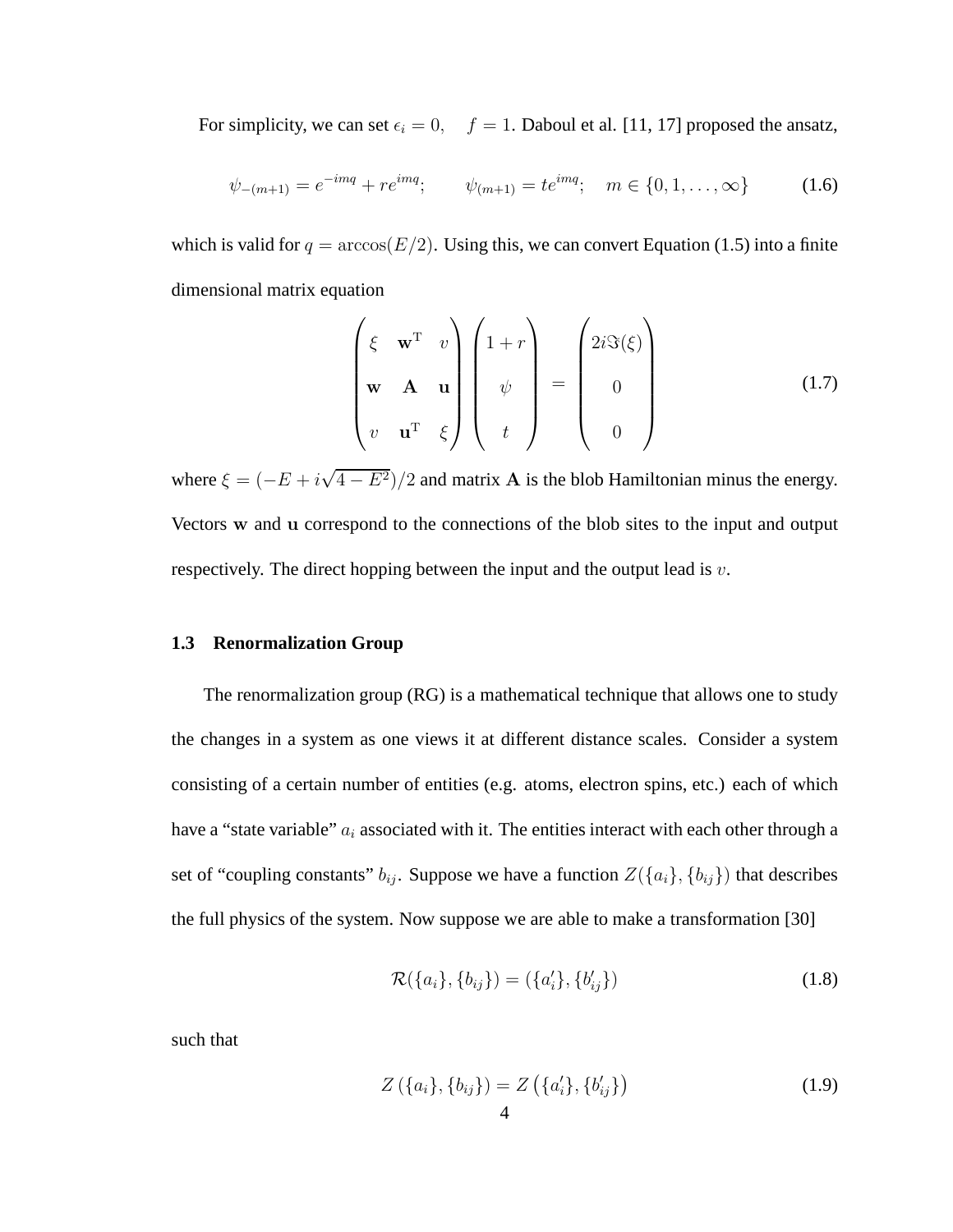and

$$
|\{a_i'\}| < |\{a_i\}| \tag{1.10}
$$

then we say that this theory is renormalizable. The quantities ( $\{a_i^{\prime}\}$  $\{b_{ij}'\}$  are called renormalized quantities and seem to describe a system of smaller size but which nevertheless has the "same physics" as the original system. The transformation can be applied recursively to make the system size as small as required. So we can write Equation (1.8) in the form of a recursion relation

$$
(\{a_i^{(m+1)}\}, \{b_{ij}^{(m+1)}\}) = \mathcal{R}(\{a_i^{(m)}\}, \{b_{ij}^{(m)}\}).
$$
\n(1.11)

Here the integer m (initial system size  $\geq m \geq \text{final}$  system size) labels the "RG step". Typically we run the recursion relations until we get a system with just one entity. The calculation of observables are significantly easier in the smaller system compared to the larger system and thus the RG has simplified the original problem. Additionally, the recursion relation Equation (1.11) can have fixed points. These fixed points will correspond to critical points of the system since critical points have the property that system has a behavior which is independent of the length scale [18].

One of the classic examples of RG is the block spin RG by Kadanoff [26]. Decimation RG within the Green's function formalism have been done in the past [3, 27]. In this thesis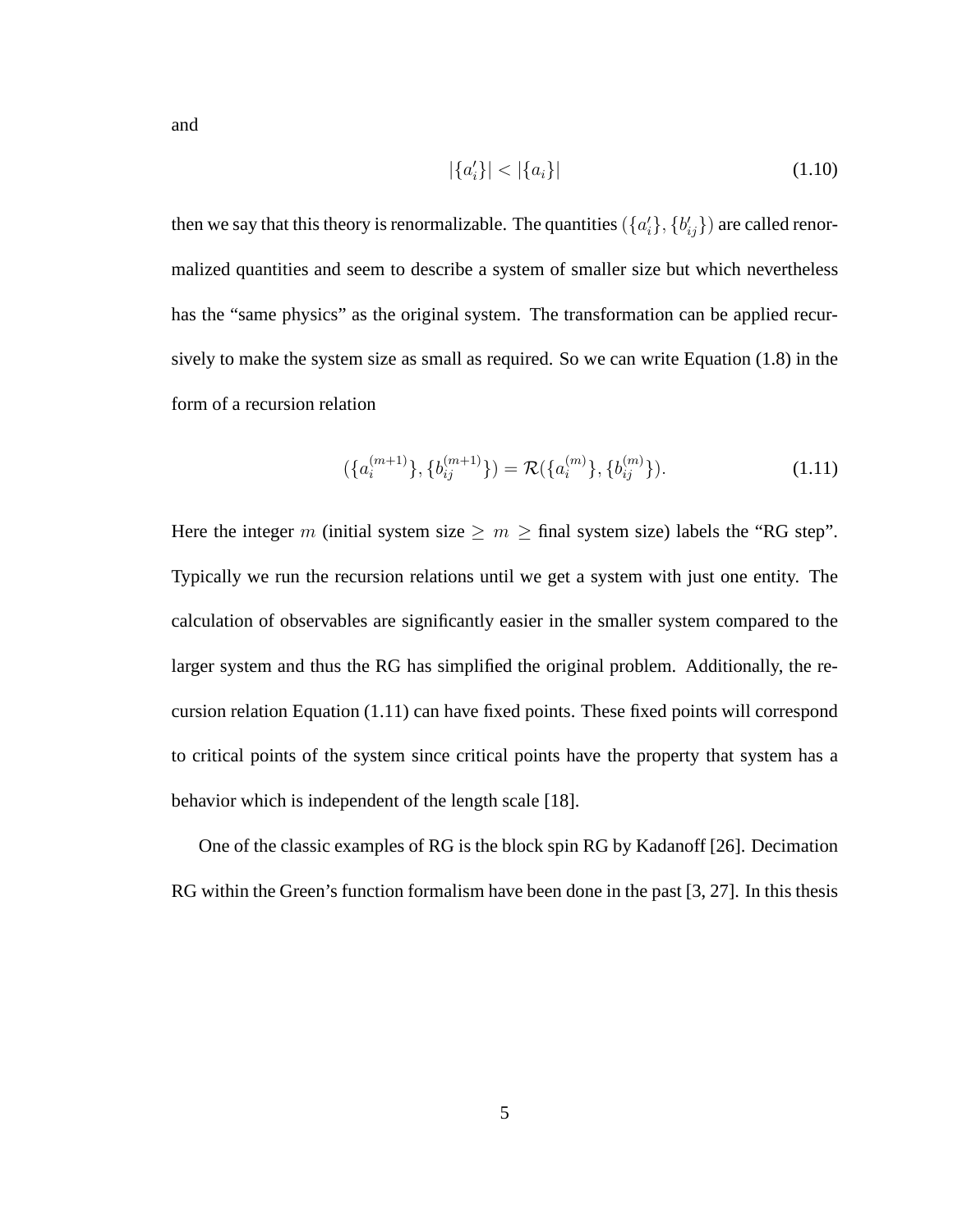we use an exact real space matrix RG to decimate the blob sites and thereby calculate  $t$ . In our case, the corresponding quantities in Equation (1.9) are

> ${a_i} \longrightarrow$  onsite energies of the blob sites  ${b_{ij}} \longrightarrow$  bonds between blob sites  $Z \longrightarrow$  transmission coefficient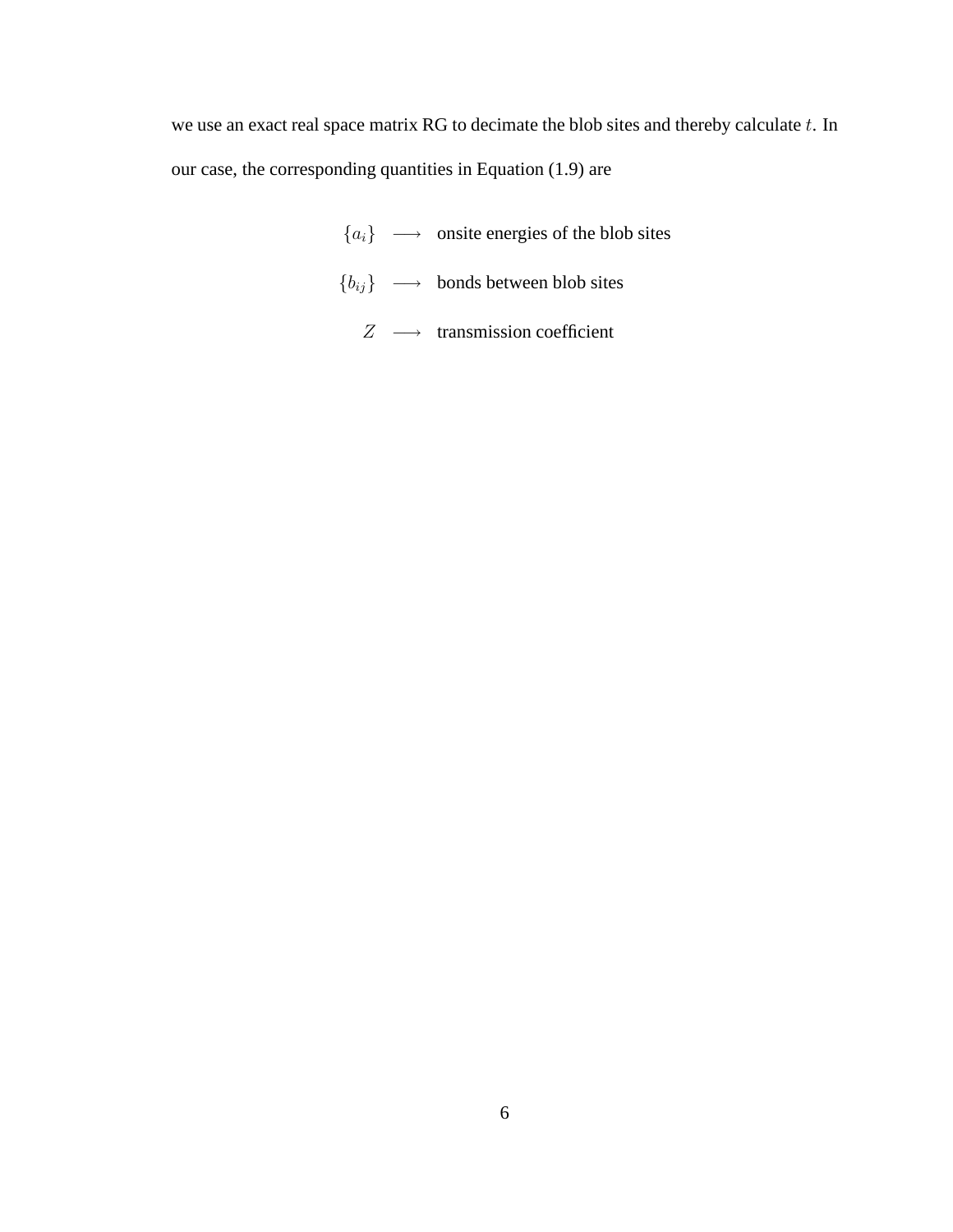## CHAPTER 2

### GENERAL MATRIX RG FORMULATION

Here we present a general real space decimation RG procedure that will be used in subsequent chapters. A related alternative decimation RG procedure involving Gaussian integrals was developed earlier that gives the same final RG equations [25].

## **2.1 Theory**

Consider the blob in Equation (1.7) to be consisting of two sets (say X and Y) of sites. The matrix equation is

$$
\begin{pmatrix}\n\xi_{\text{in}} & \mathbf{w}^{\text{T}} & \mathbf{w}_{\mathbf{d}}^{\text{T}} & v \\
\mathbf{w} & \mathbf{A} & \mathbf{B} & \mathbf{u} \\
\mathbf{w}_{\mathbf{d}} & \mathbf{B}^{\text{T}} & \mathbf{D} & \mathbf{u}_{\mathbf{d}} \\
v & \mathbf{u}^{\text{T}} & \mathbf{u}_{\mathbf{d}}^{\text{T}} & \xi_{\text{out}}\n\end{pmatrix}\n\begin{pmatrix}\n1+r \\
\psi \\
\psi \\
\psi \\
t\n\end{pmatrix} = \begin{pmatrix}\n2i\Im(\xi) \\
0 \\
0 \\
0\n\end{pmatrix}.
$$
\n(2.1)

Here  $D$  includes the interaction among all the sites in  $X$ ,  $A$  includes the interaction among all the sites in  $Y$ ,  $B$  includes the interaction of sites in  $X$  with those in  $Y$ . The vectors w and u includes connections between sites in  $X$  to the input and output respectively,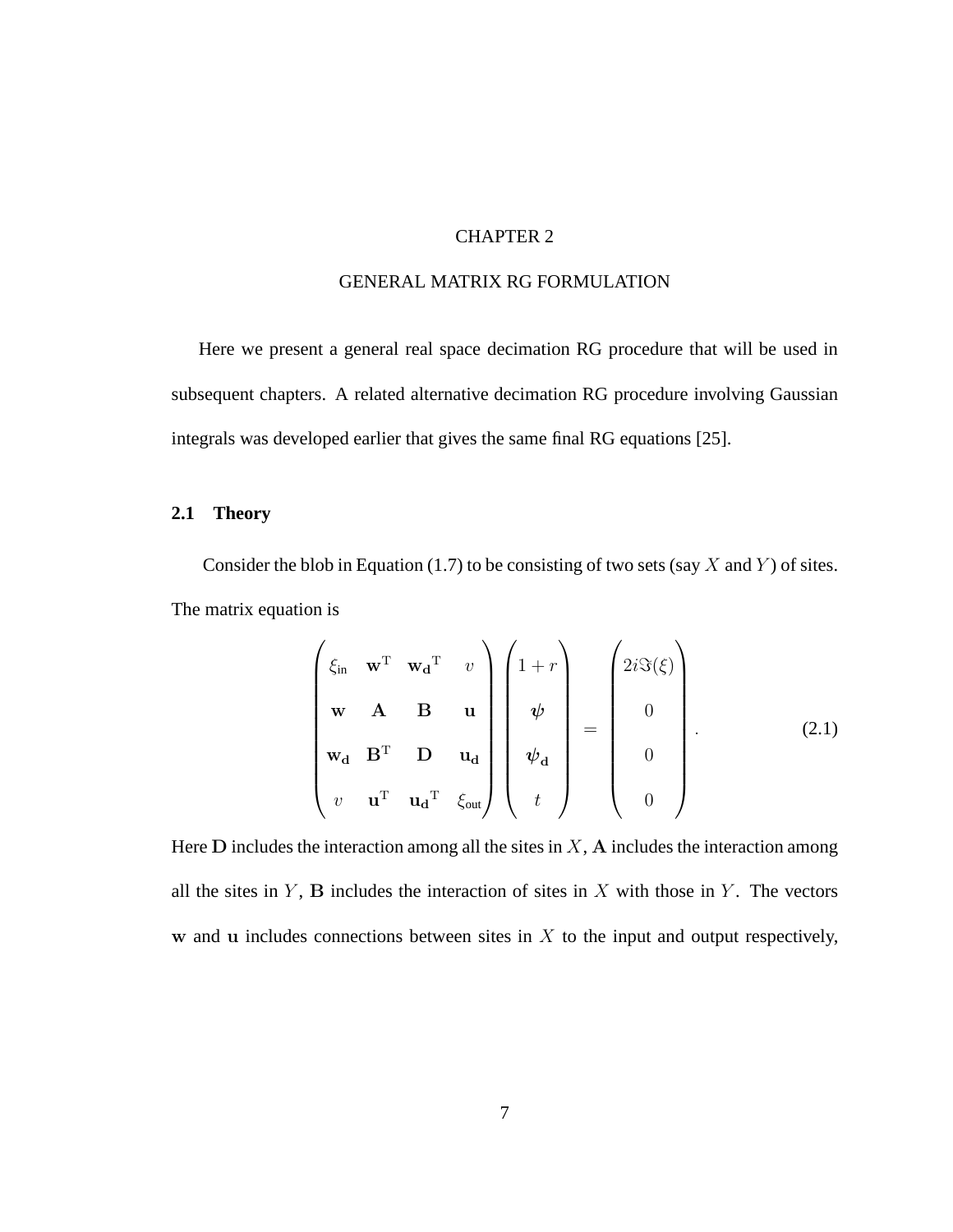while  $w_d$  and  $u_d$  include the same for sites in Y. Notice that D and A are both symmetric matrices. Equation (2.1) represents four linear matrix equations which are

$$
\xi_{\rm in}(1+r) + \mathbf{w}^{\mathrm{T}} \boldsymbol{\psi} + \mathbf{w}_{\mathbf{d}}^{\mathrm{T}} \boldsymbol{\psi}_{\mathbf{d}} + vt = 2i \Im(\xi)
$$
 (2.2)

$$
\mathbf{w}(1+r) + \mathbf{A}\boldsymbol{\psi} + \mathbf{B}\boldsymbol{\psi}_d + \mathbf{u}t = 0 \tag{2.3}
$$

$$
\mathbf{w_d}(1+r) + \mathbf{B}^{\mathrm{T}}\boldsymbol{\psi} + \mathbf{D}\boldsymbol{\psi}_d + \mathbf{u_d}t = 0 \qquad (2.4)
$$

$$
v(1+r) + \mathbf{u}^{\mathrm{T}}\boldsymbol{\psi} + \mathbf{u}_{\mathbf{d}}{}^{\mathrm{T}}\boldsymbol{\psi}_{\mathbf{d}} + \xi_{\text{out}}t = 0.
$$
 (2.5)

Suppose we want to decimate all the sites in Y. We can solve Equation (2.4) for  $\psi_d$  to get

$$
\psi_{\mathbf{d}} = -\mathbf{D}^{-1}[(1+r)\mathbf{w}_{\mathbf{d}} + \mathbf{B}^{\mathrm{T}}\psi + t\mathbf{u}_{\mathbf{d}}].
$$
\n(2.6)

Substituting this in Equations (2.2), (2.3) and (2.5), we get

$$
\xi_{\text{in}}(1+r) + \mathbf{w}^{\text{T}}\boldsymbol{\psi} - \mathbf{w}_{\mathbf{d}}^{\text{T}}\mathbf{D}^{-1}[(1+r)\mathbf{w}_{\mathbf{d}} + \mathbf{B}^{\text{T}}\boldsymbol{\psi} + t\mathbf{u}_{\mathbf{d}}] + vt = 2i\Im(\xi)
$$
 (2.7)

$$
\mathbf{w}(1+r) + \mathbf{A}\boldsymbol{\psi} - \mathbf{B}\mathbf{D}^{-1}[(1+r)\mathbf{w_d} + \mathbf{B}^T\boldsymbol{\psi} + t\mathbf{u_d}] + \mathbf{u}t = 0 \qquad (2.8)
$$

$$
vt + \mathbf{u}^{\mathrm{T}}\boldsymbol{\psi} - \mathbf{u}_{\mathbf{d}}{}^{\mathrm{T}}\mathbf{D}^{-1}[(1+r)\mathbf{w}_{\mathbf{d}} + \mathbf{B}^{\mathrm{T}}\boldsymbol{\psi} + t\mathbf{u}_{\mathbf{d}}] + \xi_{\text{out}}t = 0. \tag{2.9}
$$

Equations (2.7), (2.8) and (2.9) can be written in the form of a matrix equation like Equation  $(2.1)$  as

$$
\begin{pmatrix}\n\xi_{\text{in}} - \mathbf{w_d}^T \mathbf{D}^{-1} \mathbf{w_d} & \mathbf{w}^T - \mathbf{w_d}^T \mathbf{D}^{-1} \mathbf{B}^T & v - \mathbf{w_d}^T \mathbf{D}^{-1} \mathbf{u_d} \\
\mathbf{w} - \mathbf{B} \mathbf{D}^{-1} \mathbf{w_d} & \mathbf{A} - \mathbf{B} \mathbf{D}^{-1} \mathbf{B}^T & \mathbf{u} - \mathbf{B} \mathbf{D}^{-1} \mathbf{u_d} \\
v - \mathbf{u_d}^T \mathbf{D}^{-1} \mathbf{w_d} & \mathbf{u}^T - \mathbf{u_d}^T \mathbf{D}^{-1} \mathbf{B}^T & \xi_{\text{out}} - \mathbf{u_d}^T \mathbf{D}^{-1} \mathbf{u_d}\n\end{pmatrix}\n\begin{pmatrix}\n1+r \\
\psi \\
\psi \\
\end{pmatrix} = \begin{pmatrix}\n2i\Im(\xi) \\
0 \\
0 \\
\end{pmatrix}.
$$
\n(2.10)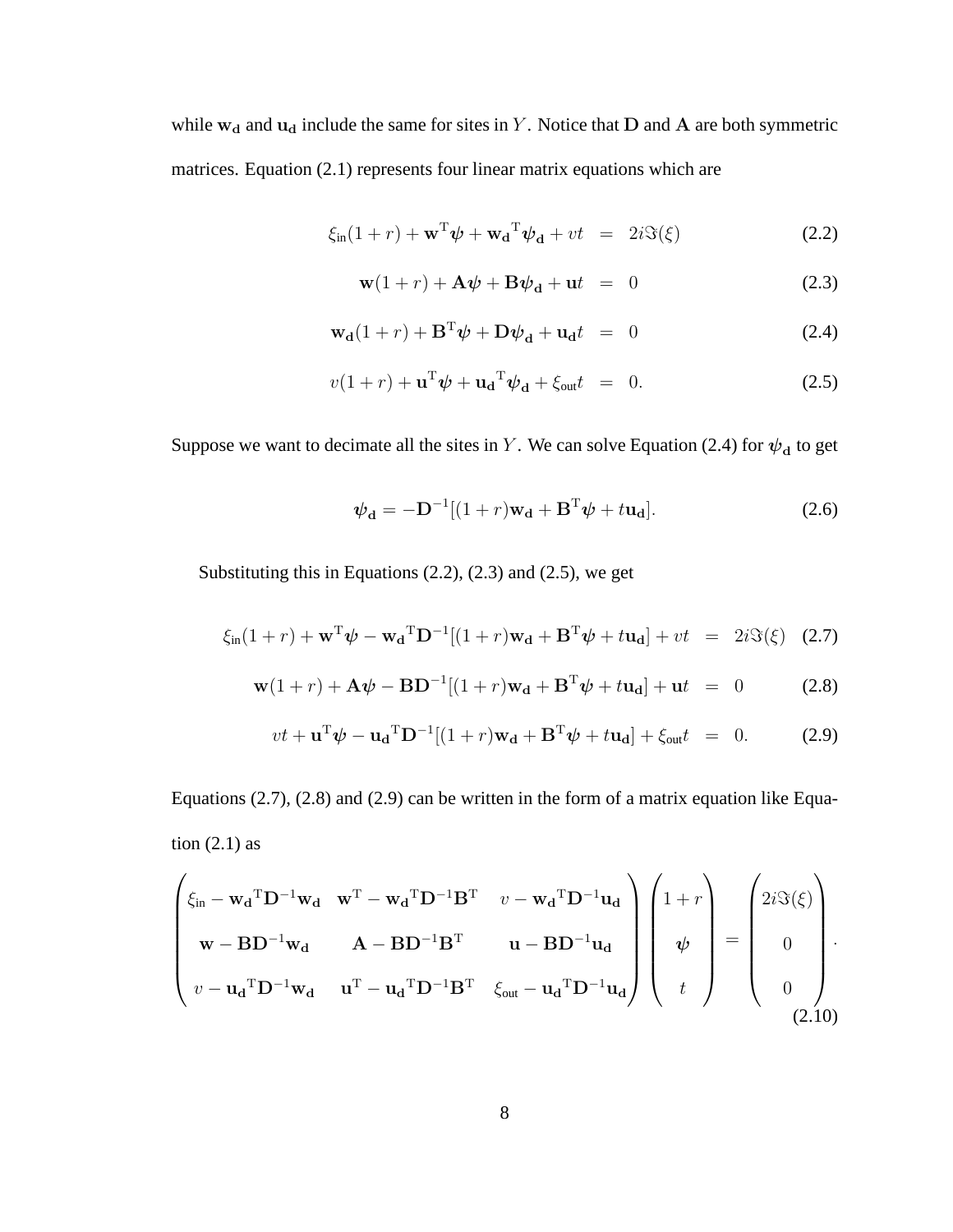Thus we see that under the RG, the variables in Equation (2.1) transformed as

$$
\begin{pmatrix}\n\xi_{\text{in}} \\
\xi_{\text{out}} \\
A \\
\vdots \\
W \\
w\n\end{pmatrix}\n\longrightarrow\n\begin{pmatrix}\n\xi_{\text{in}} - \mathbf{w_d}^{\mathrm{T}} \mathbf{D}^{-1} \mathbf{w_d} \\
\xi_{\text{out}} - \mathbf{u_d}^{\mathrm{T}} \mathbf{D}^{-1} \mathbf{u_d} \\
A - \mathbf{B} \mathbf{D}^{-1} \mathbf{B}^{\mathrm{T}} \\
\vdots \\
\mathbf{w} - \mathbf{B} \mathbf{D}^{-1} \mathbf{w_d} \\
\vdots \\
\mathbf{w} - \mathbf{B} \mathbf{D}^{-1} \mathbf{u_d} \\
\vdots \\
\mathbf{w} - \mathbf{w_d}^{\mathrm{T}} \mathbf{D}^{-1} \mathbf{u_d}\n\end{pmatrix}\n=\n\begin{pmatrix}\n\xi_{\text{in}} \\
\xi_{\text{out}} \\
A' \\
\vdots \\
\mathbf{w}' \\
\vdots \\
\mathbf{w}' \\
\vdots\n\end{pmatrix}.
$$
\n(2.11)

For the networks that we study,  $w_d = 0$ ,  $u_d = 0$  and  $v = 0$ . This simplifies Equation (2.11) to

$$
\mathbf{A} \longrightarrow \mathbf{A} - \mathbf{B} \mathbf{D}^{-1} \mathbf{B}^{\mathrm{T}} = \mathbf{A}^{\prime}.
$$
 (2.12)

#### **2.2 Some Examples**

Here we apply the results obtained in the previous section to two simple networks. The RG shown for both the examples could also be achieved using decimation of a Green's function [28].

## **2.2.1 Linear Chain**

Suppose we decimate the center site from a linear chain consisting of three sites, with the end sites attached to the input and output respectively [23]. Then for Equation (2.12) we have

$$
\mathbf{A} = \begin{pmatrix} \kappa & 0 \\ 0 & \kappa \end{pmatrix} = \kappa \mathbf{I}; \qquad \mathbf{D} = \kappa \mathbf{I}; \qquad \mathbf{B} = \begin{pmatrix} \tau \\ \tau \\ \tau \end{pmatrix} = \tau \mathbf{h} \tag{2.13}
$$

$$
\Rightarrow \mathbf{A}' = \mathbf{A} - \mathbf{B} \mathbf{D}^{-1} \mathbf{B}^{\mathrm{T}} = \kappa \mathbf{I} - \tau \mathbf{h} \frac{1}{\kappa} \mathbf{I} \tau \mathbf{h}^{\mathrm{T}}
$$
(2.14)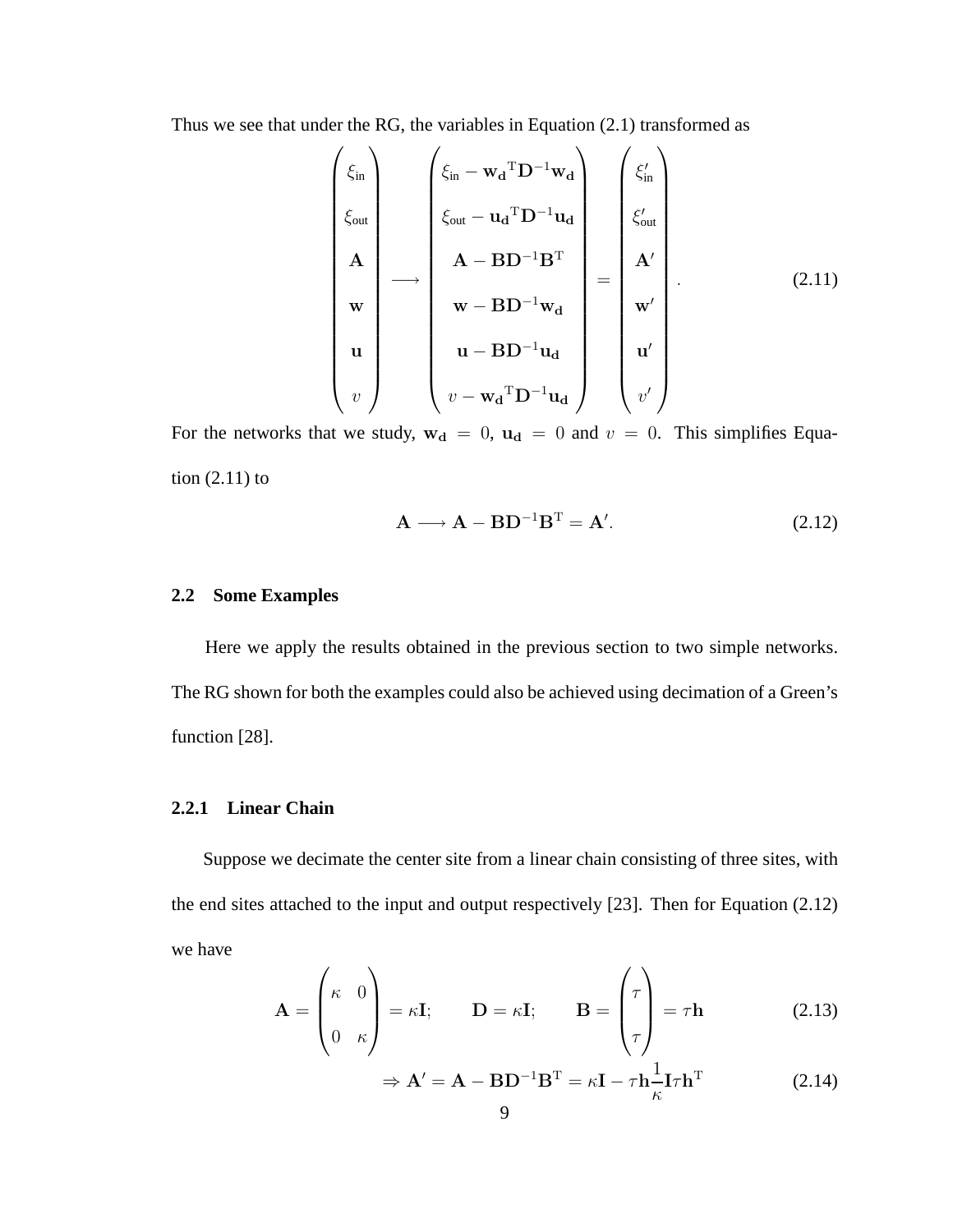so that finally

$$
\mathbf{A}' = \kappa \mathbf{I} - \frac{\tau^2}{\kappa} \mathbf{J} = \begin{pmatrix} \kappa - \tau^2 / \kappa & -\tau^2 / \kappa \\ -\tau^2 / \kappa & \kappa - \tau^2 / \kappa \end{pmatrix} = \begin{pmatrix} \kappa' & \tau' \\ \tau' & \kappa' \end{pmatrix} . \tag{2.15}
$$

The RG equations for  $\kappa$  and  $\tau$  contained in Equation (2.15) were first introduced by Aoki [3, 24].

## **2.2.2 Dangling Chain**

Consider a blob consisting of a dangling chain of  $l$  sites as shown in Fig. (2.1). When we decimate the  $l$ -th site, for Equation (2.12) we have

$$
\mathbf{A} = \kappa^{(0)}; \qquad \mathbf{D} = \kappa^{(0)}; \qquad \mathbf{B} = \tau \tag{2.16}
$$

$$
\Rightarrow \mathbf{A}' = \mathbf{A} - \mathbf{B} \mathbf{D}^{-1} \mathbf{B}^{\mathrm{T}} = \kappa^{(0)} - \frac{\tau^2}{\kappa^{(0)}} = \kappa^{(1)} \tag{2.17}
$$

Now we decimate the  $(l - 1)$ -th site. We have

$$
\mathbf{A} = \kappa^{(0)}; \qquad \mathbf{D} = \kappa^{(1)}; \qquad \mathbf{B} = \tau \tag{2.18}
$$

$$
\Rightarrow \mathbf{A}' = \mathbf{A} - \mathbf{B} \mathbf{D}^{-1} \mathbf{B}^{\mathrm{T}} = \kappa^{(0)} - \frac{\tau^2}{\kappa^{(1)}} = \kappa^{(2)} \tag{2.19}
$$

Thus, we find that the RG equation is

$$
\kappa^{(m+1)} = \kappa^{(0)} - \frac{\tau^2}{\kappa^{(m)}}; \qquad 0 \le m \le l - 1.
$$
 (2.20)

After decimating all the  $l$  sites in the chain, the blob is as shown in Fig. (2.1). In other words only a single site is left, with a renormalized on-site energy.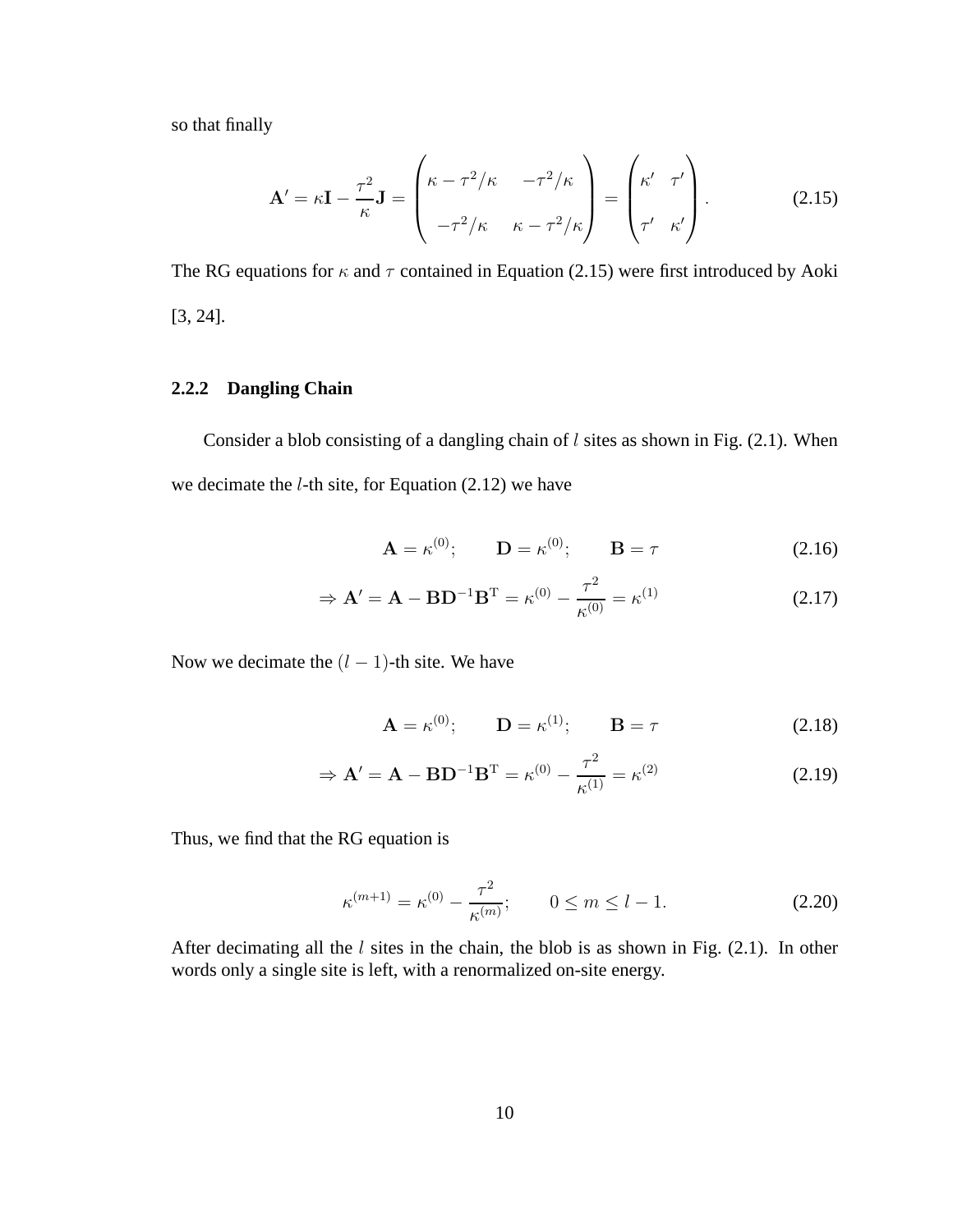



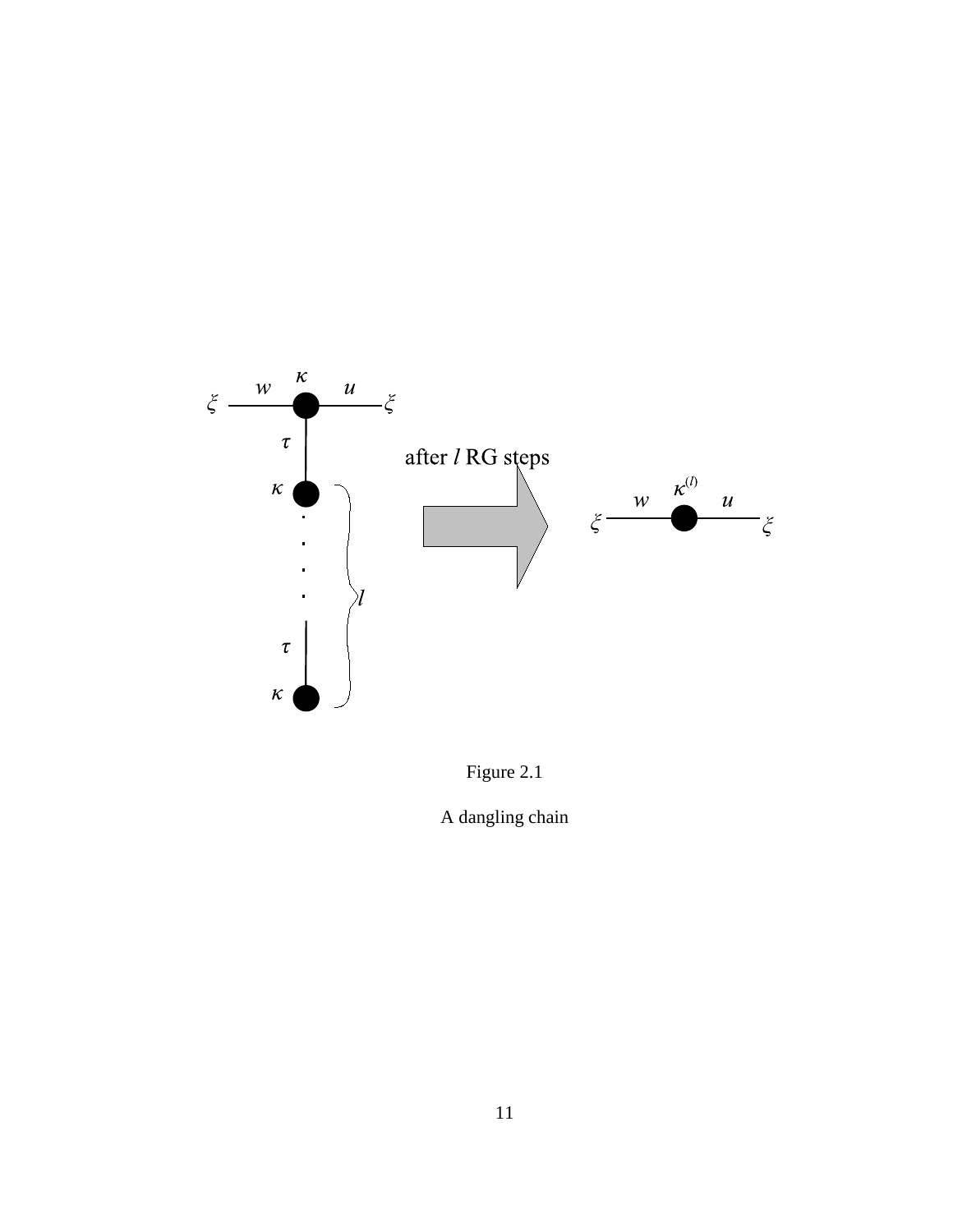# CHAPTER 3

## HANOI NETWORKS

Hanoi networks were introduced by Boettcher et al. [7, 8, 6]. Here we apply the results of the previous chapter to find the transmission through these networks.

# **3.1 Description of the Network**



Figure 3.1

Linear hanoi network with  $k = 3$ .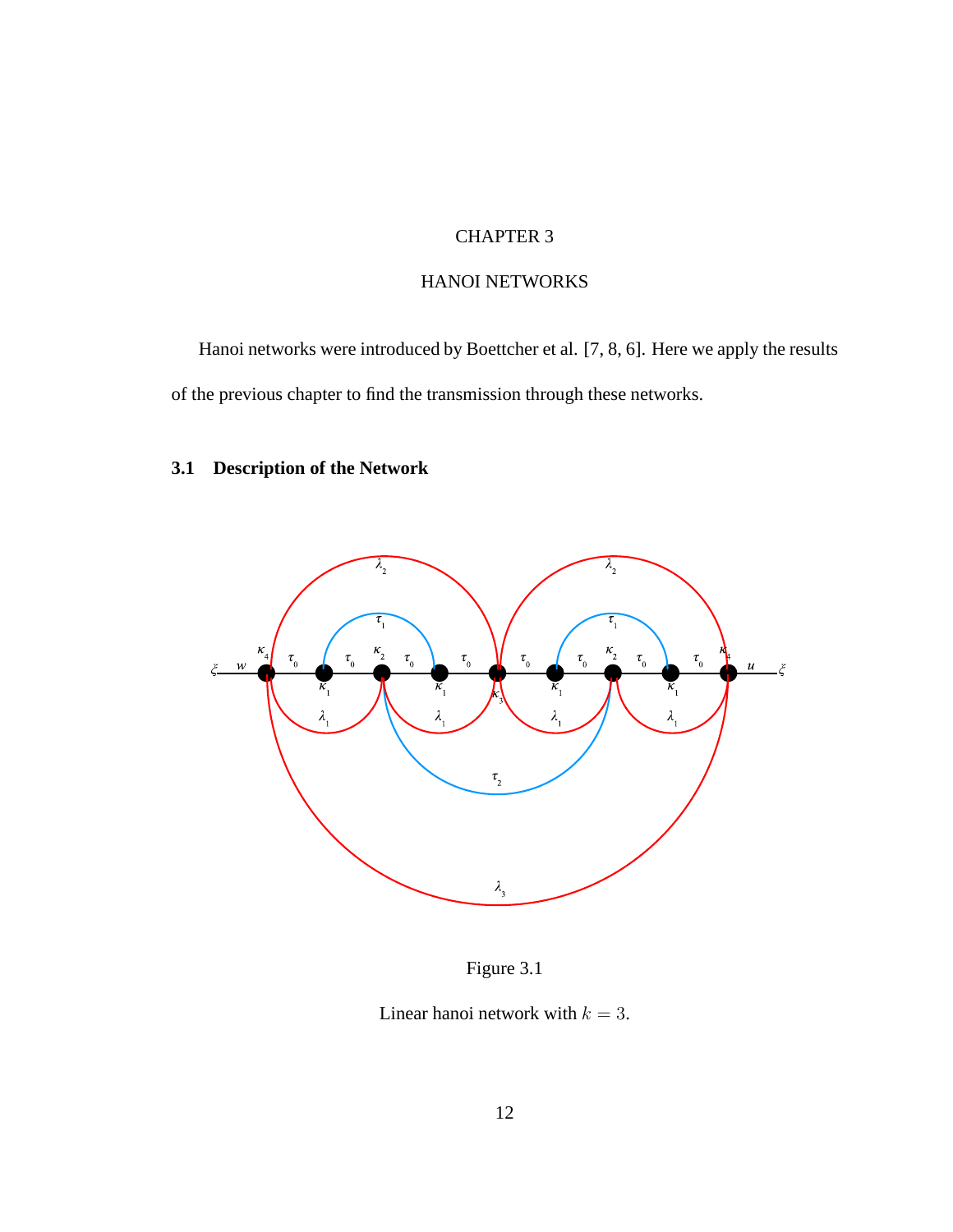



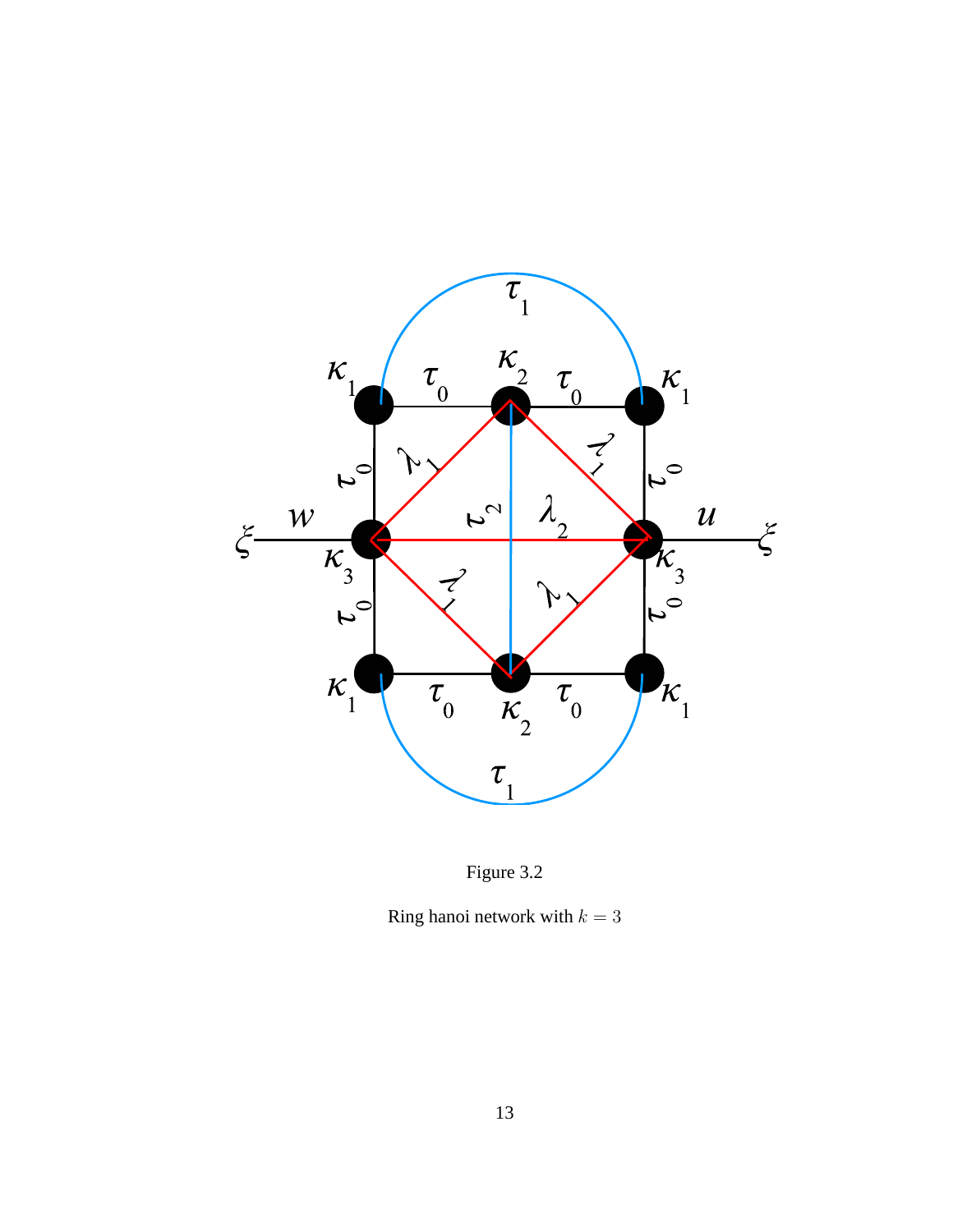Hanoi networks have a nice hierarchical structure and come in two geometries – linear (Fig.  $(3.1)$ ) and ring (Fig.  $(3.2)$ ). It consists of a one dimensional backbone of N sites, where  $N = 2<sup>k</sup> + 1$  for the linear geometry and  $N = 2<sup>k</sup>$  for the ring geometry and k is a positive integer. The sites are labeled  $0, 1, \ldots, N - 1$ . Any integer  $n \in \{1, \ldots, N - 1\}$ can be parameterized uniquely in terms of two other positive integers  $(i, j)$  as

$$
n = 2^{i-1}(2j - 1).
$$
 (3.1)

Each of the sites  $1, \ldots, N - 1$  can be labeled by  $(i, j)$  and thereby create a particular hierarchical network by connecting sites with the same  $i$ . Here the  $i$  represents the level in the hierarchy and  $j$  represents the index in a particular level. Considering the symmetry of the network, site 0 can be take to have parameters  $(i = k + 1, j = 0)$  in a linear geometry and  $(i = k, j = 0)$  in a ring geometry. Notice that for a linear geometry when *i* ∈ {1, . . . , *k*}; *j* ∈ {1, . . . , 2<sup>*k*-*i*</sup>} and when *i* = *k* + 1; *j* ∈ {0, 1}. Similarly for a ring geometry when  $i \in \{1, ..., k-1\}$ ;  $j \in \{1, ..., 2^{k-i}\}$  and when  $i = k$ ;  $j \in \{0, 1\}$ .

Neighboring sites are connected by a bond of strength  $\tau_0$ . Site 0 is connected to the input by w. In a linear geometry, site  $2^k$  is connected to the output by u while in a ring geometry it is site  $2^{k-1}$  that is connected to the output. Sites at level i have an onsite energy corresponding to  $\kappa_i$ . Sites in level i are connected to *one* of their immediate neighbors *in the same level* by a bond  $\tau_i$ , i.e. in level  $i = 1$  site 1 is connected to site 3, site 5 is connected to site 7 and so on. Additionally, even sites can be parameterized as  $n_{\text{even}} = 2^p q; \quad p \in \{1, 2, \ldots\}, \quad q \in \{0, 1, \ldots\}.$  An even site  $(p, q)$  is connected to even sites  $(p, q \pm 1)$  by a bond  $\lambda_p$ . Thus the energy and hopping parameters that specify a hanoi network are  $\{w, u, \kappa_1, \ldots, \kappa_{k+1}, \tau_0, \ldots, \tau_{k-1}, \lambda_1, \ldots, \lambda_k\}$  for a linear geometry and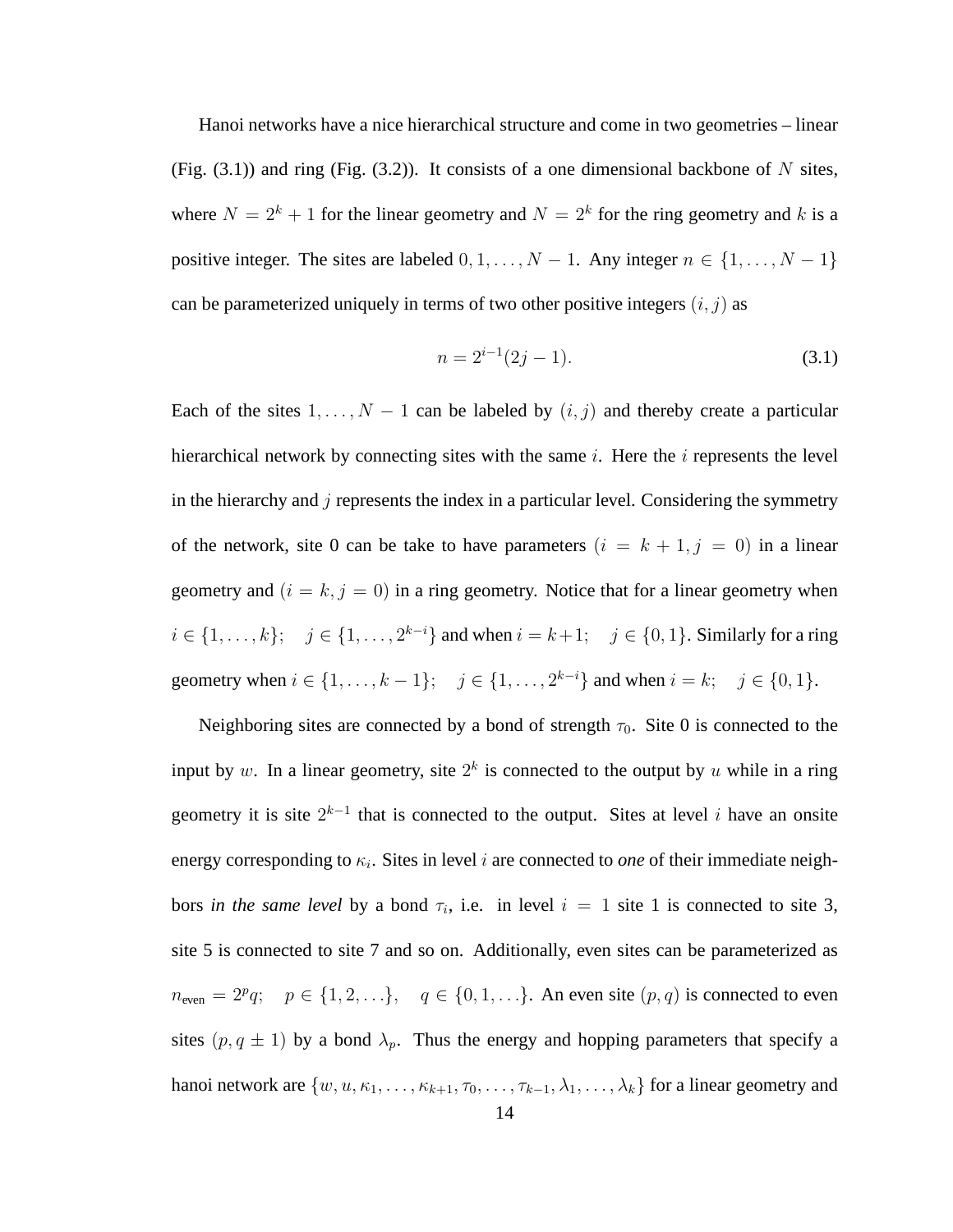$\{w, u, \kappa_1, \ldots, \kappa_k, \tau_0, \ldots, \tau_{k-1}, \lambda_1, \ldots, \lambda_{k-1}\}\$  for a ring geometry. With  $\lambda_p = 0$ , the network has a degree of 3 and is therefore called a HN3 network. With  $\lambda_p \neq 0$ , the network has an average degree of 5 and is therefore called a HN5 network. The linear chain discussed in subsection(2.2.1) can be treated as a hanoi network with  $\tau_{p>0} = 0 = \lambda_p$  resulting in a degree of 2 and is therefore called a HN2 network [7].

### **3.2 Matrix RG**

At each RG step, we decimate all the odd sites. As the small world interaction among odd sites are one sided, we can divide the network into blocks containing 5 sites and decimate the odd sites block by block (see Equation (A.7)). Let us start with the first block which contain sites 0,1,2,3 and 4. This decimation process for a linear geometry is shown in Fig.  $(3.3)$ . Thus, here (see Section $[2.1]$ ) we have

$$
\mathbf{A} = \begin{pmatrix} \kappa_{k+1} & \lambda_1 & \lambda_2 \\ \lambda_1 & \kappa_2 & \lambda_1 \\ \lambda_2 & \lambda_1 & \kappa_3 \end{pmatrix} \tag{3.2}
$$
\n
$$
\mathbf{D} = \begin{pmatrix} \kappa_1 & \tau_1 \\ \tau_1 & \kappa_1 \end{pmatrix}; \qquad \mathbf{B} = \begin{pmatrix} \tau_0 & 0 \\ \tau_0 & \tau_0 \\ 0 & \tau_0 \end{pmatrix} = \tau_0 \begin{pmatrix} 1 & 0 \\ 1 & 1 \\ 0 & 1 \end{pmatrix}. \tag{3.3}
$$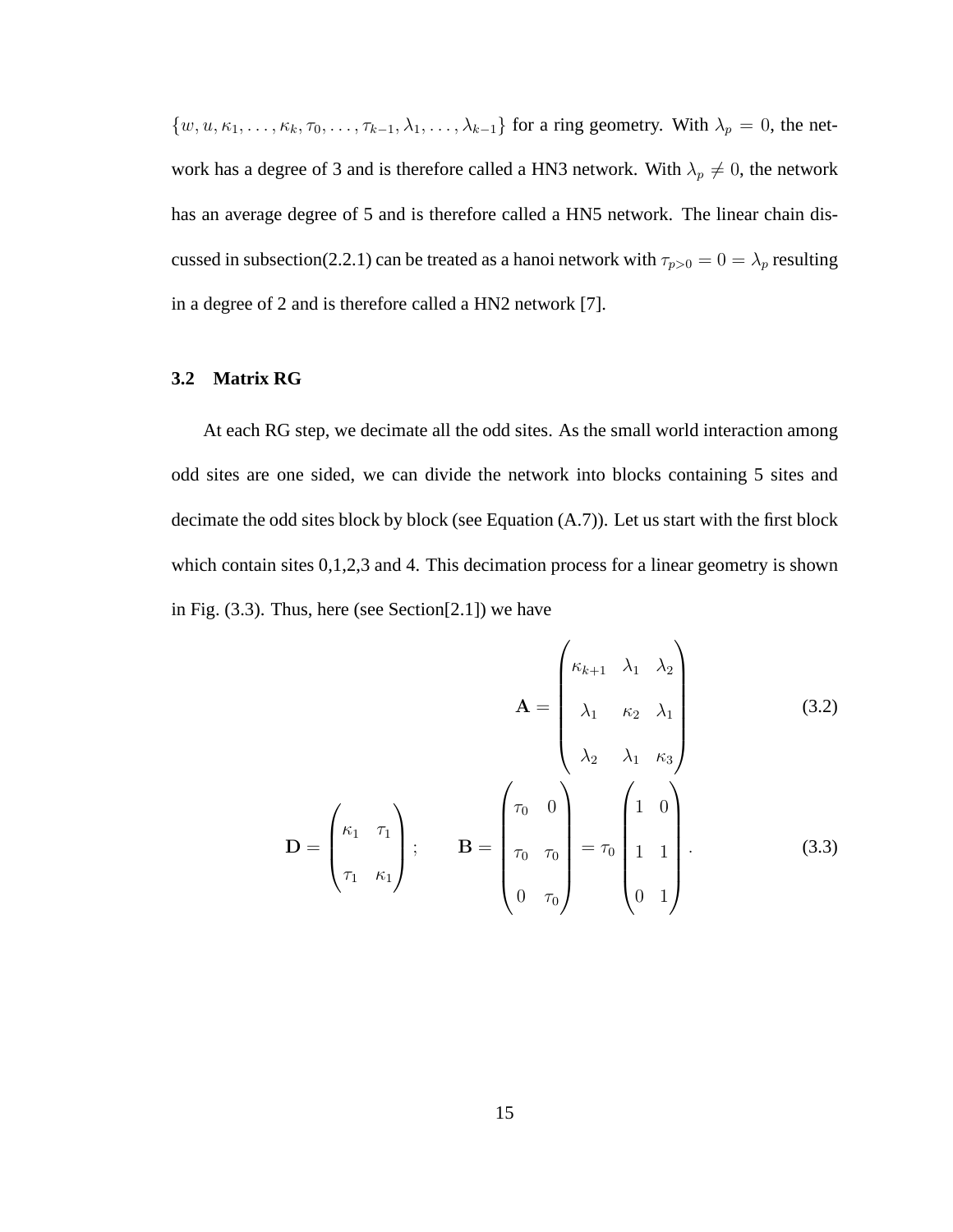

Figure 3.3

Decimation of a block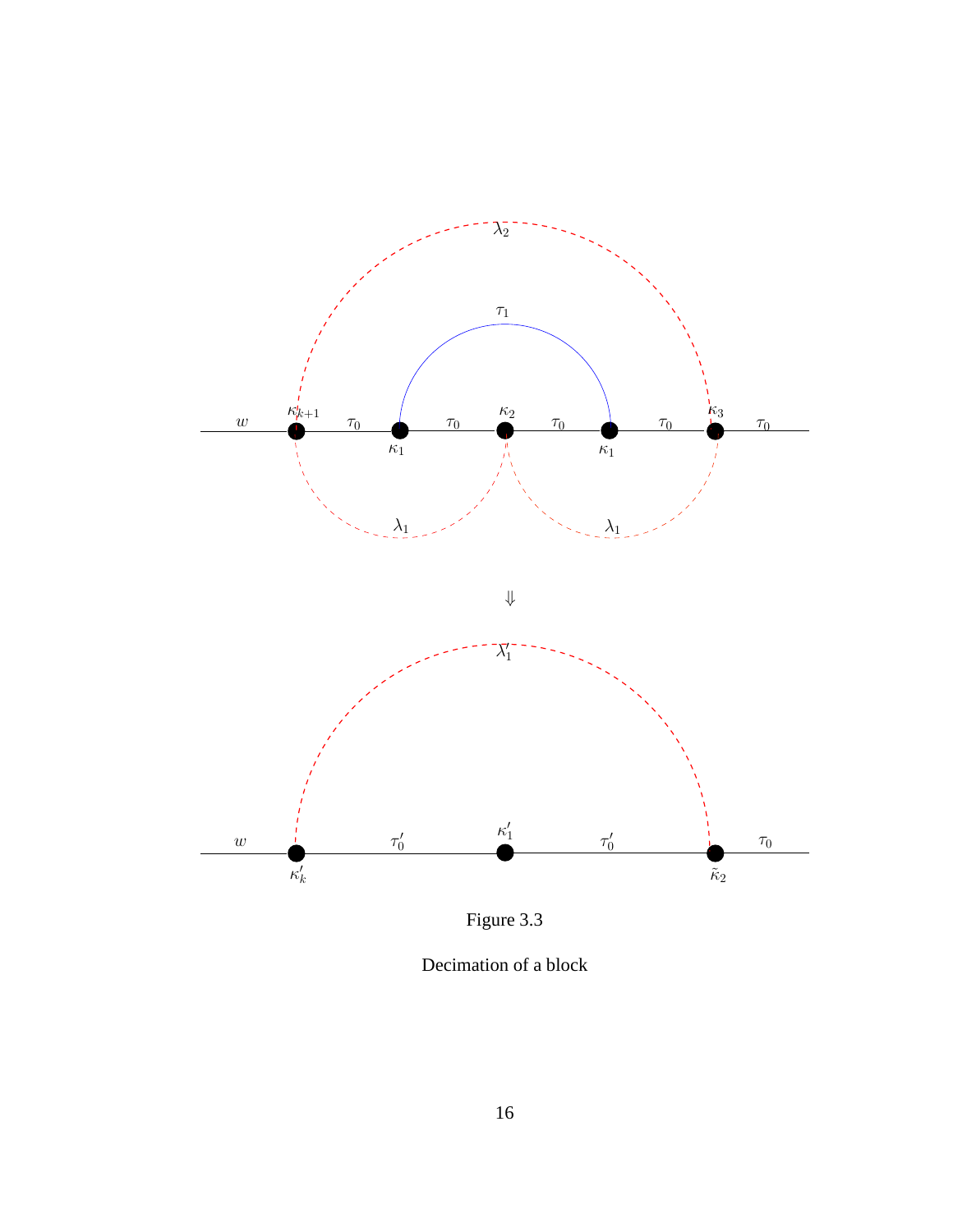After decimation,

$$
\mathbf{A}' = \begin{pmatrix} \kappa'_k & \tau'_0 & \lambda'_1 \\ \tau'_0 & \kappa'_1 & \tau'_0 \\ \lambda_2 & \tau'_0 & \tilde{\kappa}_2 \end{pmatrix} = \mathbf{A} - \mathbf{B} \mathbf{D}^{-1} \mathbf{B}^{\mathrm{T}} \tag{3.4}
$$

$$
= \begin{pmatrix} \kappa_{k+1} & \lambda_1 & \lambda_2 \\ \lambda_1 & \kappa_2 & \lambda_1 \\ \lambda_2 & \lambda_1 & \kappa_3 \end{pmatrix} - \tau_0^2 \begin{pmatrix} 1 & 0 \\ 1 & 1 \\ 0 & 1 \end{pmatrix} \frac{1}{\kappa_1^2 - \tau_1^2} \begin{pmatrix} \kappa_1 & -\tau_1 \\ -\tau_1 & \kappa_1 \end{pmatrix} \begin{pmatrix} 1 & 1 & 0 \\ 0 & 1 & 1 \end{pmatrix} . \tag{3.5}
$$

After simplification, we find that

$$
\kappa'_{k} = \kappa_{k+1} - \frac{\tau_0^2 \kappa_1}{\kappa_1^2 - \tau_1^2} \tag{3.6}
$$

$$
\kappa_1' = \kappa_2 - \frac{2\tau_0^2}{\kappa_1 + \tau_1} \tag{3.7}
$$

$$
\tilde{\kappa}_2 = \kappa_3 - \frac{\tau_0^2 \kappa_1}{\kappa_1^2 - \tau_1^2} \tag{3.8}
$$

$$
\tau_0' = \lambda_1 - \frac{\tau_0^2}{\kappa_1 + \tau_1} \tag{3.9}
$$

$$
\lambda_1' = \lambda_2 + \frac{\tau_0^2 \tau_1}{\kappa_1^2 - \tau_1^2}.
$$
\n(3.10)

Here, the primed and unprimed quantities represent the 1-st and the 0-th level respectively in the RG recursion. Notice that the decimation of sites connected to site 4 is not complete yet and therefore its on-site energy will be modified further when we decimate the odd sites of the next block which contain sites 4,5,6,7 and 8.

After the decimation of the next block we get

$$
\kappa_2' = \tilde{\kappa}_2 - \frac{\tau_0^2 \kappa_1}{\kappa_1^2 - \tau_1^2} = \kappa_3 - \frac{2\tau_0^2 \kappa_1}{\kappa_1^2 - \tau_1^2}.
$$
\n(3.11)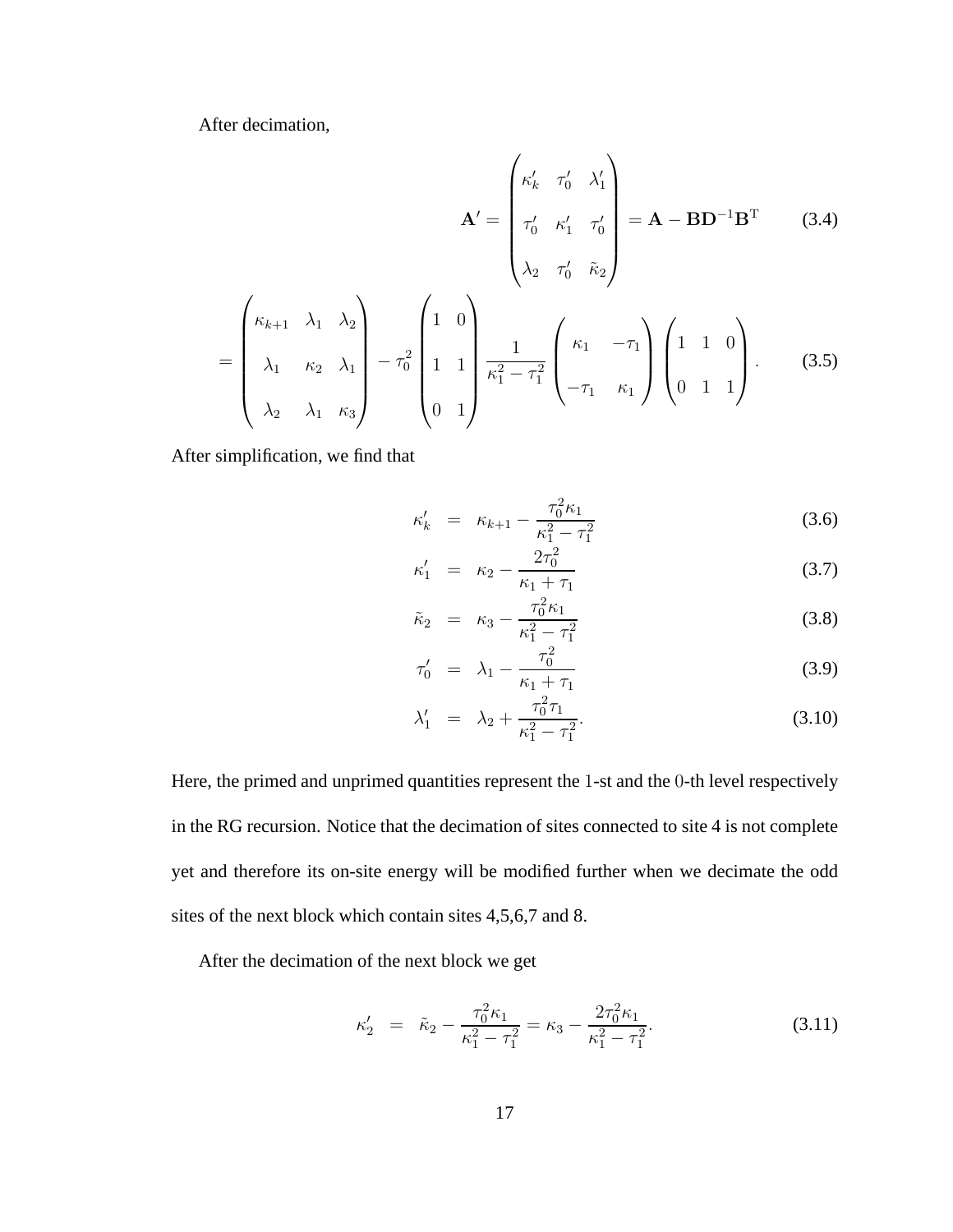Continuing the decimation block by block in this way, we find that

$$
\kappa'_{i} = \kappa_{i+1} - \frac{2\tau_{0}^{2}\kappa_{1}}{\kappa_{1}^{2} - \tau_{1}^{2}} \quad \text{for} \quad \forall i \in \{2, ..., k\}
$$
 (3.12)

$$
\tau'_i = \tau_{i+1} \quad \forall i \ge 1 \tag{3.13}
$$

$$
\lambda_i' = \lambda_{i+1} \quad \forall i \ge 2. \tag{3.14}
$$

At first it appears that there are a lot of RG variables to worry about. However most of these RG variables are interdependent. It can be deduced from Equations (3.6), (3.12), (3.13) and (3.14) that

$$
\tau_1^{(m)} = \tau_{m+1} \tag{3.15}
$$

$$
\lambda_2^{(m)} = \lambda_{m+2}, \tag{3.16}
$$

that the on-site energy parameter of the even sites is related to those of the odd sites as

$$
\kappa_i^{(m)} = \kappa_1^{(m)} + \kappa_{m+i} - \kappa_{m+1} - 2(\lambda_1^{(m)} - \lambda_{m+1}) \quad \text{for} \quad \forall i \in \{2, \dots, k-m\} \quad 3.17)
$$

and that specifically for a linear geometry, the on-site energy parameter of the end sites

$$
\kappa_{k+1-m}^{(m)} = \kappa_{k+1} + (\kappa_2^{(m)} - \kappa_{m+2})/2 \quad \text{for} \quad \forall m \in \{0, \dots, k-2\}. \tag{3.18}
$$

Thus we are left with just three independent RG variables which are  $\kappa_1^{(m)}$  $_1^{(m)},\,\tau_0^{(m)}$  $\lambda_0^{(m)}$  and  $\lambda_1^{(m)}$ 1 governed by the RG equations

$$
\kappa_1^{(m+1)} = \kappa_1^{(m)} + \kappa_{m+2} - \kappa_{m+1} - 2(\lambda_1^{(m)} - \lambda_{m+1}) - \frac{2[\tau_0^{(m)}]^2}{\kappa_1^{(m)} + \tau_{m+1}}
$$
  

$$
\forall m \in \{0, \dots, k-2\} \qquad (3.19)
$$

$$
\tau_0^{(m+1)} = \lambda_1^{(m)} - \frac{[\tau_0^{(m)}]^2}{\kappa_1^{(m)} + \tau_{m+1}} \quad \forall m \in \{0, \dots, k-1\}
$$
\n(3.20)

$$
\lambda_1^{(m+1)} = \lambda_{m+2} + \frac{[\tau_0^{(m)}]^2 \tau_{m+1}}{[\kappa_1^{(m)}]^2 - \tau_{m+1}^2} \quad \forall m \in \{0, \dots, k-1\}.
$$
 (3.21)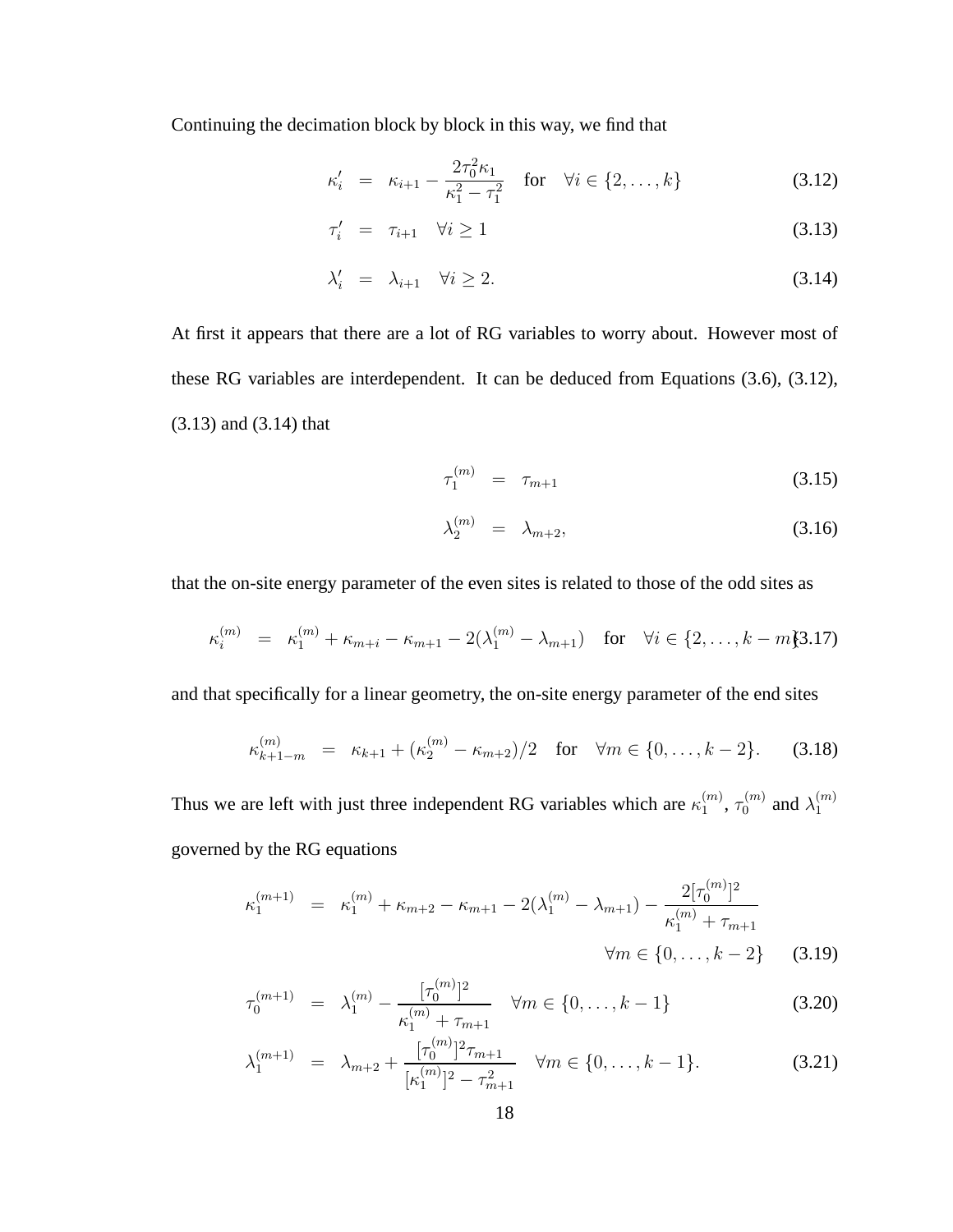## **3.3 Calculation of Transmission and Wavefunctions**



Figure 3.4

The last steps in the RG for the linear and ring geometry.

# **3.3.1 Linear geometry**

Equations (3.17), (3.18), (3.19), (3.20), and (3.21) can be used to construct the  $m =$  $k - 2$  state shown in Fig. (3.4). The subsequent RG steps requires use of these equa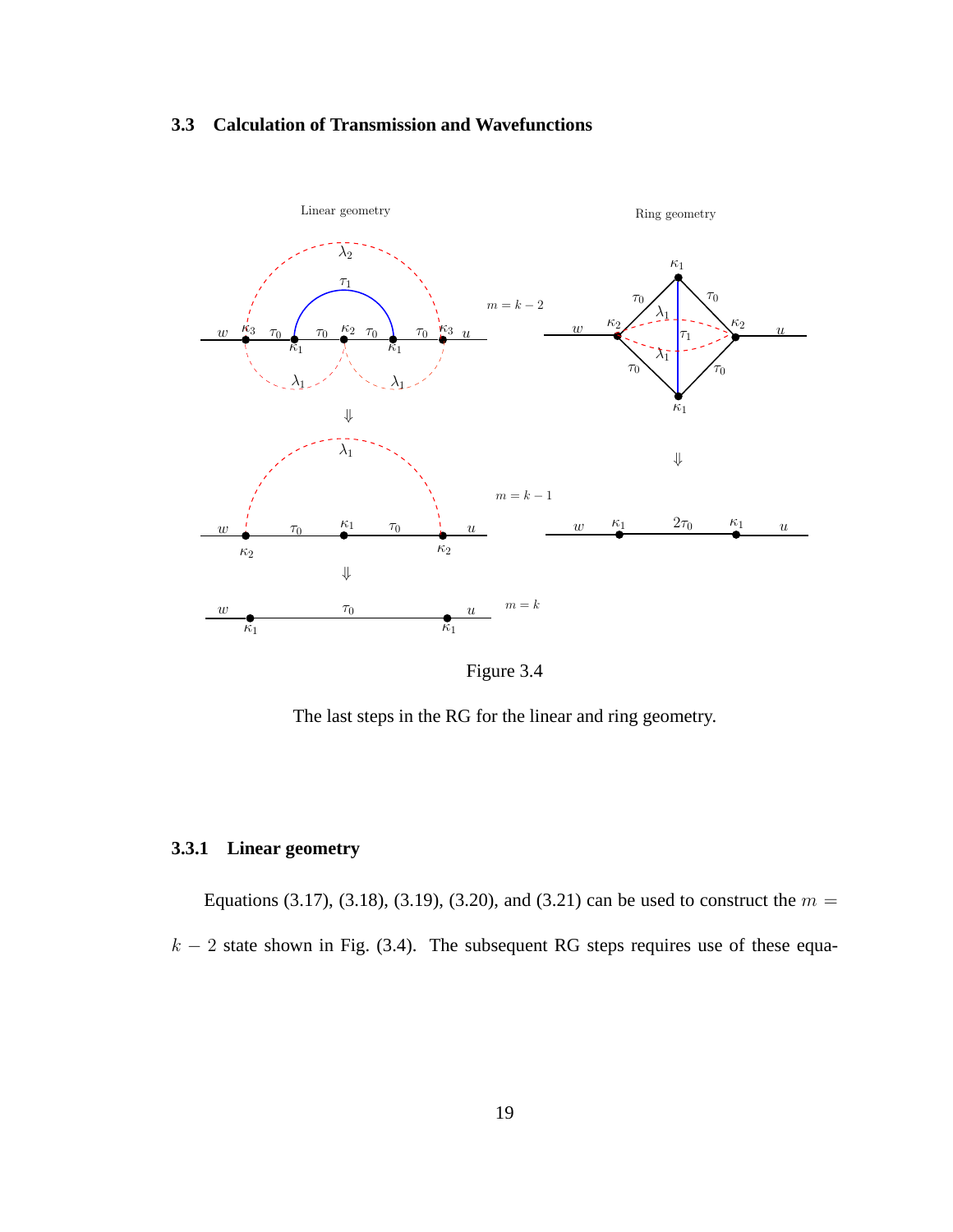tions with care. For the  $m = k - 1$  RG step we proceed as follows. Using the RHS of Equation (3.17) with  $i = 2$  we calculate

$$
\tilde{\kappa}_2^{(k-1)} = \kappa_1^{(k-1)} + \kappa_{k+1} - \kappa_k - 2(\lambda_1^{(k-1)} - \lambda_k)
$$
\n(3.22)

and then substitute  $\kappa_2^{(k-1)}$  $\zeta_2^{(k-1)}$  by  $\tilde{\kappa}_2^{(k-1)}$  $\binom{k-1}{2}$  in the RHS of Equation (3.18) to get

$$
\kappa_2^{(k-1)} = \kappa_{k+1} + \lambda_k - \lambda_1^{(k-1)} + \frac{1}{2} [\kappa_1^{(k-1)} - \kappa_k].
$$
\n(3.23)

This completes the  $m = k - 1$  RG step. Now for  $m = k$ , we proceed in a similar way. Using the RHS of Equation (3.19) with  $m = k - 1$  and  $\tau_k = 0$ , we calculate

$$
\tilde{\kappa}_1^{(k)} = \kappa_1^{(k-1)} + \kappa_{k+1} - \kappa_k - 2(\lambda_1^{(k-1)} - \lambda_k) - \frac{2[\tau_0^{(k-1)}]^2}{\kappa_1^{(k-1)}} \tag{3.24}
$$

and then with  $m = k$ ,  $i = 2$ ,  $\lambda_{k+1} = 0$  and substituting  $\kappa_1^{(k)}$  $\mathfrak{h}_1^{(k)}$  by  $\tilde{\kappa}_1^{(k)}$  $_1^{(\kappa)}$  in the RHS of Equation (3.17), we calculate

$$
\tilde{\kappa}_2^{(k)} = \tilde{\kappa}_1^{(k)} + \kappa_{k+2} - \kappa_{k+1} - 2\lambda_1^{(k)}
$$
\n(3.25)

Substituting  $m = k - 1$  in Equation (3.21) gives  $\lambda_1^{(k)} = 0$ . Finally, with  $m = k$  and substituting  $\kappa_2^{(k)}$  by  $\tilde{\kappa}_2^{(k)}$  $\binom{k}{2}$  in the RHS of Equation (3.18), we get

$$
\kappa_1^{(k)} = \kappa_{k+1} + \lambda_k - \lambda_1^{(k-1)} - \frac{[\tau_0^{(k-1)}]^2}{\kappa_1^{(k-1)}} + \frac{1}{2} [\kappa_1^{(k-1)} - \kappa_k]
$$
  
=  $\kappa_{k+1} + \lambda_k + \tau_0^{(k)} - 2\lambda_1^{(k-1)} + \frac{1}{2} [\kappa_1^{(k-1)} - \kappa_k]$  (3.26)

After performing k RG steps, we are left with just  $1 + 2^{k-k} = 2$  sites with an onsite energy corresponding to  $\kappa_1^{(k)}$  $\tau_1^{(k)}$  and an interaction of  $\tau_0^{(k)}$  $\int_0^{(k)}$  between them. One site is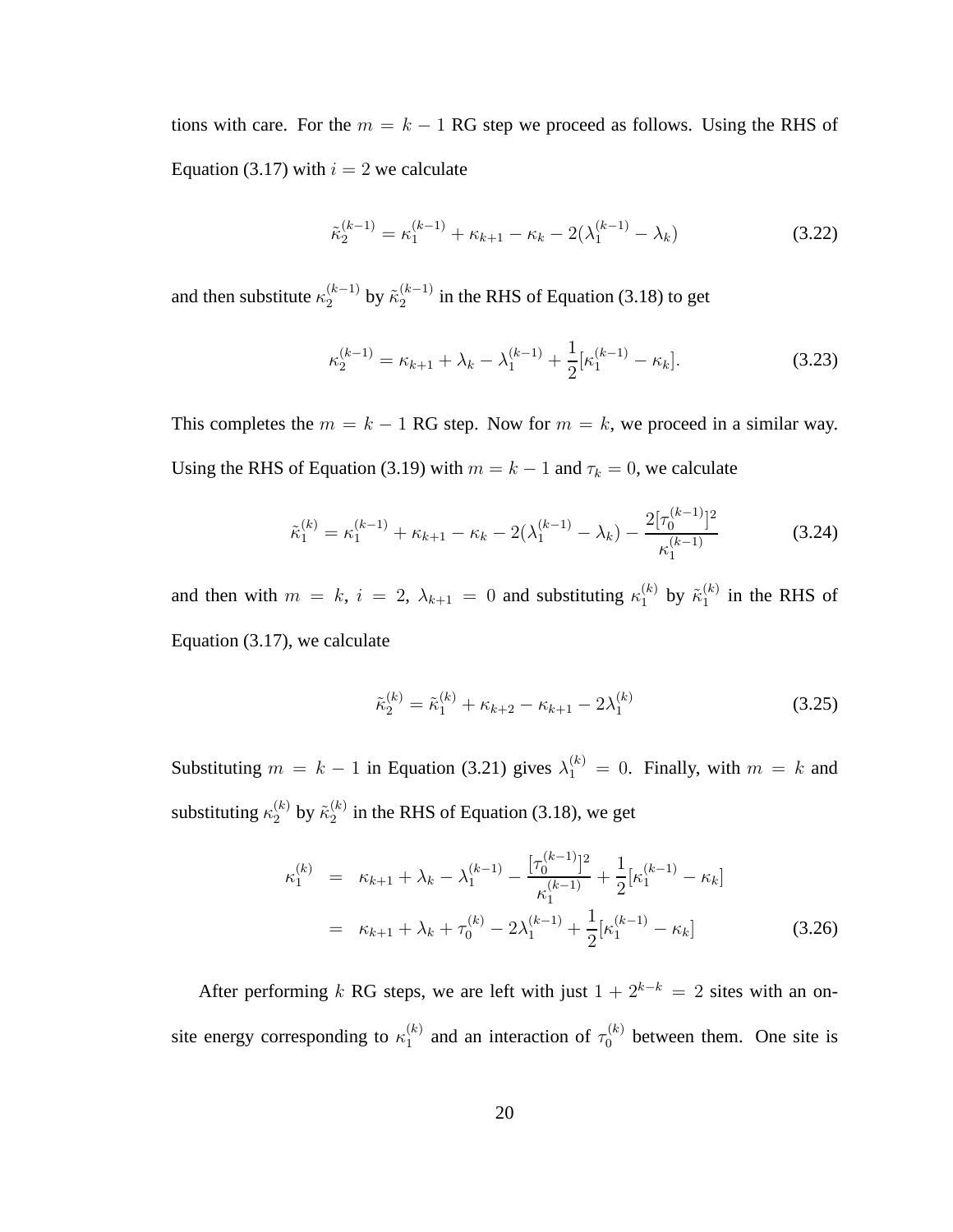connected to the input by  $w$  while the other is connected to the output by  $u$ . In order to decimate these two sites, we have

$$
\mathbf{A} = \begin{pmatrix} \xi & 0 \\ 0 & \xi \end{pmatrix}; \quad \mathbf{D} = \begin{pmatrix} \kappa_1^{(k)} & \tau_0^{(k)} \\ \tau_0^{(k)} & \kappa_1^{(k)} \end{pmatrix}; \quad \mathbf{B} = \begin{pmatrix} w & 0 \\ 0 & u \end{pmatrix}
$$
(3.27)

$$
\mathbf{A}' = \mathbf{A} - \mathbf{B} \mathbf{D}^{-1} \mathbf{B}^{\mathrm{T}} = \begin{pmatrix} \xi - \kappa_1^{(k)} \beta / \gamma & \beta \tau_0^{(k)} \\ \beta \tau_0^{(k)} & \xi - \kappa_1^{(k)} \beta \gamma \end{pmatrix}
$$
(3.28)

where  $\beta = w u / ([\kappa_1^{(k)})$  $\binom{k}{1}^2 - \binom{k}{0}$  $\mathbb{R}^{(k)}_{0}$  ( $\gamma = u/w$ . Thus after decimating all  $N = 1 + 2^{k}$  sites, we have

$$
\begin{pmatrix} \xi - \kappa_1^{(k)} \beta / \gamma & \beta \tau_0^{(k)} \\ \beta \tau_0^{(k)} & \xi - \kappa_1^{(k)} \beta \gamma \end{pmatrix} \begin{pmatrix} 1+r \\ t \end{pmatrix} = \begin{pmatrix} 2i\Im(\xi) \\ 0 \end{pmatrix}.
$$
 (3.29)

From the above matrix equation,

$$
\begin{pmatrix} 1+r \\ t \end{pmatrix} = \frac{2i\Im(\xi)}{(\xi - \kappa_1^{(k)}\beta/\gamma)(\xi - \kappa_1^{(k)}\beta\gamma) - \beta^2[\tau_0^{(k)}]^2} \begin{pmatrix} \xi - \kappa_1^{(k)}\beta\gamma \\ -\beta\tau_0^{(k)} \end{pmatrix}.
$$
 (3.30)

Thus we have found the transmission  $T = |t|^2$ .

Now using Equation (2.6) we can calculate the wavefunctions associated with the various sites. For simplicity we take  $w = u$ . To find the wavefunction associated with the highest level sites ( $i = k + 1$ ), we start with the  $m = k$  RG step given in Fig. (3.4). Here, for Equation (2.6),  $\psi = 0$ ,  $w_d =$  $\sqrt{ }$  $\vert$  $\omega$ 0  $\setminus$  $\Bigg),\, u_{\rm d} =$  $\sqrt{ }$  $\vert$ 0  $\omega$  $\setminus$ whereas the D and B matrices are

given by Equation (3.2). Making these substitutions, we get

$$
\psi_{k+1} = \frac{-w}{[\kappa_1^{(k)}]^2 - [\tau_0^{(k)}]^2} \begin{pmatrix} (1+r)\kappa_1^{(k)} - t\tau_0^{(k)} \\ t\kappa_1^{(k)} - (1+r)\tau_0^{(k)} \end{pmatrix} . \tag{3.31}
$$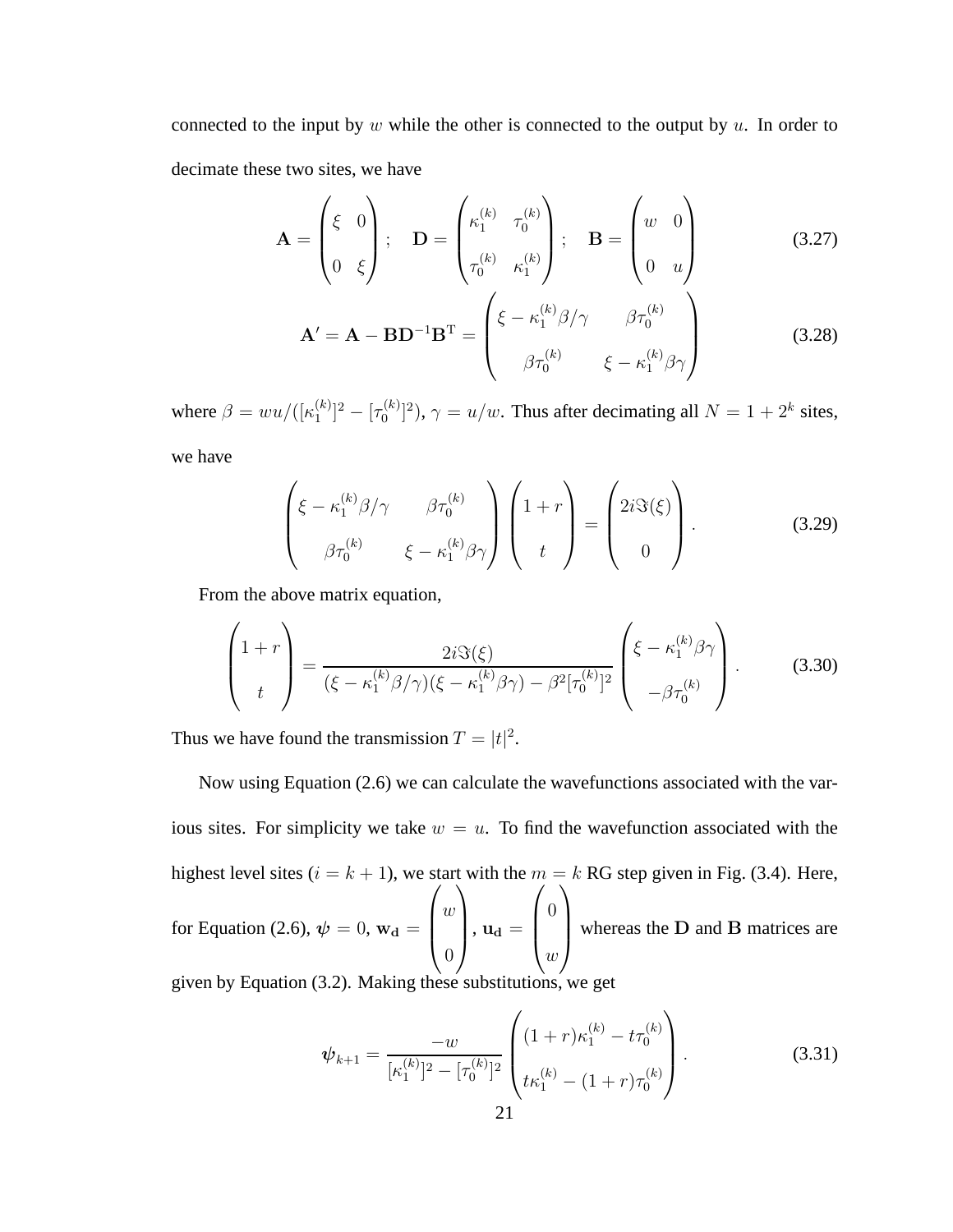Next we can find the wavefunction associated with the immediate lower level site( $i = k$ ). Here, for Equation (2.6),  $\psi = \psi_{k+1}$ ,  $w_d = 0 = u_d$ ,  $D = \kappa_1^{(k-1)}$  $j_1^{(k-1)}$  and  $\mathbf{B} = \tau_0^{(k-1)}$  $\mathbf{0}$  $\sqrt{ }$  $\overline{\phantom{a}}$ 1 1  $\setminus$  $\vert \cdot$ Making these substitutions, we get

$$
\psi_k = \frac{\tau_0^{(k-1)} w (1 + r + t)}{\kappa_1^{(k-1)} [\kappa_1^{(k)} + \tau_0^{(k)}]}
$$
(3.32)

We can continue in this manner, in principle, to find the wavefunction of all the levels below. However the calculation gets very tedious and the expressions very complicated below  $i = k$  and is therefore not given explicitly.

#### **3.3.2 Ring geometry**

We perform  $k-1$  RG steps to be left with  $2^{k-(k-1)} = 2$  sites. Site 1 is the nearest neighbor of site 0 and site 2=site 0 is the nearest neighbor of site 1. This makes the interaction between the two sites to be  $2\tau_0^{(k-1)}$  $\int_0^{(k-1)}$ . The decimation of these two sites is similar to the case of the linear geometry, except that we need to replace  $\kappa_1^{(k)}$  by  $\kappa_1^{(k-1)}$  $\binom{k-1}{1}$  and  $\tau_0^{(k)}$ 0 by  $2\tau_0^{(k-1)}$  $\int_0^{(k-1)}$ . So  $\beta = w u / ([\kappa_1^{(k-1)}$  $\binom{k-1}{1}^2 - 4\lceil \tau_0^{(k-1)} \rceil$  $\binom{(k-1)}{0}$  and  $\sqrt{ }$  $\vert$  $1+r$ t  $\setminus$  $= \frac{2i\Im(\xi)}{(\xi - \kappa_1^{(k-1)}\beta/\gamma)(\xi - \kappa_1^{(k-1)}\zeta)}$  $(\xi - \kappa_1^{(k-1)} \beta / \gamma)(\xi - \kappa_1^{(k-1)} \beta \gamma) - 4 \beta^2 [\tau_0^{(k-1)}$  $\binom{k-1}{0}$ <sup>2</sup>  $\sqrt{ }$  $\overline{\phantom{a}}$  $\xi - \kappa_1^{(k-1)} \beta \gamma$  $-2\beta\tau_0^{(k-1)}$  $\setminus$  $\Bigg| \cdot (3.33)$ 

This completes the RG, giving the transmission  $T = |t|^2$ .

To find the wave functions here, we start at the  $m = k - 1$  RG step and proceed as we did in the case of the linear geometry. We find that,

$$
\psi_k = \frac{-w}{[\kappa_1^{(k-1)}]^2 - 4[\tau_0^{(k-1)}]^2} \begin{pmatrix} (1+r)\kappa_1^{(k-1)} - 2t\tau_0^{(k-1)} \\ t\kappa_1^{(k-1)} - 2(1+r)\tau_0^{(k-1)} \end{pmatrix}
$$
(3.34)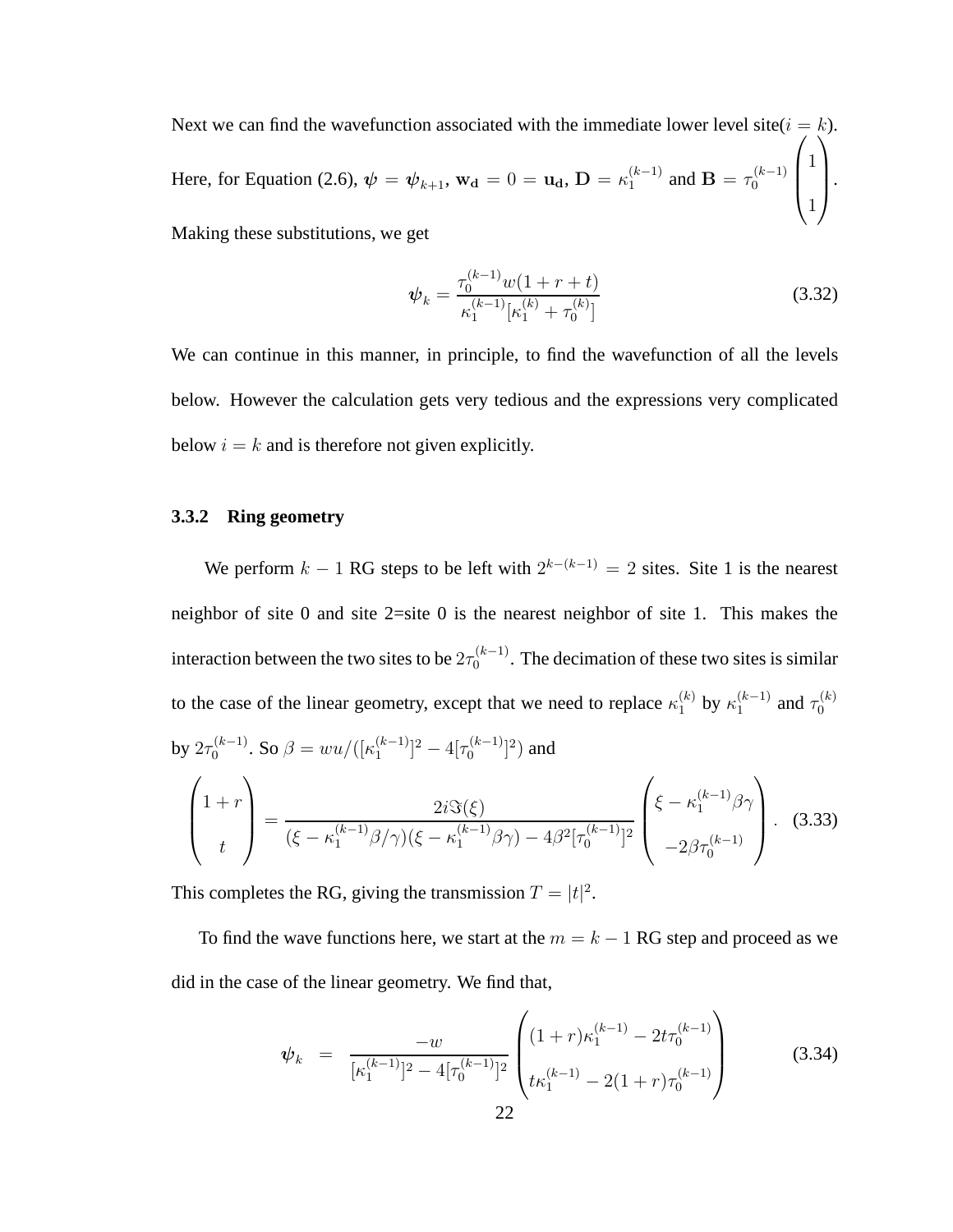and

$$
\psi_{k-1} = \frac{\tau_0^{(k-2)}w(1+r+t)}{[\kappa_1^{(k-2)} + \tau_1^{(k-2)}][\kappa_1^{(k-1)} + 2\tau_0^{(k-1)}]} \begin{pmatrix} 1 \\ 1 \\ 1 \end{pmatrix}.
$$
\n(3.35)

Notice that the two  $i = k - 1$  sites are symmetric. Therefore the wavefunctions obtained above for the two sites are identical as expected.

Again the wavefunction expressions for the lower  $i$  sites become complicated upon further iteration.

#### **3.4 Transmission and Wavefunction plots**

Using the results obtained in previous sections we can numerically plot the transmission. The *Mathematica* program given in Appendix (B) was used to obtain most of the plots in this section.

Fig. (3.5), Fig. (3.6) and Fig. (3.7) are plots of T *vs.* E for linear Hanoi networks with  $\epsilon_i = 0$ ,  $w = u = \tau_0 = -1$  and  $k = 20$ . Fig. (3.5) is for a HN2 network. Fig. (3.6) is for a HN3 network with  $\tau_i = -1$ . Fig. (3.7) is for a HN5 network with  $\tau_i = \lambda_i = -1$ .

As stated in Section (3.3), the RG does not simplify the calculation of wavefunctions of the Hanoi network. So for Fig. (3.8) and Fig. (3.9) the wavefunctions were calculated from the basic equation (and not by RG) for  $k = 5$  and other parameters same as that for Fig. (3.6) and Fig. (3.7) respectively.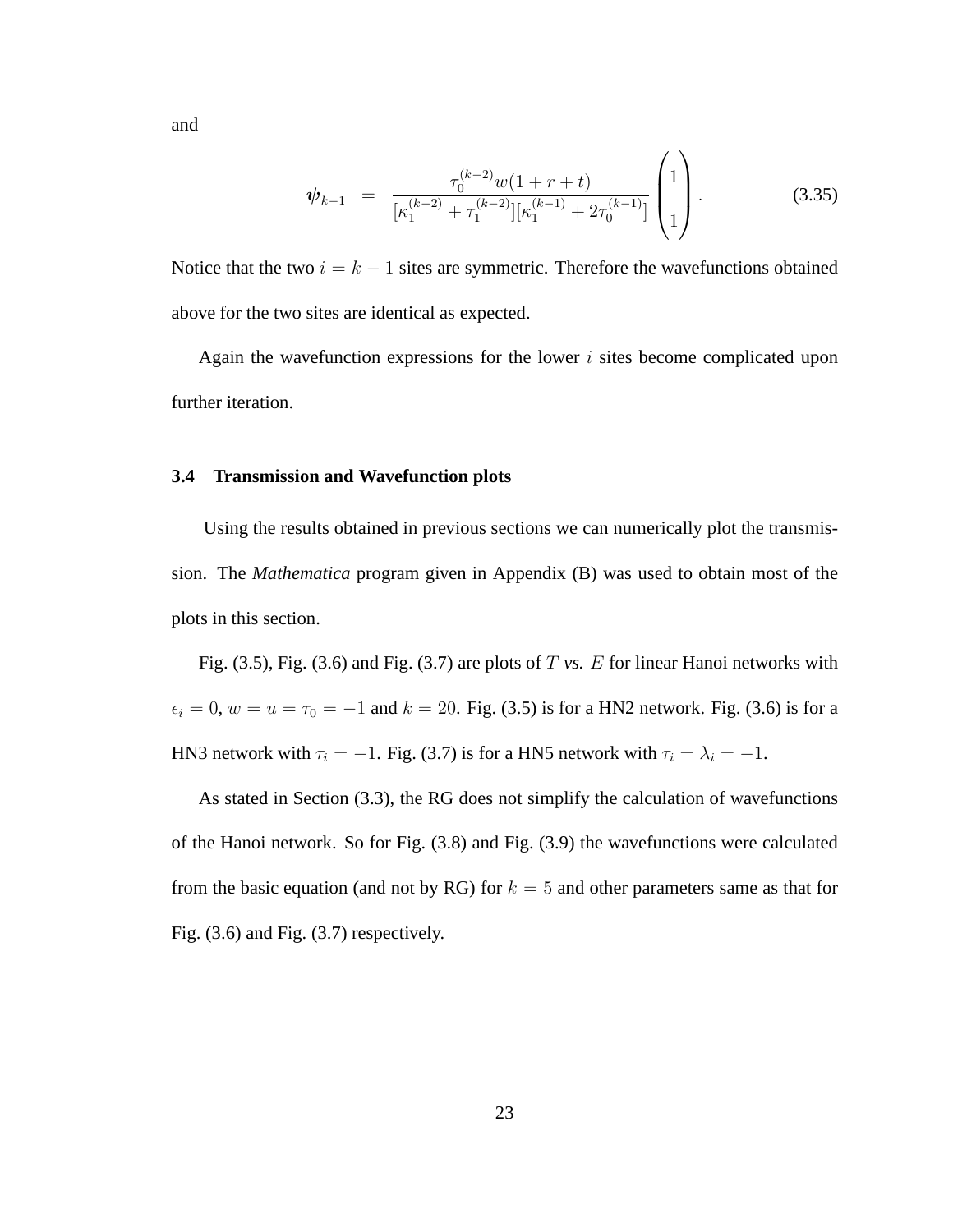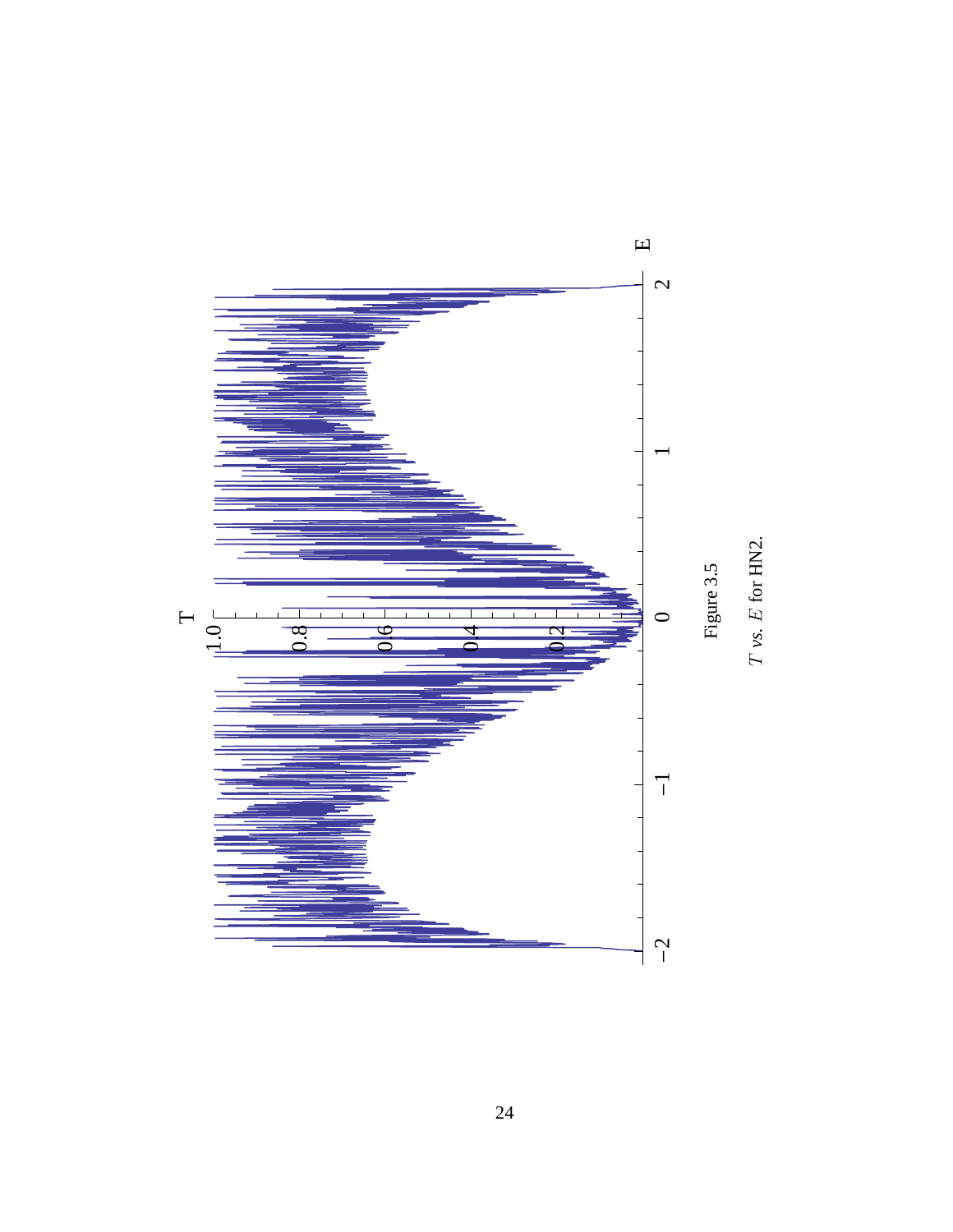![](_page_34_Figure_0.jpeg)

![](_page_34_Figure_1.jpeg)

25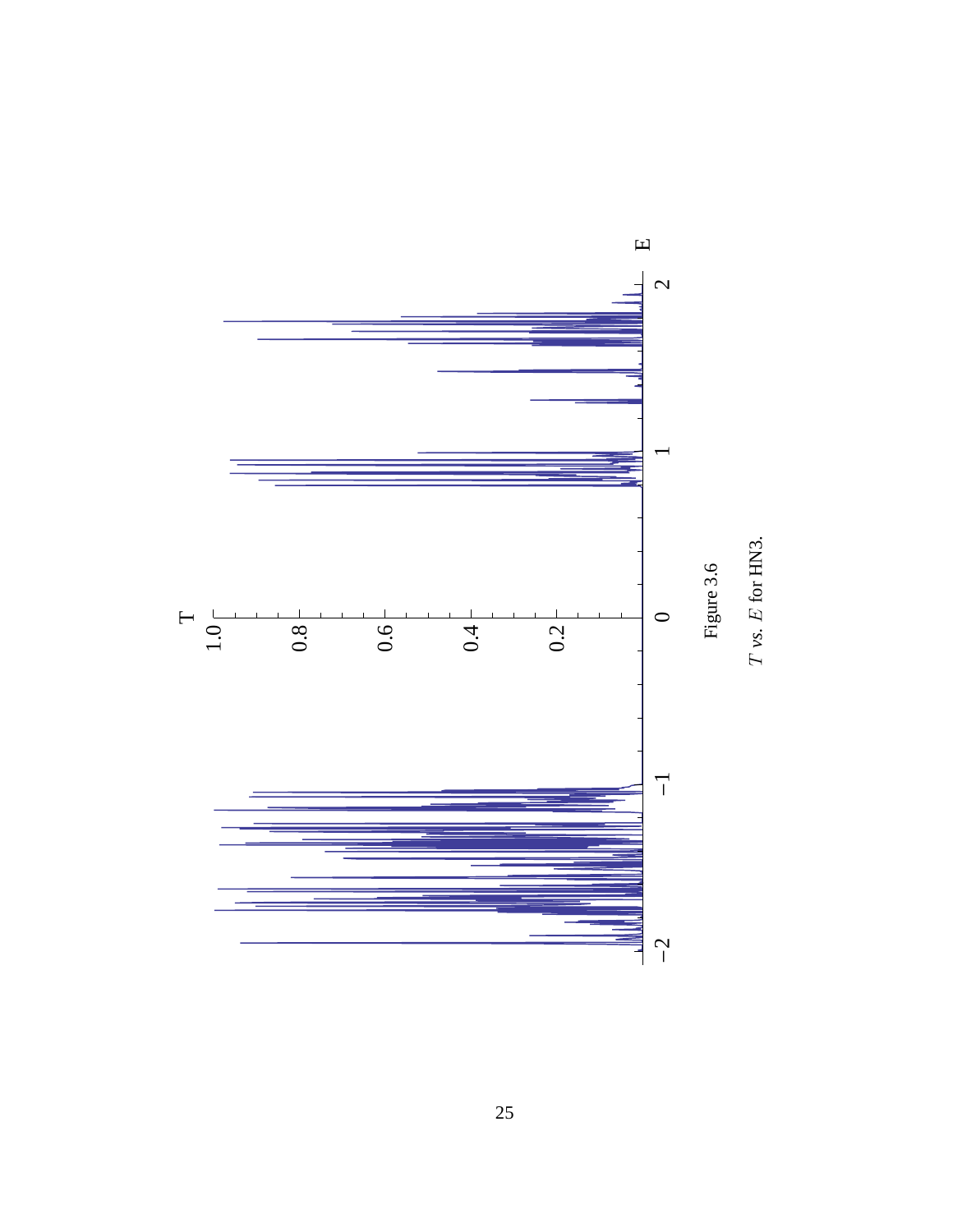![](_page_35_Figure_0.jpeg)

 $T$   $\nu s$ .  $E$  for HNS.

26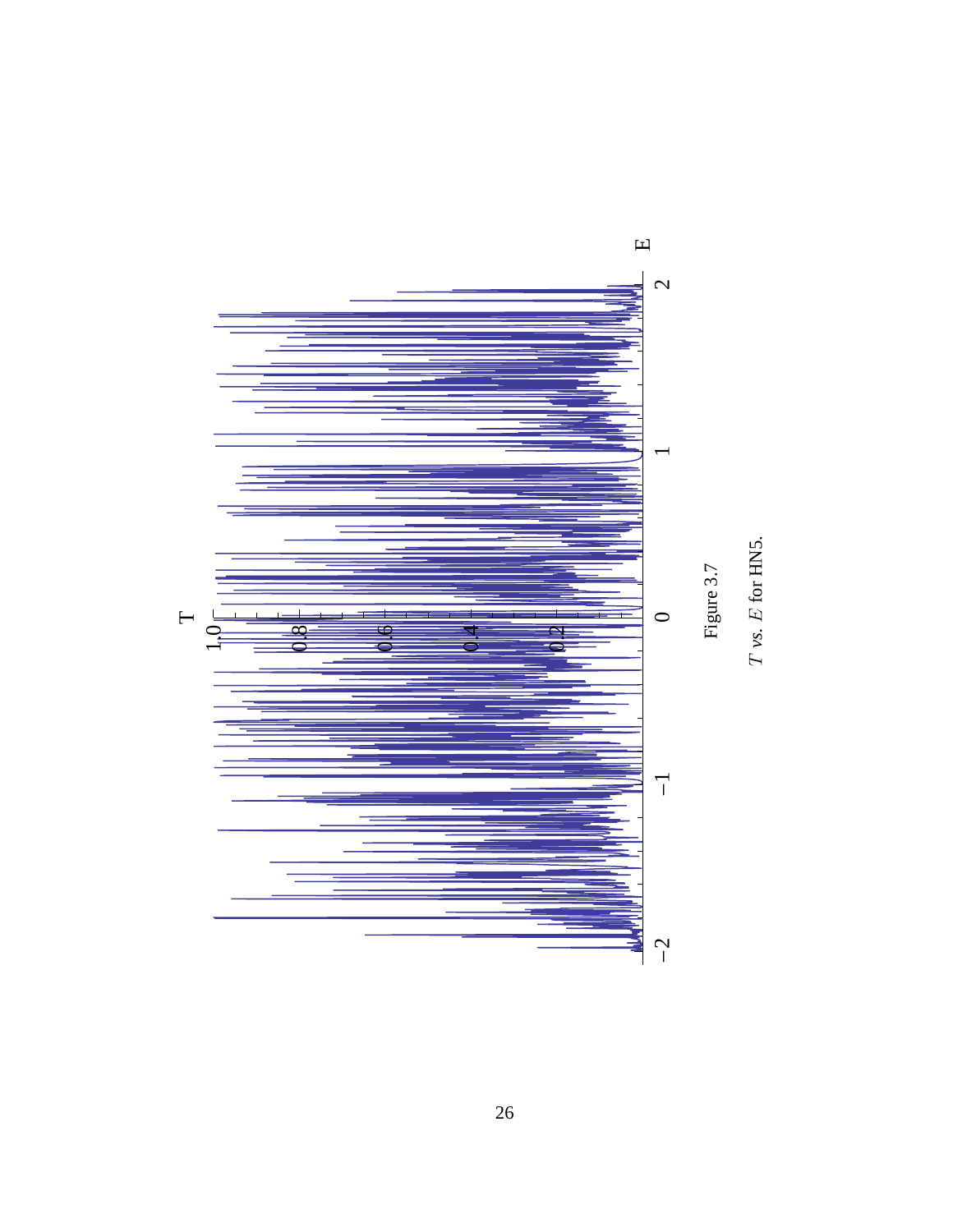![](_page_36_Figure_0.jpeg)

 $|\psi|^2$  for HN3.

27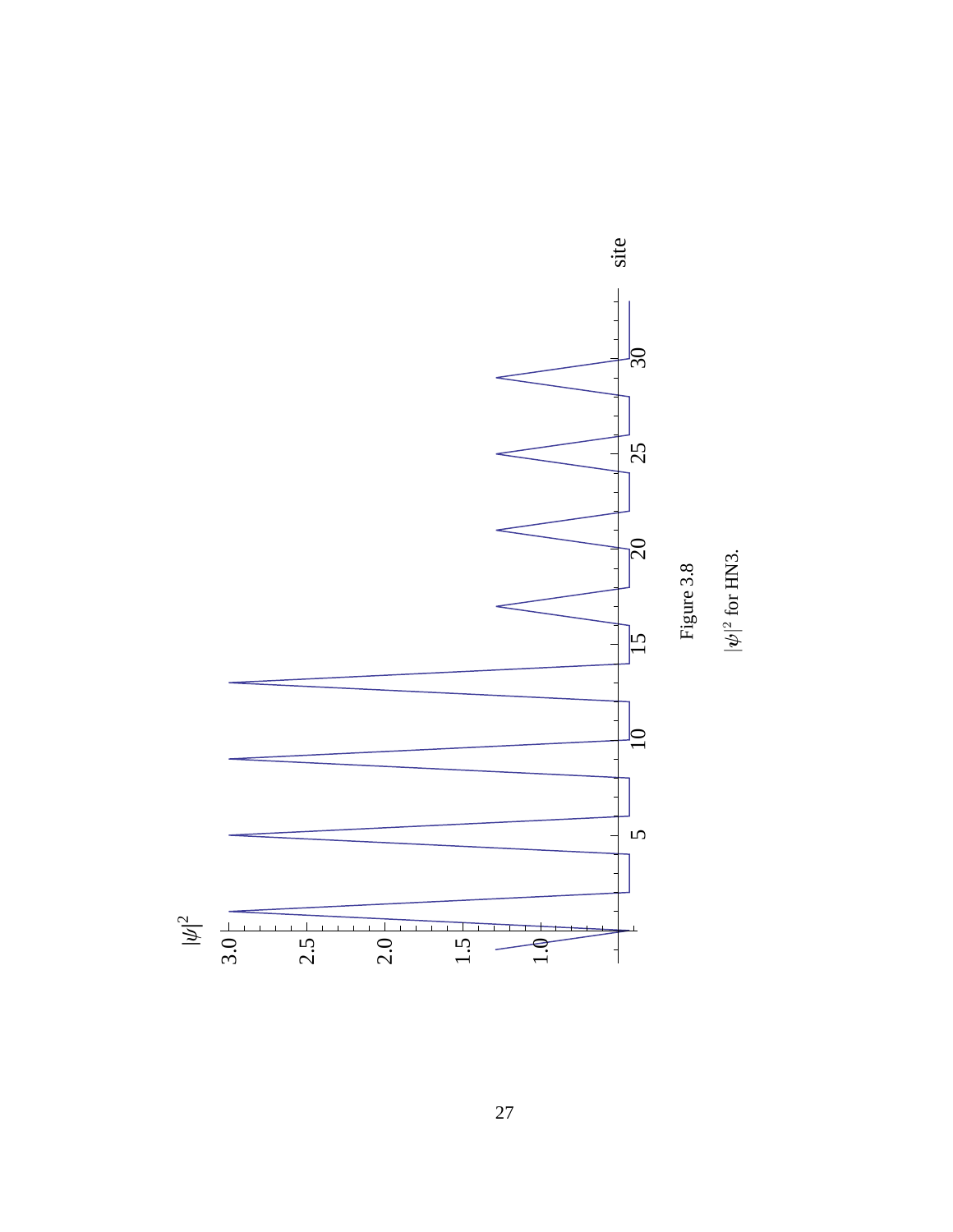![](_page_37_Figure_0.jpeg)

28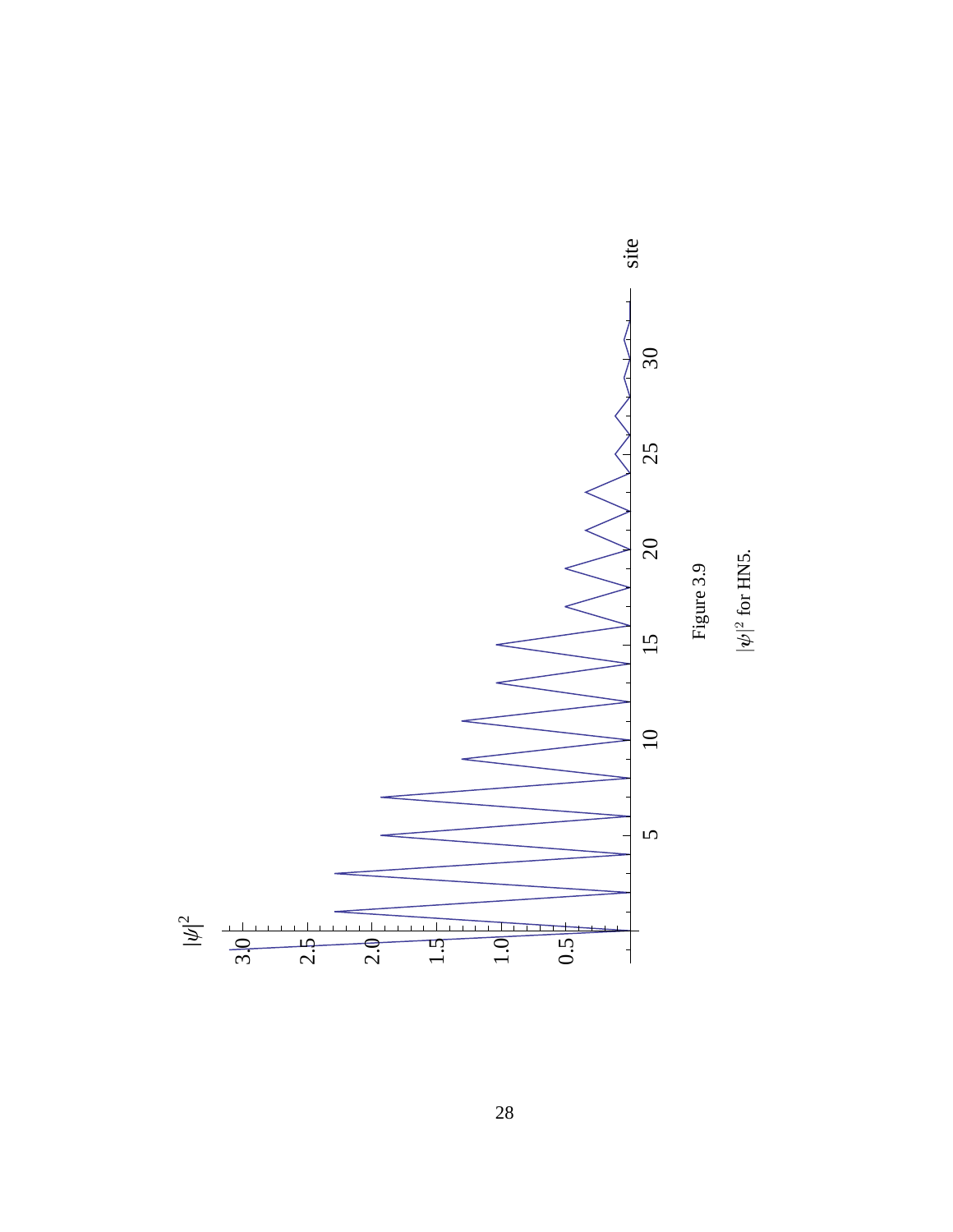#### CHAPTER 4

## FULLY CONNECTED BETHE LATTICE

The Bethe lattice was introduced by Hans Bethe [5]. Quantum transmission through a normal Bethe lattice has been studied in the past [21]. Here we study a more complicated variant of the Bethe lattice<sup>1</sup> which we call the fully connected Bethe lattice (FCBL).

#### **4.1 Description of the Network**

A normal Bethe lattice [1] as shown in Fig. (4.1) is characterized by two non-zero integers

 $k =$  number of shells

 $n =$  number of branches coming out of a site

Clearly the coordination number of every site is  $n + 1$ . The number of sites  $N_i$  in shell  $i > 0$  can be found to be

$$
N_i = (n+1)n^{i-1}.
$$
\n(4.1)

The variant of the Bethe lattice that we study has additional connections. All sites in a particular shell are fully connected among each other. Every site in the outermost

<sup>1</sup>Strictly speaking what we study is a finite Cayley tree. A Bethe lattice is the "deep" interior of an infinite Cayley tree, which makes all the sites in a Bethe lattice equivalent just as in a regular lattice [4]. However the terms Cayley tree and Bethe lattice are used interchangeably in the literature with the latter being more common in the physics community and therefore we stick with this term.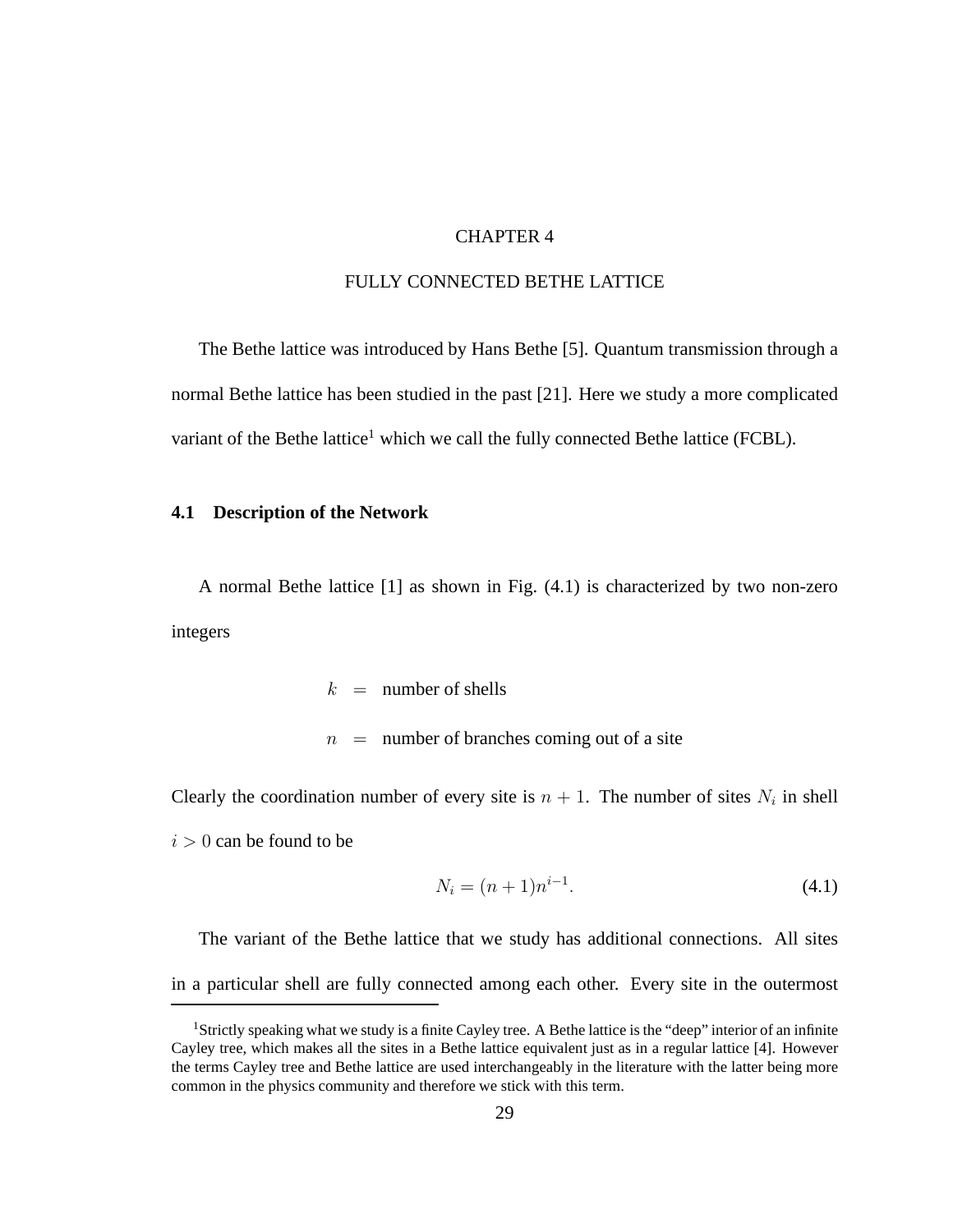![](_page_39_Figure_0.jpeg)

![](_page_39_Figure_1.jpeg)

A normal Bethe lattice with  $k = 2$  and  $n = 3$ .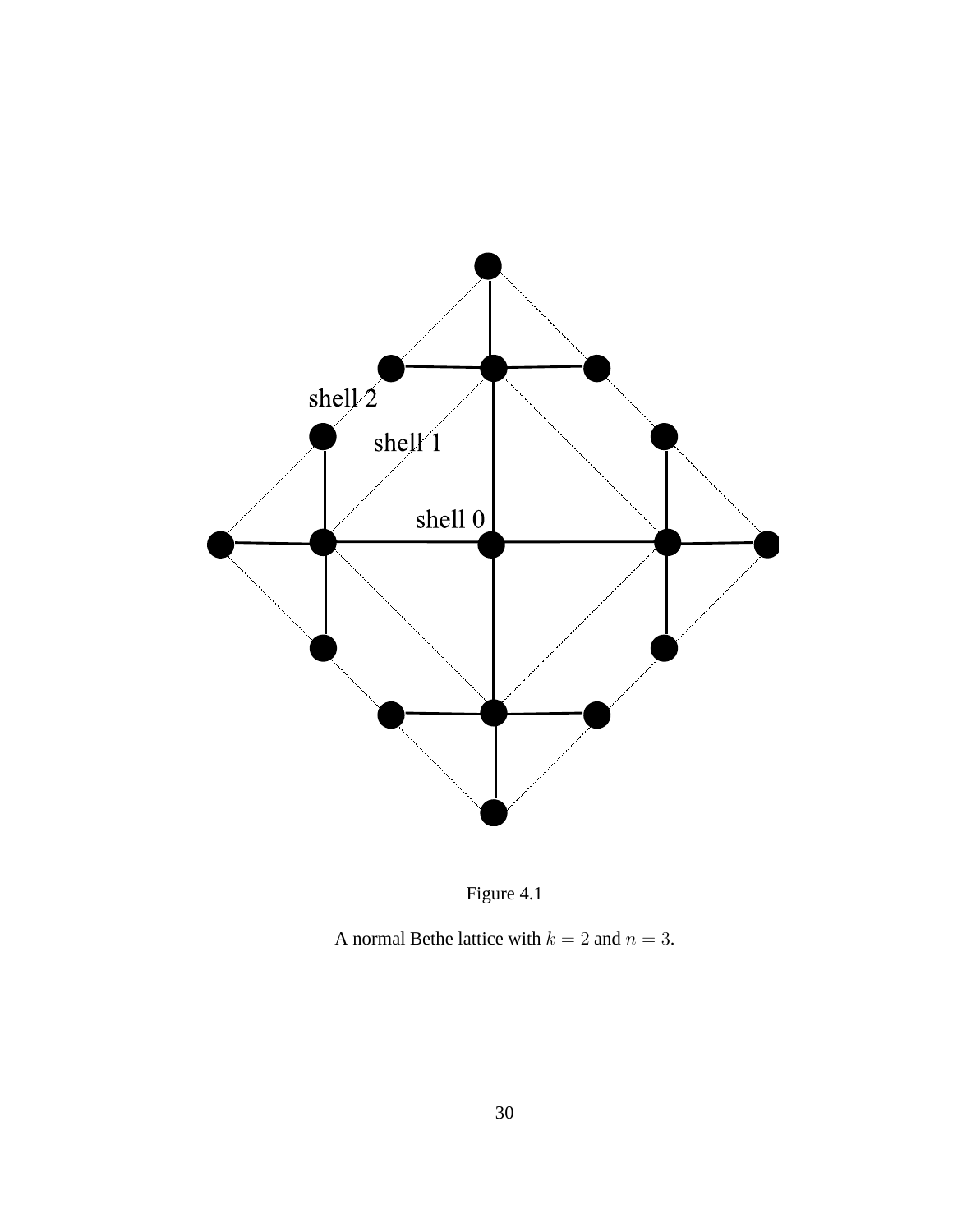shell is connected to the input while the zeroth shell site is connected to the output. The parameters of our FCBL are

- $\kappa_i$  = onsite energy parameter of each site in the *i*-th shell
- $s_i$  = connection between a site at the *i*-th shell and its root site
- $\tau_i$  = connection between two sites in the *i*-th shell
- $w =$  connection between each site in the k-th shell and the input
- $u =$  connection between the zeroth shell site and the output.

Thus, to specify a FCBL, the energy and hopping parameters to be specified are  $\{w, u, \kappa_0, \ldots, \kappa_k, s_1, \ldots, s_k, \tau_1, \ldots, \tau_k\}.$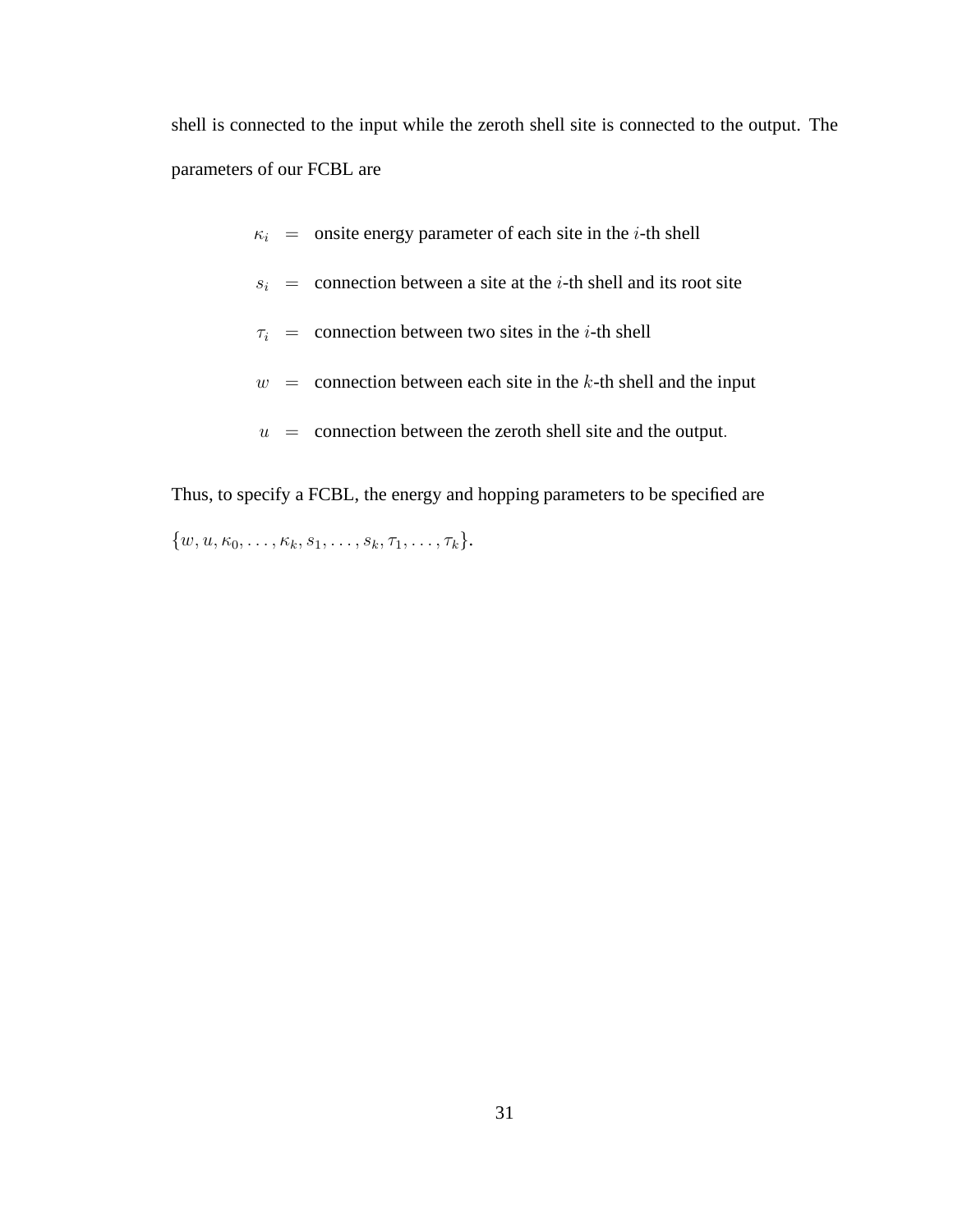# **4.2 Matrix RG**

We decimate the outermost shell at each RG step. Starting with the  $k$ -th shell, for Equation (2.12) we have (see List of Symbols, Abbreviations, and Nomenclature for definition of I, J and h)

$$
\mathbf{D} = \begin{pmatrix} \kappa_k & \tau_k & \cdots & \tau_k \\ \tau_k & \kappa_k & & \vdots \\ \vdots & & \ddots & \tau_k \\ \tau_k & \cdots & \tau_k & \kappa_k \end{pmatrix} = (\kappa_k - \tau_k) \mathbf{I}_{[N_k]} + \tau_k \mathbf{J}_{[N_k]} \qquad (4.2)
$$
\n
$$
\mathbf{B} = \begin{pmatrix} s_k & \cdots & s_k & 0 & \cdots & \cdots & 0 \\ 0 & \cdots & 0 & \ddots & 0 & \cdots & 0 \\ 0 & \cdots & 0 & 0 & \kappa_k & \cdots & s_k \\ \vdots & & \ddots & 0 & \kappa_k & \cdots & s_k \\ w & \cdots & \cdots & \cdots & \cdots & \cdots & w \end{pmatrix} = \begin{pmatrix} s_k \mathbf{I}_{[N_{k-1}]} \otimes \mathbf{h}_{[n]}^{\mathrm{T}} \\ \vdots \\ \vdots \\ \vdots \\ \vdots \\ \tau_{k-1} & \kappa_{k-1} & \cdots & \tau_{k-1} & 0 \\ \vdots & & \ddots & \tau_{k-1} & \vdots \\ \tau_{k-1} & \cdots & \tau_{k-1} & \tau_{k-1} & 0 \\ 0 & \cdots & \cdots & 0 & \xi \end{pmatrix} = \begin{pmatrix} (\kappa_{k-1} - \tau_{k-1}) \mathbf{I}_{[N_{k-1}]} + \tau_{k-1} \mathbf{J}_{[N_{k-1}]} \quad 0 \\ 0 \\ 0 \\ \vdots \\ 0 \end{pmatrix} \tag{4.3}
$$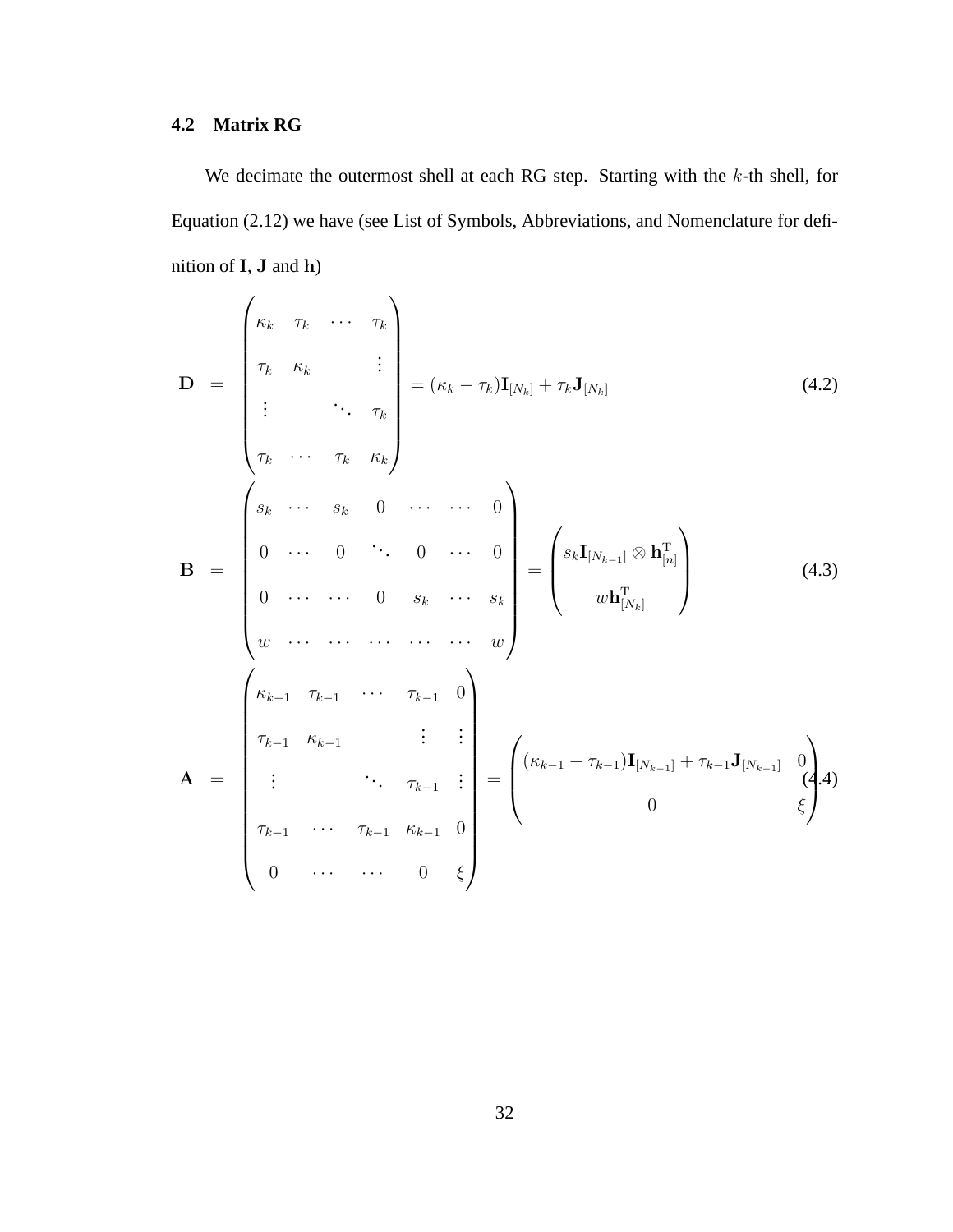Using Equation (A.6) we get

$$
\mathbf{D}^{-1} = \frac{1}{\kappa_k - \tau_k} \left( \mathbf{I}_{[N_k]} - \frac{\tau_k}{\kappa_k + (N_k - 1)\tau_k} \mathbf{J}_{[N_k]} \right) = c(\mathbf{I}_{[N_k]} + d\mathbf{J}_{[N_k]}) \quad (4.5)
$$
  
\n
$$
\Rightarrow \mathbf{D}^{-1} \mathbf{B}^{\mathrm{T}} = c(\mathbf{I}_{[N_k]} + d\mathbf{J}_{[N_k]}) \left( s_k \mathbf{I}_{[N_{k-1}]} \otimes \mathbf{h}_{[n]} \quad w \mathbf{h}_{[N_k]} \right)
$$
  
\n
$$
= c \left( s_k (\mathbf{I}_{[N_k]} + d\mathbf{J}_{[N_k]}) (\mathbf{I}_{[N_{k-1}]} \otimes \mathbf{h}_{[n]}) \quad w(\mathbf{I}_{[N_k]} + d\mathbf{J}_{[N_k]}) \mathbf{h}_{[N_k]} \right)
$$
  
\n
$$
= c \left( s_k (\mathbf{I}_{[N_{k-1}]} \otimes \mathbf{h}_{[n]} + dn \mathbf{J}_{[N_k, N_{k-1}]}) \quad w(1 + dN_k) \mathbf{h}_{[N_k]} \right). \quad (4.6)
$$

Simplifying  $BD^{-1}B^{T}$  using Equations (A.5), (A.8), (A.9), (A.10), and (A.11), and noting that  $nN_{k-1} = N_k$ , we get

$$
\mathbf{BD}^{-1}\mathbf{B}^{\mathrm{T}} = c \begin{pmatrix} n s_k^2 (\mathbf{I}_{[N_{k-1}]} + n d \mathbf{J}_{[N_{k-1}]}) & n s_k w (1 + d N_k) \mathbf{h}_{[N_{k-1}]} \\ n s_k w (1 + d N_k) \mathbf{h}_{[N_{k-1}]}^{\mathrm{T}} & w^2 N_k (1 + d N_k) \end{pmatrix} . \tag{4.7}
$$

Thus from Equation (2.12)

$$
\mathbf{A}' = \begin{pmatrix} (\kappa_{k-1} - \tau_{k-1} - cn s_k^2) \mathbf{I} + (\tau_{k-1} - cn^2 s_k^2 d) \mathbf{J} & -cn s_k w (1 + dN_k) \mathbf{h} \\ -cn s_k w (1 + dN_k) \mathbf{h}^{\mathrm{T}} & \xi - cu^2 N_k (1 + dN_k) \end{pmatrix} .
$$
 (4.8)

From Equation (4.8) we can identify the renormalized quantities as

$$
\kappa'_{k-1} = \kappa_{k-1} - n s_k^2 c (1 + nd) \tag{4.9}
$$

$$
\tau_{k-1}' = \tau_{k-1} - n^2 s_k^2 c d \tag{4.10}
$$

$$
w' = -ns_kwc(1 + N_kd)
$$
 (4.11)

$$
\xi' = \xi - N_k w^2 c (1 + N_k d). \tag{4.12}
$$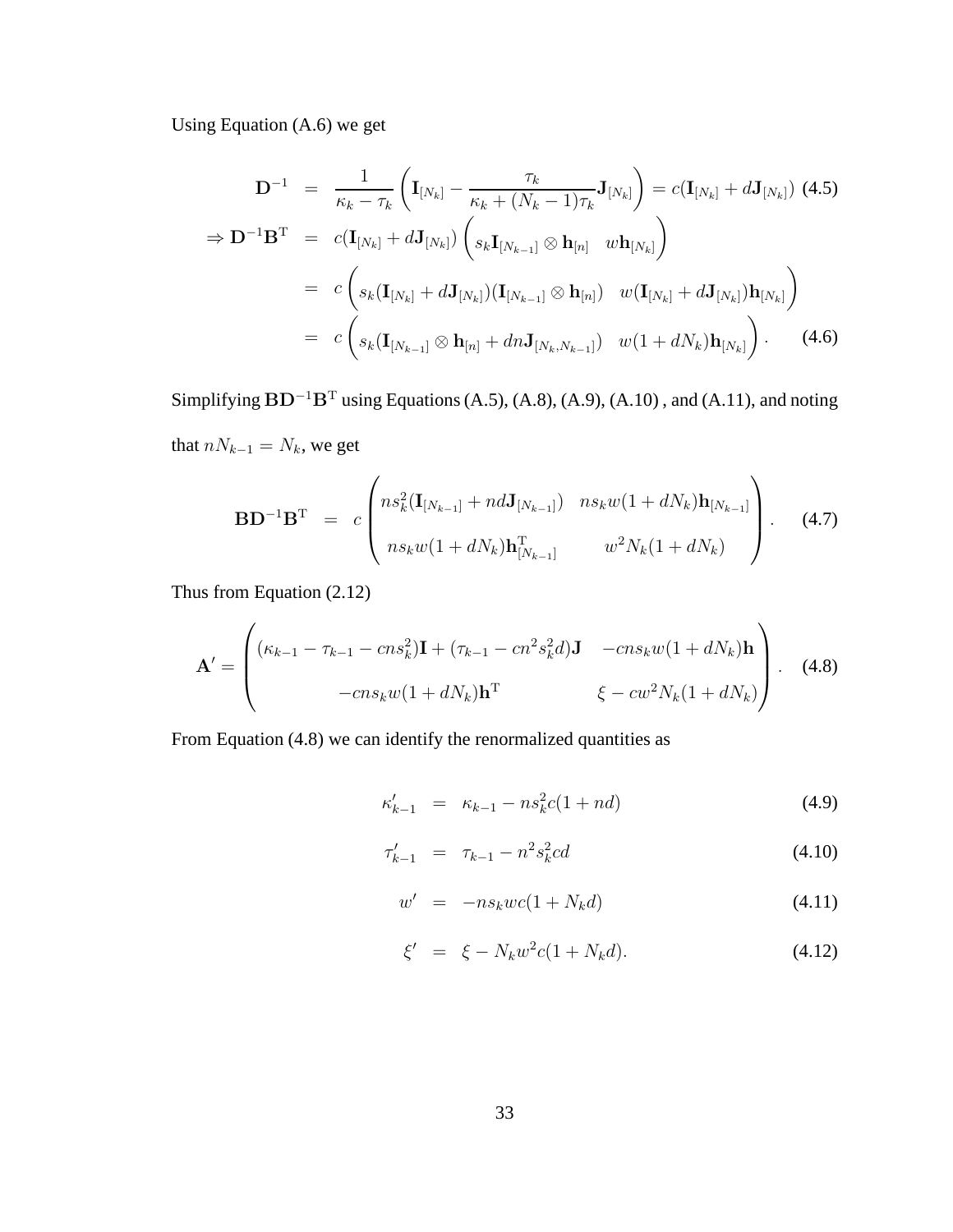Thus we have completed the decimation of the outermost shell. We can continue the decimation of the inner shells in this manner. After  $m \in \{0, 1, \ldots, k-2\}$  RG steps, we find that

$$
\kappa^{(m+1)} = \kappa_{k-m-1} - n s_{k-m}^2 c^{(m)} (1 + n d^{(m)}) \tag{4.13}
$$

$$
\tau^{(m+1)} = \tau_{k-m-1} - n^2 s_{k-m}^2 c^{(m)} d^{(m)} \tag{4.14}
$$

$$
w^{(m+1)} = -n s_{k-m} w^{(m)} c^{(m)} (1 + N_{k-m} d^{(m)}) \tag{4.15}
$$

$$
\xi^{(m+1)} = \xi^{(m)} - N_{k-m} [w^{(m)}]^2 c^{(m)} (1 + N_{k-m} d^{(m)}) \tag{4.16}
$$

where we have used a simplified notation :  $\kappa_{k-m}^{(m)} = \kappa^{(m)}$  and

$$
c^{(m)} = \frac{1}{\kappa^{(m)} - \tau^{(m)}}; \qquad d^{(m)} = \frac{-\tau^{(m)}}{\kappa^{(m)} + (N_{k-m} - 1)\tau^{(m)}}.
$$
 (4.17)

For the last RG step i.e.,  $m = k - 1$  the n in Equations (4.13), (4.14), (4.15), and (4.16) should be replaced by  $(n + 1)$  since the zeroth shell site has  $n + 1$  branches coming out of it.

#### **4.3 Calculation of Transmission and Wavefunctions**

After performing  $k$  RG steps, we are left with just the zeroth shell site. To decimate this site, we have for Equation (2.12)

$$
\mathbf{D} = \kappa^{(k)}; \qquad \mathbf{B} = \begin{pmatrix} w^{(k)} \\ u \end{pmatrix}; \qquad \mathbf{A} = \begin{pmatrix} \xi^{(k)} & 0 \\ 0 & \xi \end{pmatrix}
$$
(4.18)  

$$
\Rightarrow \mathbf{A}' = \begin{pmatrix} \xi^{(k)} - \alpha/\delta & -\alpha \\ -\alpha & \xi - \alpha\delta \end{pmatrix}
$$
(4.19)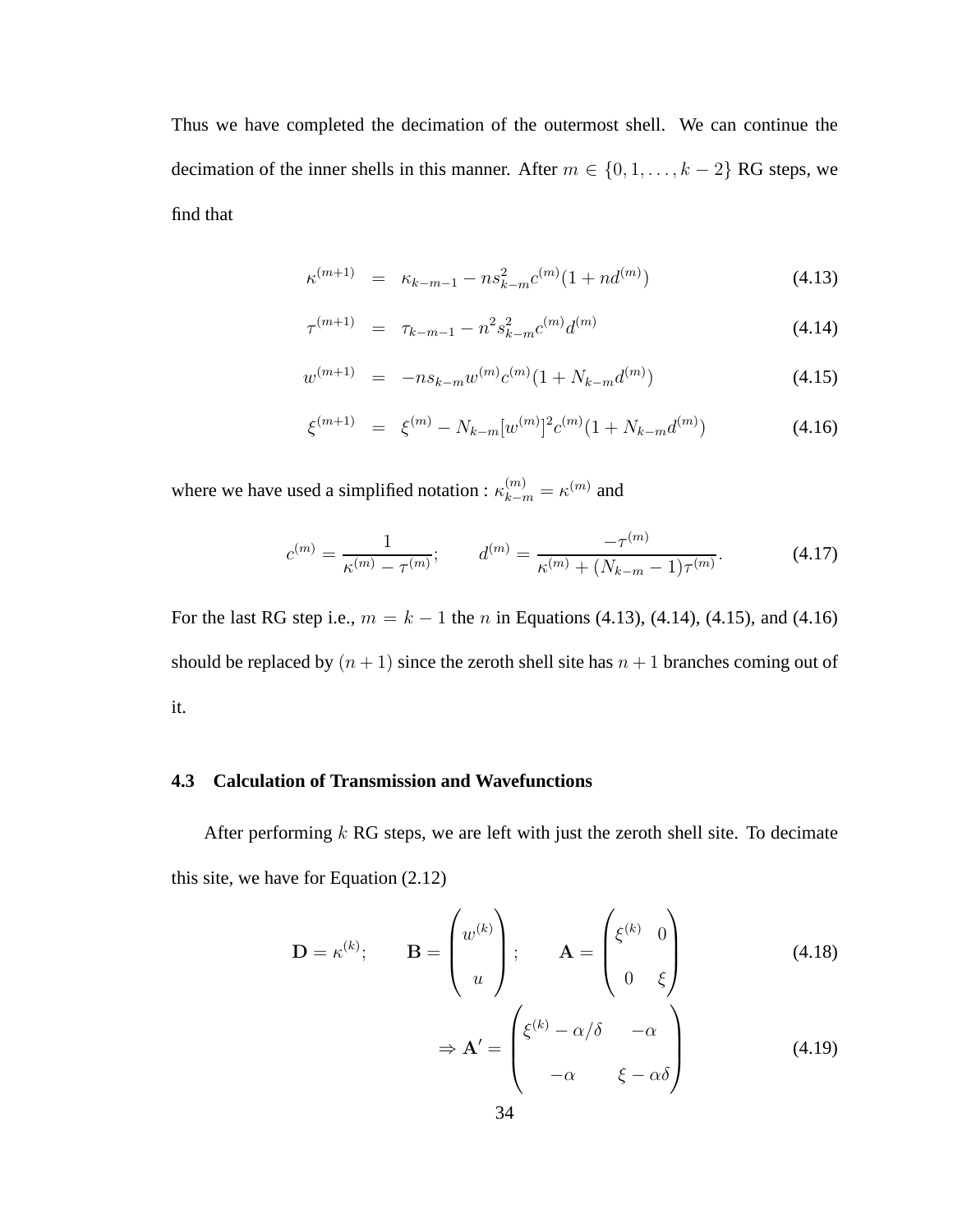where  $\alpha = w^{(k)}u/\kappa^{(k)}$  and  $\delta = u/w^{(k)}$ .

Thus after decimating all the sites, the equation to the solved is

$$
\begin{pmatrix} \xi^{(k)} - \alpha/\delta & -\alpha \\ -\alpha & \xi - \alpha\delta \end{pmatrix} \begin{pmatrix} 1+r \\ t \end{pmatrix} = \begin{pmatrix} 2i\Im(\xi) \\ 0 \end{pmatrix}.
$$
 (4.20)

Solving, we get

$$
\begin{pmatrix} 1+r \\ t \end{pmatrix} = \frac{2i\Im(\xi)}{\xi^{(k)}\kappa^{(k)}\xi - u^2\xi^{(k)} - [w^{(k)}]^2\xi} \begin{pmatrix} \kappa^{(k)}\xi - u^2 \\ w^{(k)}u \end{pmatrix}.
$$
 (4.21)

This completes the RG, giving the transmission  $T = |t|^2$ .

Due to the symmetry of the Bethe lattice, all sites at a particular shell have identical wavefunctions. We can use Equation (2.5) to calculate the wavefunction  $\psi_0$  of the zeroth shell site. Here, for Equation (2.5),  $v = 0$ ,  $\psi = 0$ ,  $\mathbf{u_d}^T = u$ ,  $\xi_{out} = \xi$  and  $\psi_d = \psi_0$ . So we get

$$
u\psi_0 + \xi t = 0 \Rightarrow \psi_0 = -\xi t/u. \tag{4.22}
$$

For finding the wavefunctions of the sites in the outer shells, we can use Equation (2.2). At the  $(k - i)$ −th RG step for Equation (2.2), we have

$$
\xi_{\rm in} = \xi^{(k-i)}; \quad \mathbf{w}^{\rm T} = 0; \quad \mathbf{w_d}^{\rm T} = w^{(k-i)} \mathbf{h}_{[N_i]}^{\rm T}; \quad \boldsymbol{\psi_d} = \psi_i \mathbf{h}_{[N_i]}; \quad v = 0.
$$
 (4.23)

Substituting in Equation (2.2), we get

$$
\xi^{(k-i)}(1+r) + w^{(k-i)} \mathbf{h}_{[N_i]}^{\mathrm{T}} \psi_i \mathbf{h}_{[N_i]} = 2i \Im(\xi)
$$
\n(4.24)

$$
\Rightarrow \psi_i = \frac{2i\Im(\xi) - (1+r)\xi^{(k-i)}}{N_i w^{(k-i)}}.
$$
 (4.25)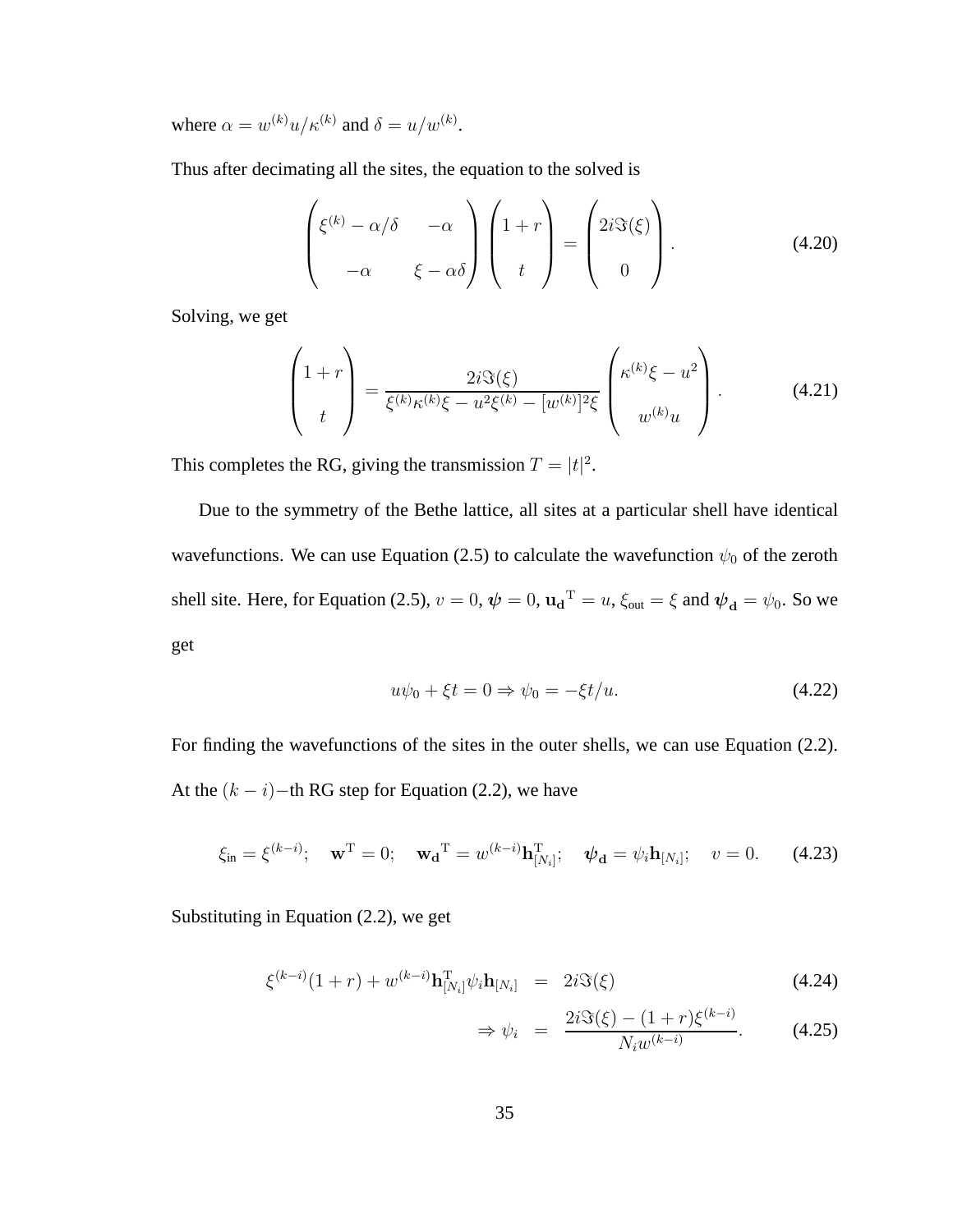## **4.4 Transmission and Wavefunction plots**

Here we use the results from the previous section to numerically calculate and plot the transmission coefficient and the wavefunctions. The *Mathematica* programs given in Appendix (C) were used for getting the plots in this section.

All plots except Fig. (4.6) are for FCBLs with  $k = 20$ ,  $n = 2$ ,  $\epsilon_i = 0$ ,  $w = u = s_i =$  $-1$ . Fig. (4.7), Fig. (4.8), Fig. (4.9) and Fig. (4.10) are for energy  $E = 1.5$ .

![](_page_45_Figure_3.jpeg)

Figure 4.2

T *vs.* E for a normal Bethe lattice.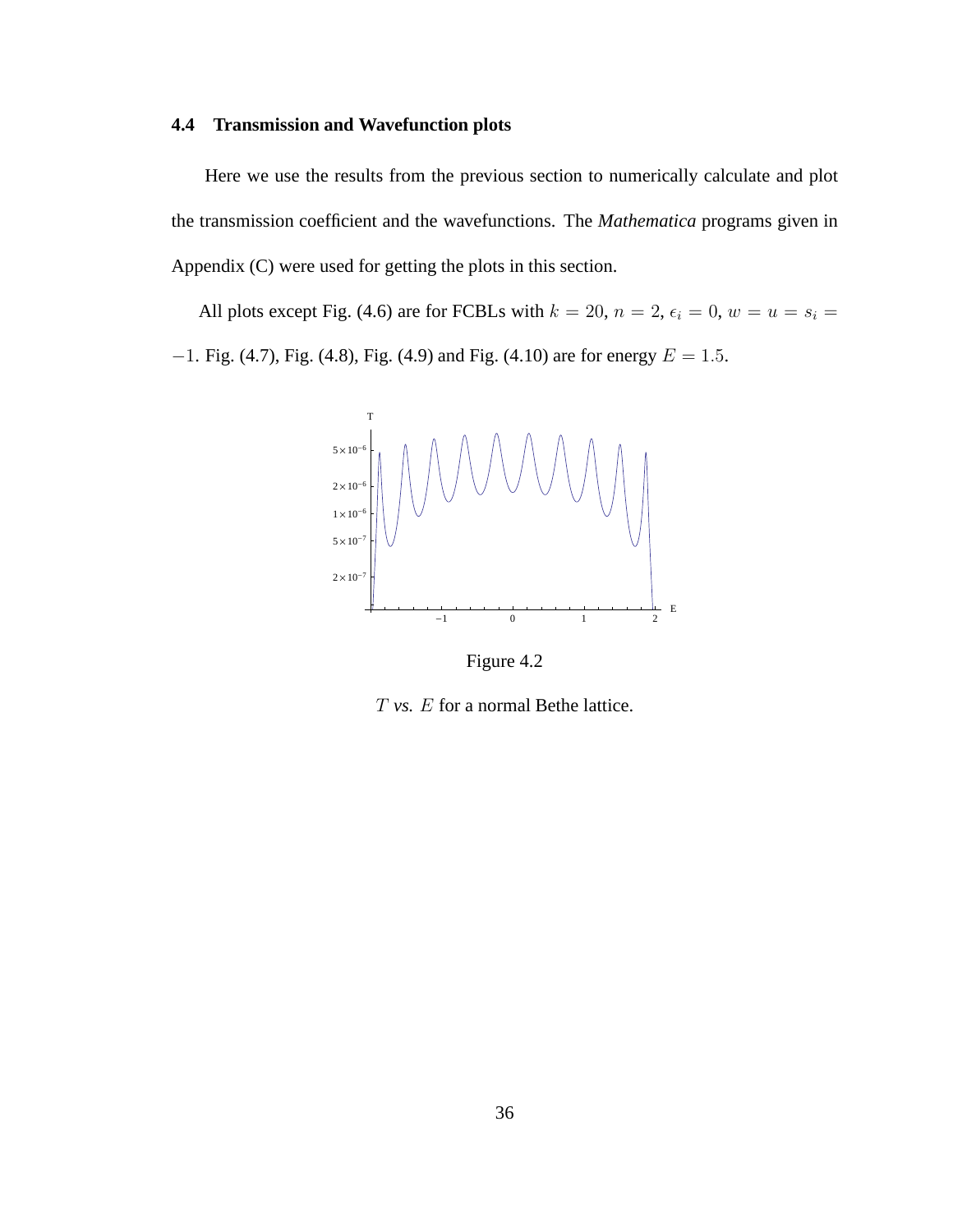![](_page_46_Figure_0.jpeg)

![](_page_46_Figure_1.jpeg)

![](_page_46_Figure_2.jpeg)

![](_page_46_Figure_3.jpeg)

Figure 4.4

 $T$   $vs.$   $E$  for a FCBL with  $\tau_i = -1.$ 

![](_page_46_Figure_6.jpeg)

Figure 4.5

![](_page_46_Figure_8.jpeg)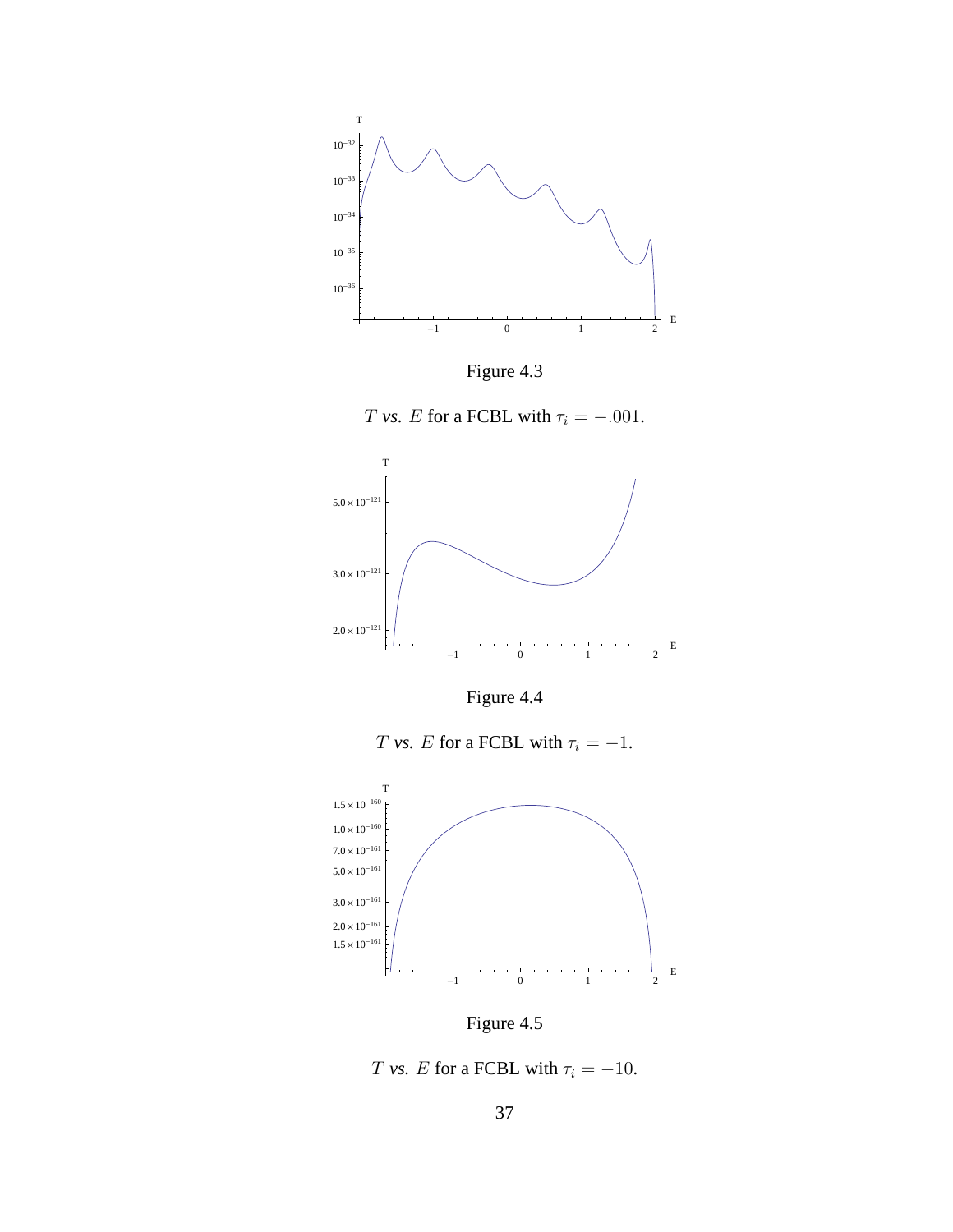![](_page_47_Figure_0.jpeg)

Figure 4.6

T *vs.* E for a normal Bethe lattice with  $k = 100$ .

![](_page_47_Figure_3.jpeg)

Figure 4.7

 $|\psi|^2$  *vs.* shell number for a normal Bethe lattice.

![](_page_47_Figure_6.jpeg)

Figure 4.8

 $\Im(\psi)$  *vs.*  $\Re(\psi)$  for a normal Bethe lattice.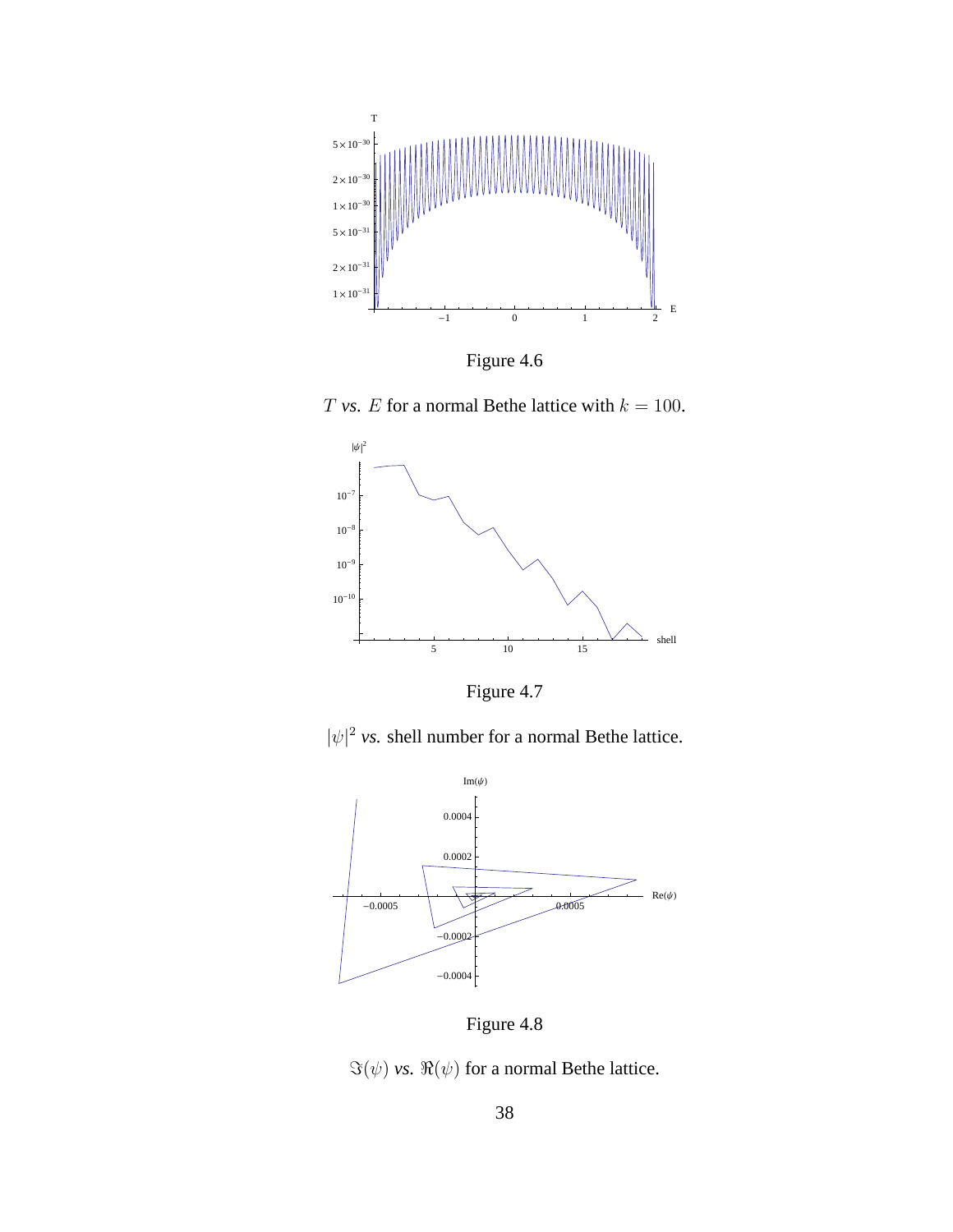![](_page_48_Figure_0.jpeg)

Figure 4.9

 $|\psi|^2$  *vs.* shell number for a FCBL with  $\tau_i = -.001$ .

![](_page_48_Figure_3.jpeg)

Figure 4.10

 $|\psi|^2$  *vs.* shell number for a FCBL with  $\tau_i = -10$ .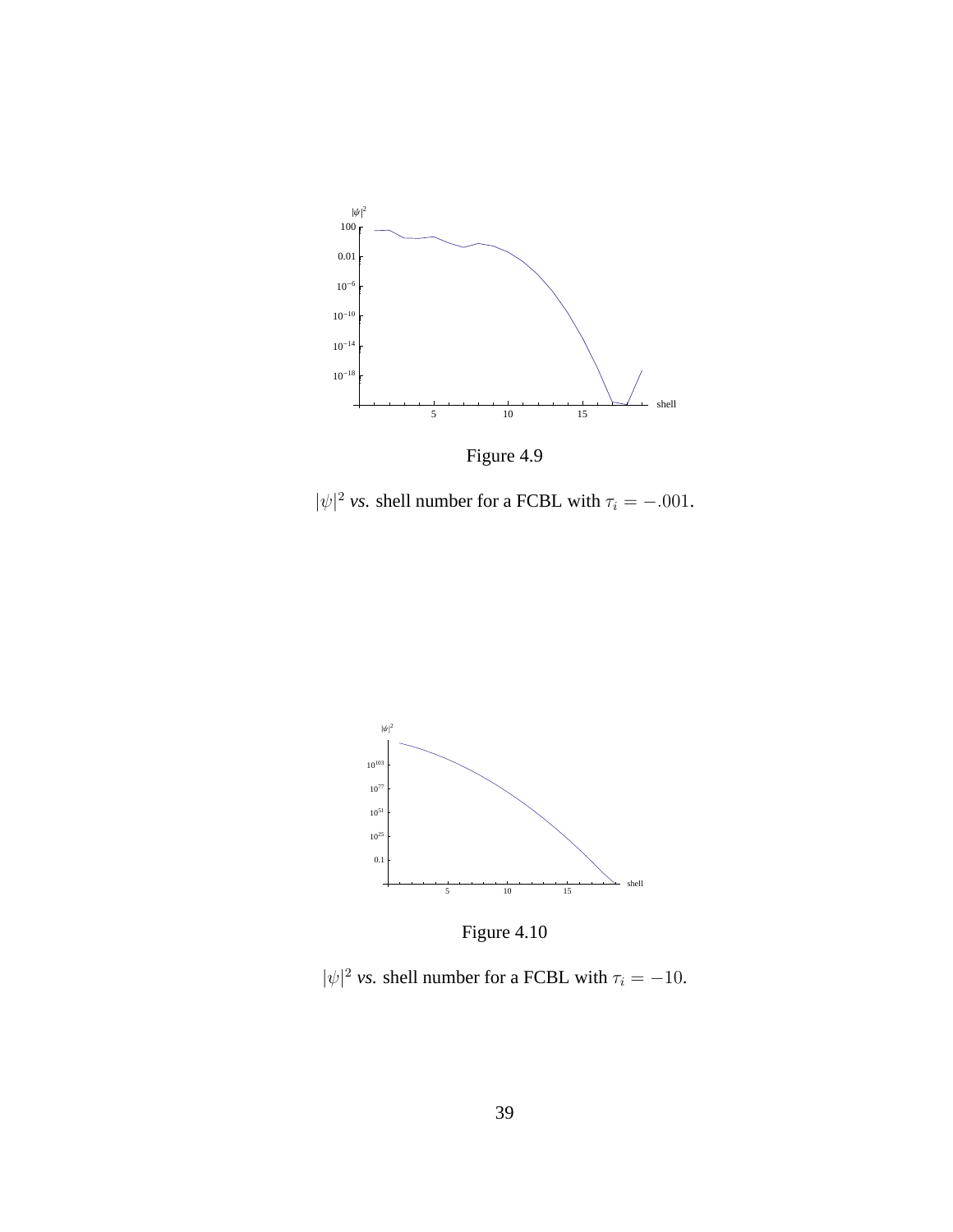#### CHAPTER 5

## CONCLUSION AND DISCUSSION

The matrix RG developed in Section (2.1) is quite general and can be applied to any network provided they are renormalizable. An attempt at applying the matrix RG to a 2-D square lattice proved counter productive as many new interactions emerged in the renormalized lattice. However, only two-site interactions are ever present for our RG in contrast to most real-space RG procedures. For the two networks we studied, the renormalization group method significantly simplifies the calculation of the transmission probability and also wavefunctions in the case of the fully connected Bethe lattice. We have been able to study these networks of large size. With Hanoi networks, we have been able to find the transmission probability for  $k = 200 \Rightarrow N = 2^{200} \approx 10^{60}$  sites. What is more interesting is that the RG is exact. While the work in this thesis has been limited to obtaining the RG equations and calculating the transmission probability, some striking observations from the numerical plots are worth mentioning.

Fig. (3.6) and Fig. (3.7) reveal a major difference between HN3 and HN5 networks the presence of zero transmission regions (band gaps) in HN3 and their absence in HN5. The edges of these regions (band edges) correspond to a metal-insulator transition (MIT) of the nanoparticle. Such behavior is desirable for making non-linear nano-devices [27].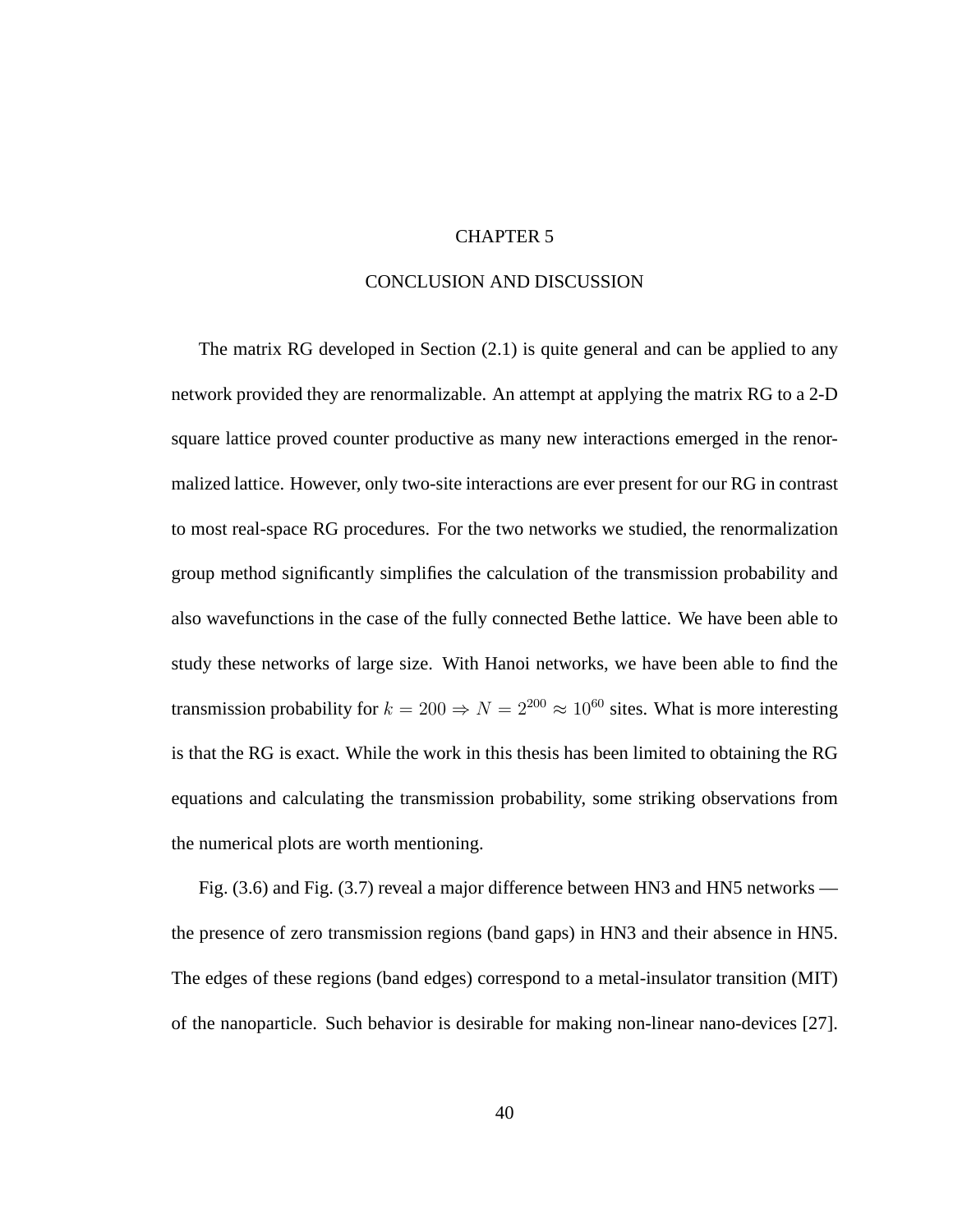Further analysis of the RG equations can reveal and provide properties of these band edges [9].

The fully connected Bethe lattices in Fig. (4.2), Fig. (4.3), Fig. (4.4) and Fig. (4.5) differ only the value of  $\tau_i$ . Since the  $\tau$  bonds connect "equipotential" points, classically their presence should not produce any change in the transmission. However from these plots, we see that the transmission is reduced drastically as  $\tau$  is increased. In the case of wavefunctions too, we notice a change in going from  $\tau = 0$  to  $\tau = -1$  as shown in figure Fig. (4.7) and Fig. (4.9). This is purely a quantum mechanical effect. Further analysis of the RG equations can help better understand this phenomenon [31].

Future work in this area could involve study of more complex networks, especially those that model real lattices. The creation of electronic devices at the nano scale by exploiting the band structure of these networks will be an exciting application of the study. Study of other processes like diffusion and phase transition on the networks would also be an interesting direction to proceed in.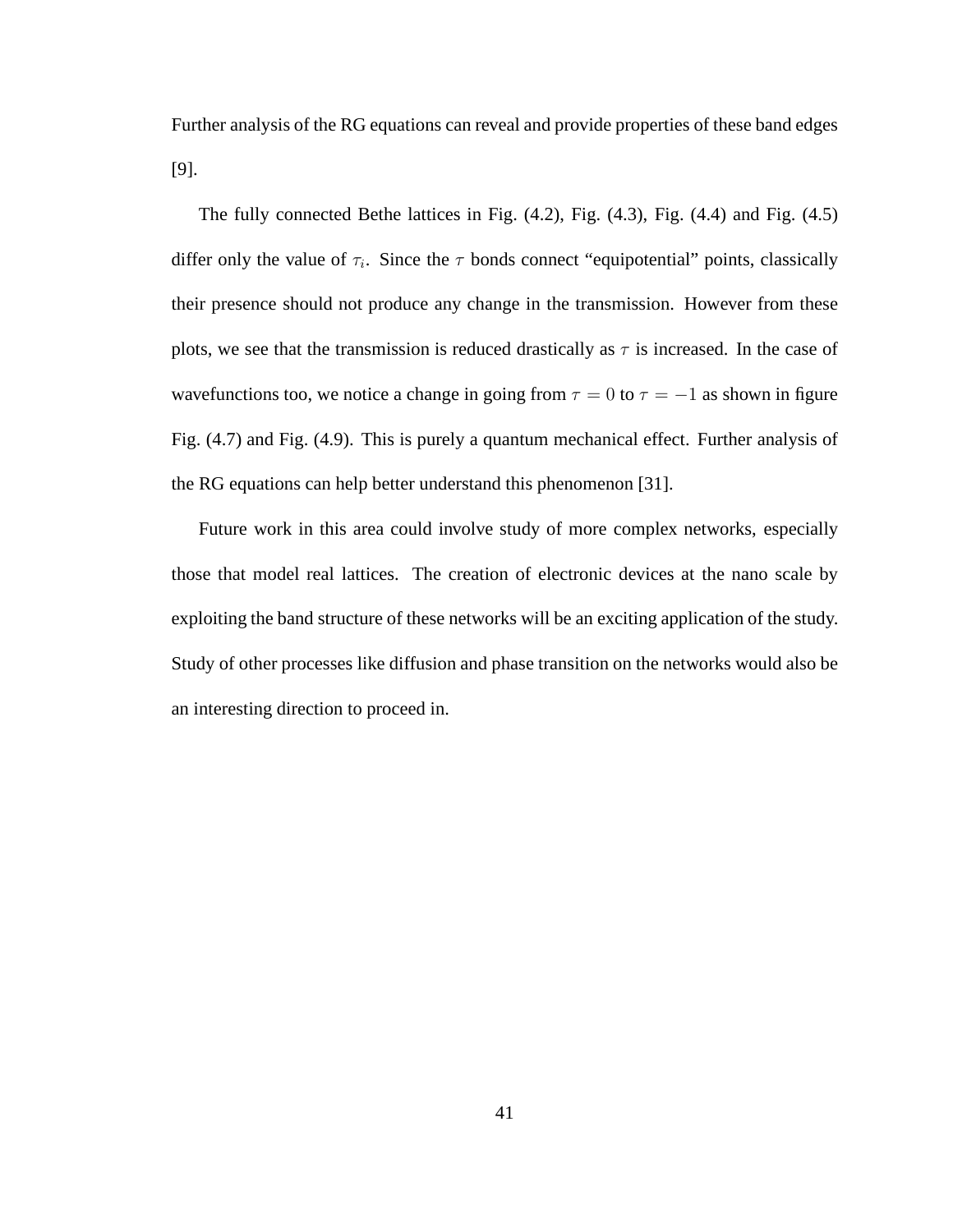#### REFERENCES

- [1] R. Albert and A.-L. Barabási, "Statistical mechanics of complex networks," *Rev. Mod. Phys.*, vol. 74, no. 1, Jan 2002, pp. 47–97.
- [2] R. F. S. Andrade and H. J. Schellnhuber, "Electronic states on a fractal: Exact Green's-function renormalization approach," *Phys. Rev. B*, vol. 44, no. 24, Dec 1991, pp. 13213–13227.
- [3] H. Aoki, "Real-space renormalisation-group theory for Anderson localisation: decimation method for electron systems," *Journal of Physics C: Solid State Physics*, vol. 13, no. 18, 1980, p. 3369.
- [4] R. J. Baxter, *Exactly solved models in statistical mechanics*, illustrated edition, Academic Press, 1982.
- [5] H. A. Bethe, "Statistical Theory of Superlattices," *Proceedings of the Royal Society of London*, vol. 150, no. 871, July 1935, pp. 552–575.
- [6] S. Boettcher and B. Gonalves, "Anomalous diffusion on the Hanoi networks," *EPL (Europhysics Letters)*, vol. 84, no. 3, 2008, 30002[6pp].
- [7] S. Boettcher, B. Gonalves, and H. Guclu, "Hierarchical regular small-world networks," *J. Phys. A: Math. Theor.*, vol. 41, no. 25, 2008, 252001[7pp].
- [8] S. Boettcher, B. Goncalves, and J. Azaret, "Geometry and dynamics for hierarchical regular networks," *Journal of Physics A: Mathematical and Theoretical*, vol. 41, no. 33, 2008, 335003[25pp].
- [9] S. Boettcher, M. A. Novotny, and C. Varghese, "Quantum Transport through Hierarchical Structures," (to be submitted), 2010.
- [10] S. Çalişkan, M. A. Novotny, and J. I. Cerdá, "Transport through small world networks," *Journal of Applied Physics*, vol. 102, no. 1, 2007.
- [11] D. Daboul, I. Chang, and A. Aharony, "Series expansion study of quantum percolation on the square lattice," *Eur. Phys. J. B*, vol. 16, no. 2, 2000, pp. 303–316.
- [12] S. Datta, *Electronic Transport in Mesoscopic Systems*, Cambridge University Press, 1997.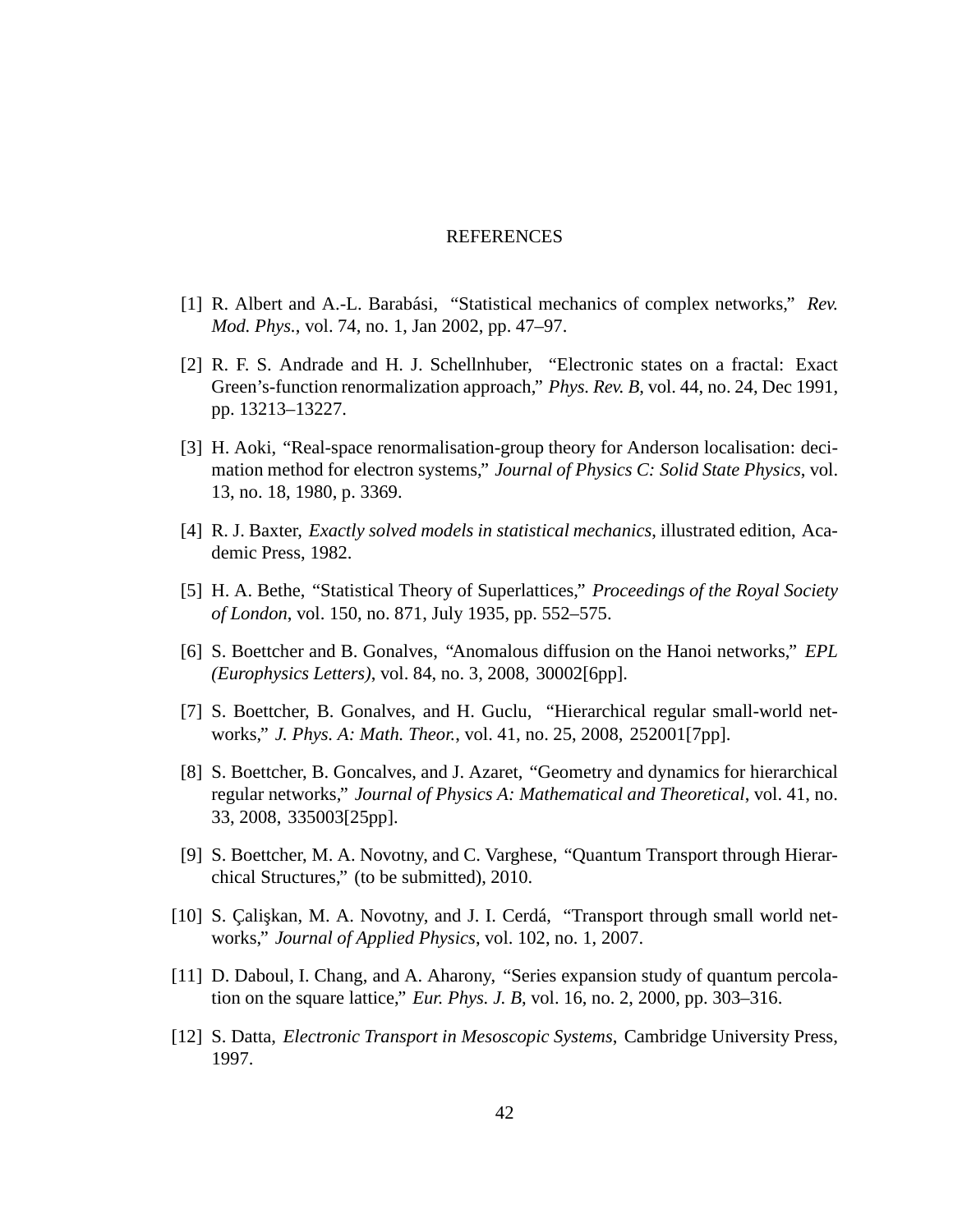- [13] S. Datta, "Nanoscale device modeling: the Green's function method," *Superlattices and Microstructures*, vol. 28, Oct. 2000, pp. 253–278.
- [14] S. Datta, *Quantum Transport: Atom to Transistor*, 2nd edition, Cambridge University Press, 2005.
- [15] D. K. Ferry and S. M. Goodnick, *Transport in Nanostructures*, Cambridge University Press, 2008.
- [16] G. Grosso, S. Moroni, and G. P. Parravicini, "Recursion and Renormalization Methods in the Electronic Structure of Solids," *Physica Scripta*, vol. 1989, no. T25, 1989, p. 316.
- [17] M. F. Islam and H. Nakanishi, "Localization-delocalization transition in a twodimensional quantum percolation model," *Phys. Rev. E*, vol. 77, no. 6, 061109[9pp].
- [18] L. P. Kadanoff, *Statistical physics: statics, dynamics and renormalization*, illustrated, reprint edition, World Scientific, 2000.
- [19] Y.-J. Ko, M. Shin, J. S. Ha, and K. W. Park, "Green-Function Calculations of Coherent Electron Transport in a Gated Si Nanowire," *ETRI Journal*, vol. 22, no. 3, Sept. 2000, pp. 19–26.
- [20] R. Landauer, "Spatial Variation of Currents and Fields Due to Localized Scatterers in Metallic Conduction," *IBM J. Res. Develop.*, vol. 1, no. 3, 1957, p. 223.
- [21] Z. Lin and Y. Liu, "Electronic transport properties of the Bethe lattices," *Physics Letters A*, vol. 320, no. 1, 2003, pp. 70 – 80.
- [22] E. Merzbacher, *Quantum Mechanics*, 3rd edition, Wiley, 1997.
- [23] C. Monthus and T. Garel, "Anderson transitions: multifractal or non-multifractal statistics of the transmission as a function of the scattering geometry," *Journal of Statistical Mechanics: Theory and Experiment*, vol. 2009, no. 07, 2009, P07033[16pp].
- [24] C. Monthus and T. Garel, "Statistics of renormalized on-site energies and renormalized hoppings for Anderson localization in two and three dimensions," *Phys. Rev. B*, vol. 80, no. 2, Jul 2009, 024203[11pp].
- [25] M. A. Novotny, L. Solomon, C. Varghese, and S. Boettcher, "Renormalization Group Calculation of Electron Transport Through a Fully Connected Blob," *Physics Procedia*, 2010, (in press).
- [26] R. K. Pathria, *Statistical Mechanics*, Butterworth-Heinemann, 1996.
- [27] V. Pouthier and C. Girardet, "Electronic transmission through a metallic cluster attached to an adsorbed nanowire: creation of a nanoscale electronic on/off switch," *Surface Science*, vol. 511, no. 1, June 2002, pp. 203–214.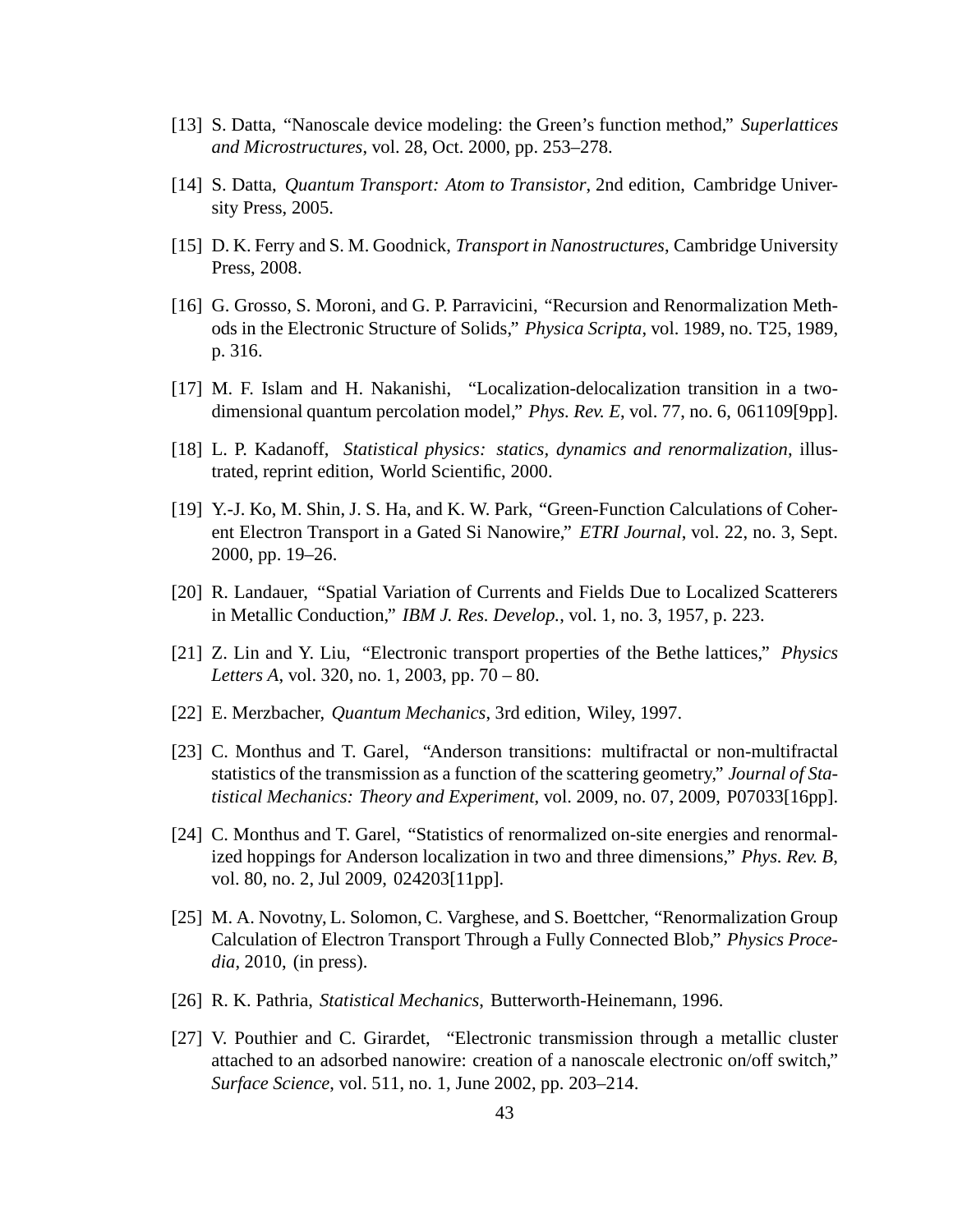- [28] V. Pouthier and C. Girardet, "Electronic transmission through a set of metallic clusters randomly attached to an adsorbed nanowire: Localization-delocalization transition," *Phys. Rev. B*, vol. 66, no. 11, Sep 2002, 115322[13pp].
- [29] D. A. Ryndyk, R. Gutiérrez, B. Song, and G. Cuniberti, "Green Function Techniques in the Treatment of Quantum Transport at the Molecular Scale," *Springer Verlag Springer Series on Chemical Physics*, vol. 93, 2009, pp. 213–+.
- [30] E. H. Stanley, "Scaling, universality, and renormalization: Three pillars of modern critical phenomena," *Rev. Mod. Phys.*, vol. 71, no. 2, Mar 1999, pp. S358–S366.
- [31] C. Varghese and M. A. Novotny, "Quantum Transport through a Fully Connected Bethe Lattice," (to be submitted), 2010.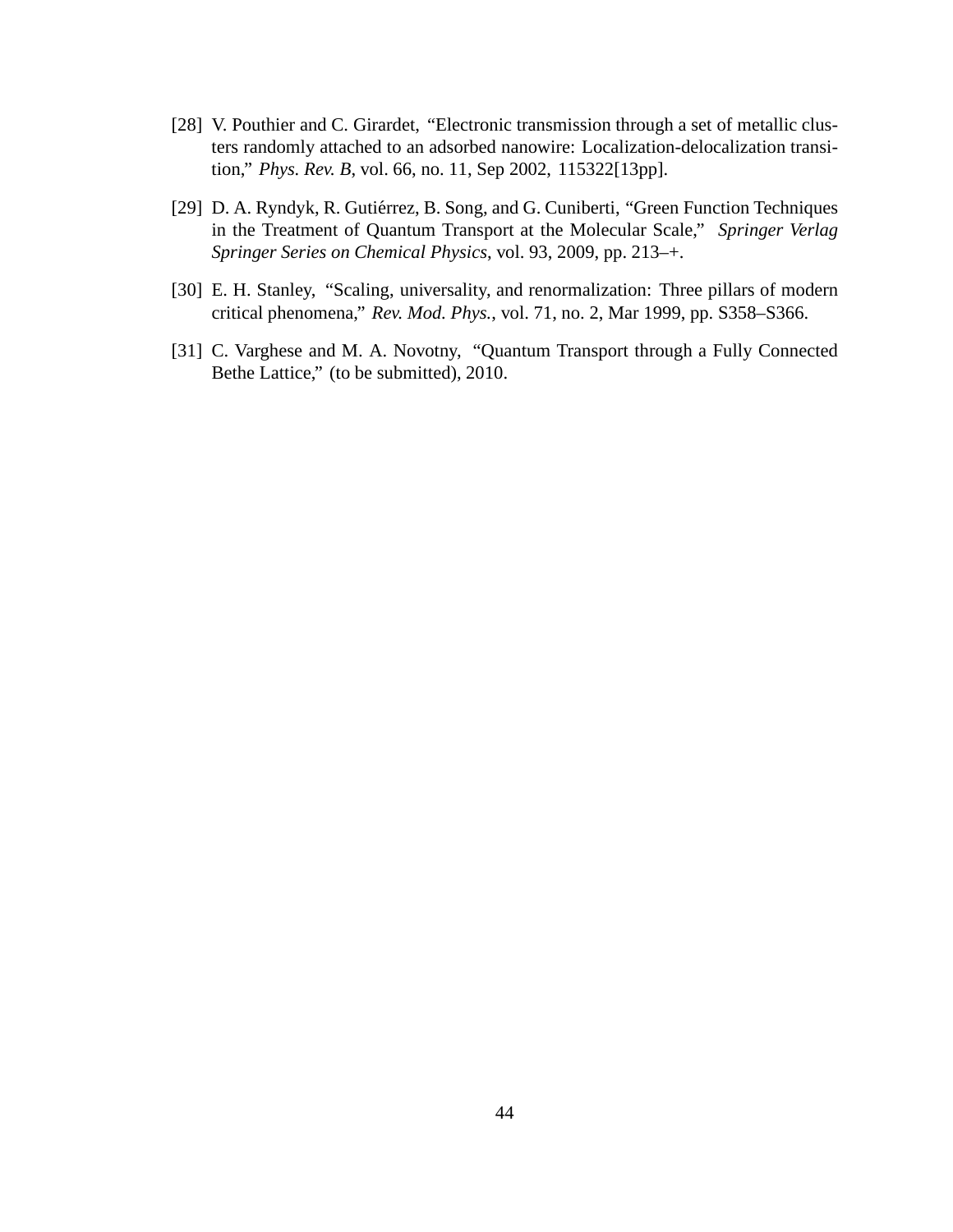# APPENDIX A

# SOME MATRIX IDENTITIES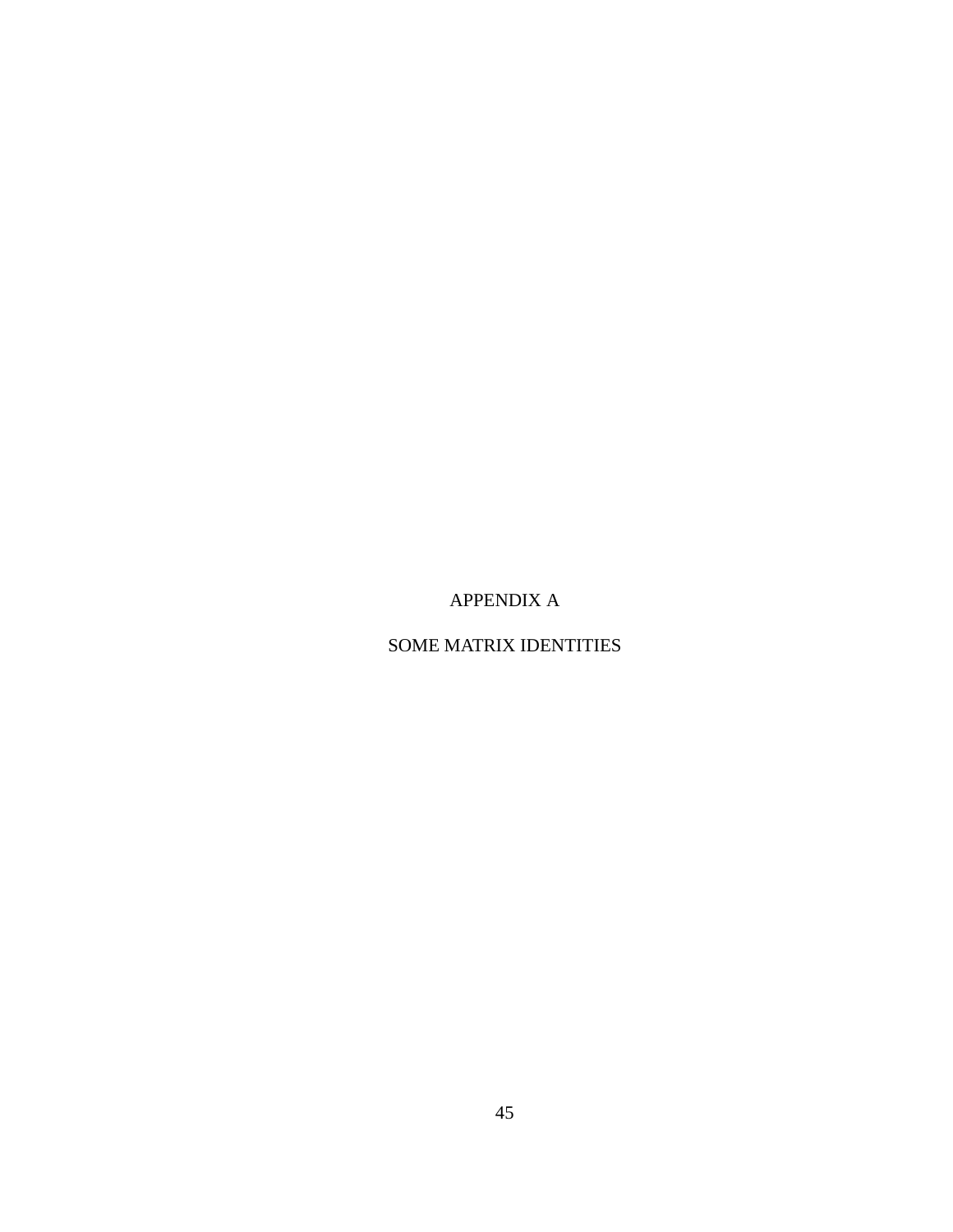• A few basic identities:

$$
\mathbf{h}\mathbf{h}^{\mathrm{T}} = h_i h_j = J_{ij} = \mathbf{J} \tag{A.1}
$$

$$
\mathbf{h}_{[p]}^{\mathrm{T}} \mathbf{h}_{[p]} = h_i h_i = p \tag{A.2}
$$

$$
\mathbf{J}_{[p]}\mathbf{J}_{[p]} = \mathbf{h}_{[p]}\mathbf{h}_{[p]}^{\mathrm{T}}\mathbf{h}_{[p]}\mathbf{h}_{[p]}^{\mathrm{T}} = \mathbf{h}_{[p]}p\mathbf{h}_{[p]}^{\mathrm{T}} = p\mathbf{h}_{[p]}\mathbf{h}_{[p]}^{\mathrm{T}} = p\mathbf{J}_{[p]} \tag{A.3}
$$

$$
\mathbf{J}_{[p]}\mathbf{h}_{[p]} = J_{ij}h_j = h_i h_j h_j = h_i p = p\mathbf{h}
$$
 (A.4)

$$
\mathbf{h}_{[p]}^{\mathrm{T}} \mathbf{J}_{[p,q]} = p \mathbf{h}_{[q]}^{\mathrm{T}} \tag{A.5}
$$

• Inverse of a matrix of the form  $(a\mathbf{I} + b\mathbf{J})$ Let  $(a\mathbf{I} + b\mathbf{J})^{-1} = p\mathbf{I} + q\mathbf{J}$ 

$$
\Rightarrow (a\mathbf{I} + b\mathbf{J})(p\mathbf{I} + q\mathbf{J}) = \mathbf{I}
$$
  
\n
$$
\Rightarrow ap\mathbf{II} + aq\mathbf{I}\mathbf{J} + bp\mathbf{J}\mathbf{I} + bq\mathbf{J}\mathbf{J} = \mathbf{I}
$$
  
\n
$$
\Rightarrow ap\mathbf{I} + aq\mathbf{J} + bp\mathbf{J} + bq\dim(\mathbf{J})\mathbf{J} = \mathbf{I}
$$
  
\n
$$
\Rightarrow (ap - 1)\mathbf{I} + (aq + bp + bq\dim(\mathbf{J}))\mathbf{J} = 0
$$
  
\n
$$
\Rightarrow p = \frac{1}{a}; \qquad q = \frac{-b}{a(a + b\dim(\mathbf{J}))}
$$
  
\n
$$
\Rightarrow (a\mathbf{I} + b\mathbf{J})^{-1} = \frac{1}{a} \left( \mathbf{I} - \frac{b}{a + b\dim(\mathbf{J})} \mathbf{J} \right)
$$
(A.6)

• Inverse of a block diagonal matrix: If  $M_1, \ldots, M_n$  are square matrices, then

$$
[\text{diag}(\mathbf{M}_1, \dots, \mathbf{M}_n)]^{-1} = \text{diag}(\mathbf{M}_1^{-1}, \dots, \mathbf{M}_n^{-1})
$$
 (A.7)

• Kronecker product:

$$
\mathbf{J}_{[pq]}(\mathbf{I}_{[p]} \otimes \mathbf{h}_{[q]}) = q \mathbf{J}_{[pq,p]} \tag{A.8}
$$

$$
(\mathbf{I}_{[p]} \otimes \mathbf{h}_{[q]}^{\mathrm{T}}) \mathbf{J}_{[pq,p]} = q \mathbf{J}_{[p]} \tag{A.9}
$$

$$
(\mathbf{I}_{[p]} \otimes \mathbf{h}_{[q]}^{\mathrm{T}})\mathbf{h}_{[pq]} = q\mathbf{h}_{[p]} \tag{A.10}
$$

$$
(\mathbf{P} \otimes \mathbf{Q})(\mathbf{F} \otimes \mathbf{G}) = \mathbf{P}\mathbf{F} \otimes \mathbf{Q}\mathbf{G}
$$
 (A.11)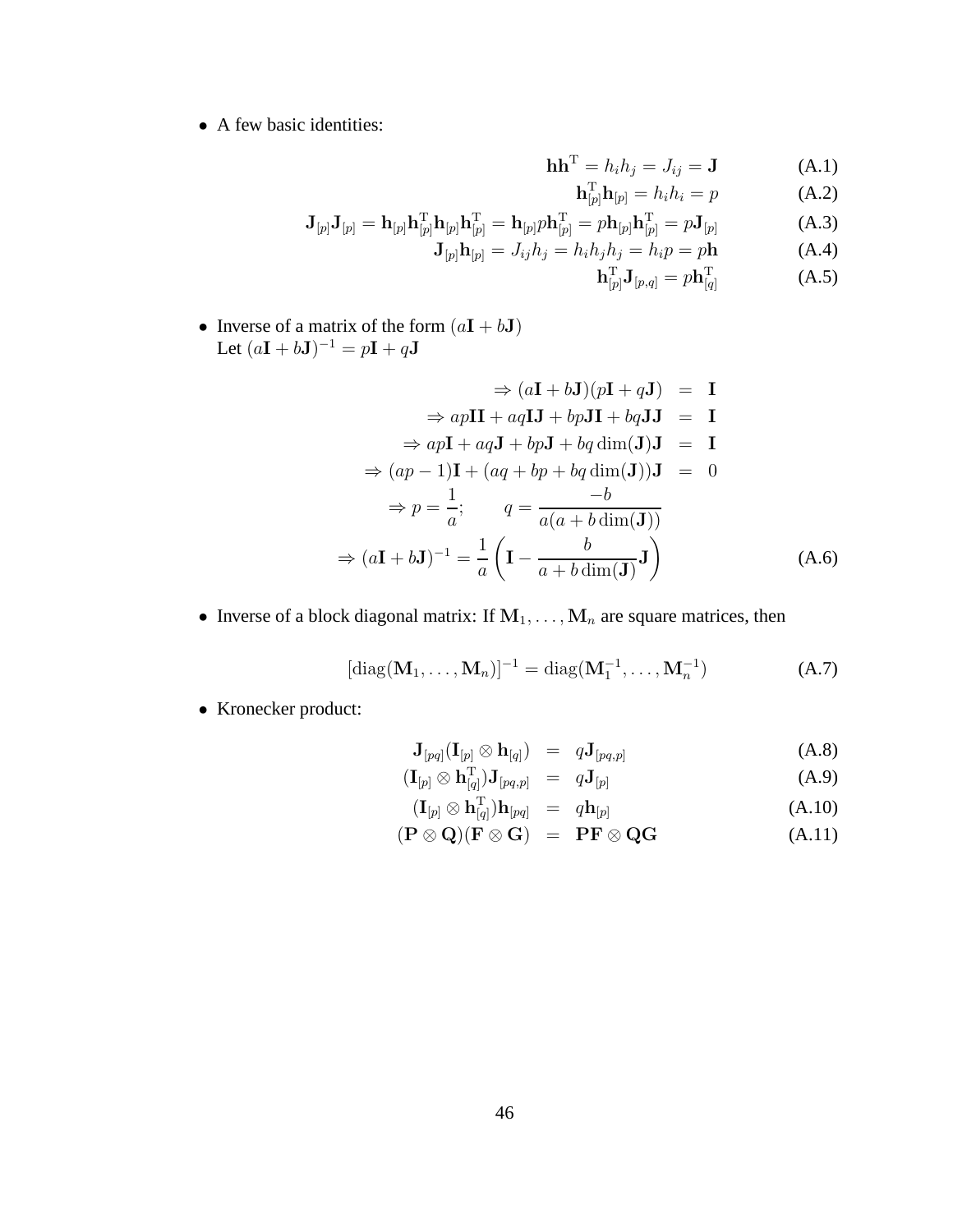APPENDIX B

MATHEMATICA CODE FOR HANOI NETWORK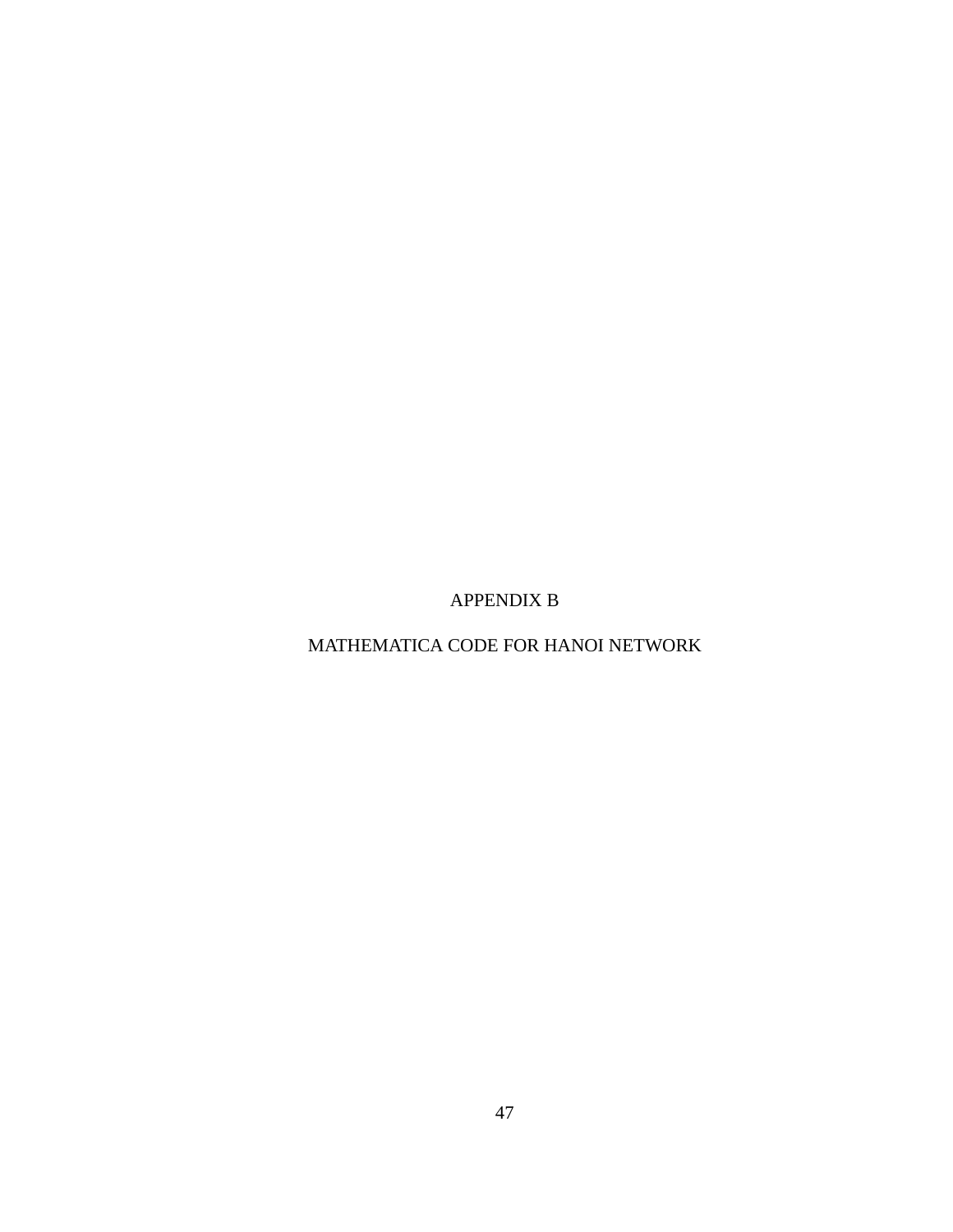| The following program written in <i>Mathematica</i> can be used to calculate $T$ as described                          |
|------------------------------------------------------------------------------------------------------------------------|
| in chapter(3) and plot T vs. E for a linear Hanoi network with all $\kappa_i$ 's equal to $\kappa_0$ , all $\tau_i$ 's |
| equal to $\tau$ 0 and all $\lambda_i$ 's equal to $\lambda$ 0.<br><b>nprecision = 50;</b>                              |
| $k = 50;$                                                                                                              |
| $\epsilon = 0;$                                                                                                        |
| $\tau 0 = -1;$                                                                                                         |
| $\lambda 0 = -1;$                                                                                                      |
| $w=-1;$                                                                                                                |
| $u=-1;$                                                                                                                |
| $npts = 1000;$                                                                                                         |
| eemin $=-2;$                                                                                                           |
| $\mathrm{eemax} = 2;$                                                                                                  |
| Clear $[\kappa, \tau, \lambda];$                                                                                       |
| $\kappa =$ Table[0, { <i>i</i> , 1, <i>k</i> }];                                                                       |
| $\tau =$ Table[0, { <i>i</i> , 1, <i>k</i> }];                                                                         |
| $\lambda =$ Table[0, { <i>i</i> , 1, <i>k</i> }];                                                                      |
| $T[EE] := ($                                                                                                           |
| $\xi = N \left[ \left( -EE + I\sqrt{4 - EE^2} \right) \right/ 2, \text{uprecision} \right];$                           |
| $\kappa 0 = N[\epsilon - \text{EE}, \text{nprecision}];$                                                               |
| $\kappa[[1]] = N \left[ \kappa 0 - \frac{2\tau 0^2}{\kappa 0 + \tau 0}, \text{inprecision} \right];$                   |
| $\tau[[1]] = N \left[ \lambda 0 - \frac{2\tau 0^2}{\kappa 0 + \tau 0}, \text{nprecision} \right];$                     |
| 48                                                                                                                     |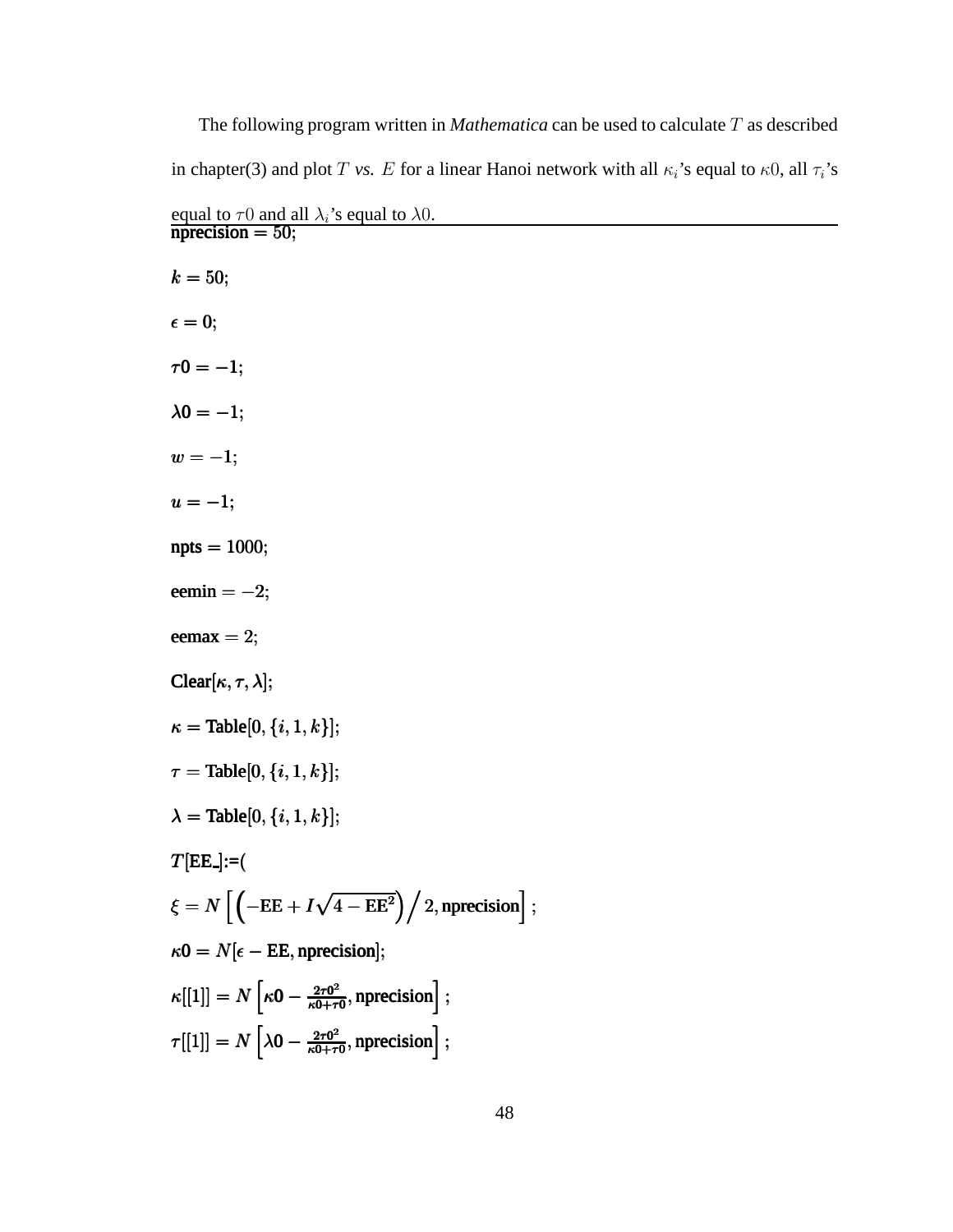$$
\lambda[[1]] = N \left[ \lambda 0 + \frac{\tau 0^3}{\kappa 0^2 - \tau 0^2}, \text{inprecision} \right];
$$
  
\nDo[  
\n
$$
\kappa[[m + 1]] = N \left[ \kappa[[m]] - 2(\lambda[[m]] - \lambda 0) - \frac{2\tau[[m]]^2}{\kappa[[m]] + \tau 0}, \text{inprecision} \right];
$$
  
\n
$$
\tau[[m + 1]] = N \left[ \lambda[[m]] - \frac{\tau[[m]]^2 \tau 0}{\kappa[[m]] + \tau 0}, \text{inprecision} \right];
$$
  
\n
$$
\lambda[[m + 1]] = N \left[ \lambda 0 + \frac{\tau[[m]]^2 \tau 0}{\kappa[[m]]^2 - \tau 0^2}, \text{inprecision} \right]
$$
  
\n
$$
\{m, 1, k - 2\}];
$$
  
\n
$$
\tau[[k]] = N \left[ \lambda[[k - 1]] - \frac{\tau[[k - 1]]^2}{\kappa[[k - 1]]}, \text{inprecision} \right];
$$
  
\n
$$
\kappa[[k]] = N[\kappa 0 + \lambda 0 + \tau[[k]] - 2\lambda[[k - 1]] + (\kappa[[k - 1]] - \kappa 0)/2, \text{inprecision}];
$$
  
\n
$$
\beta = N \left[ \frac{w u}{\kappa[[k]]^2 - \tau[[k]]^2}, \text{inprecision} \right];
$$
  
\n
$$
\gamma = N \left[ \frac{w}{w}, \text{inprecision} \right];
$$
  
\n
$$
N \left[ \text{Abs} \left[ \frac{-2l\beta\tau[[k]]\text{Im}[\xi]}{(\xi - \kappa[[k]]\beta/\gamma)(\xi - \kappa[[k]]\beta) - \beta^2 \tau[[k]]^2} \right]^2, \text{inprecision} \right]
$$
  
\n
$$
\text{ListLinePlot[Table}{\{eemin + ((nn - 1)(eemax - eemin)/(npts - 1))\}, \{nn, npts\}], \text{PlotRange} \rightarrow \{0, 1\},
$$
  
\n
$$
T[eemin + ((nn - 1)(eemax - eemin)/(npts - 1))]\}, \{nn, npts\}, \text{PlotRange} \rightarrow \{0, 1\},
$$

 $PlotMarkers \rightarrow \{Automatic, Large\}; Axelabel \rightarrow \{ "E", "T" \}]$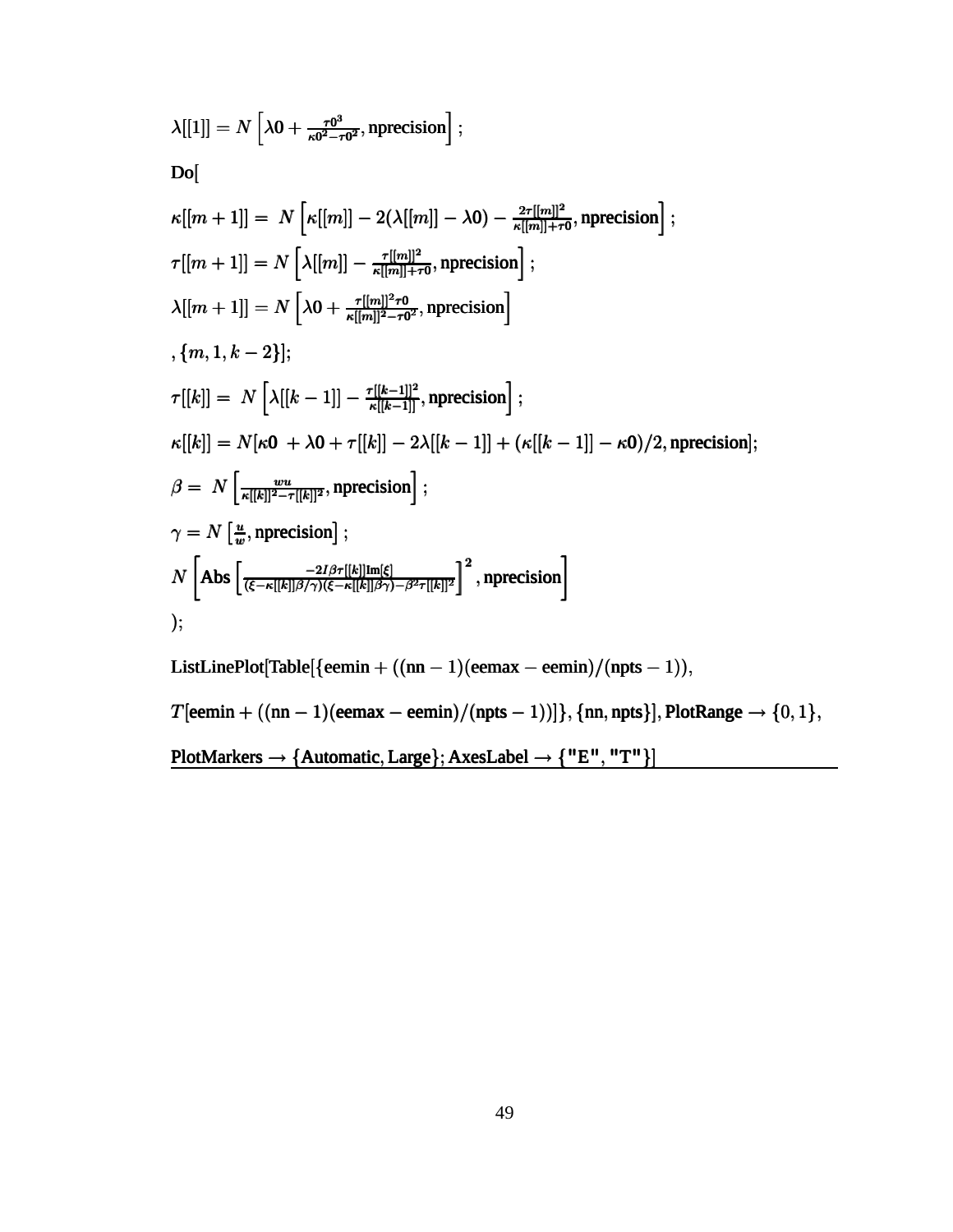APPENDIX C

# MATHEMATICA CODE FOR FULLY CONNECTED BETHE LATTICE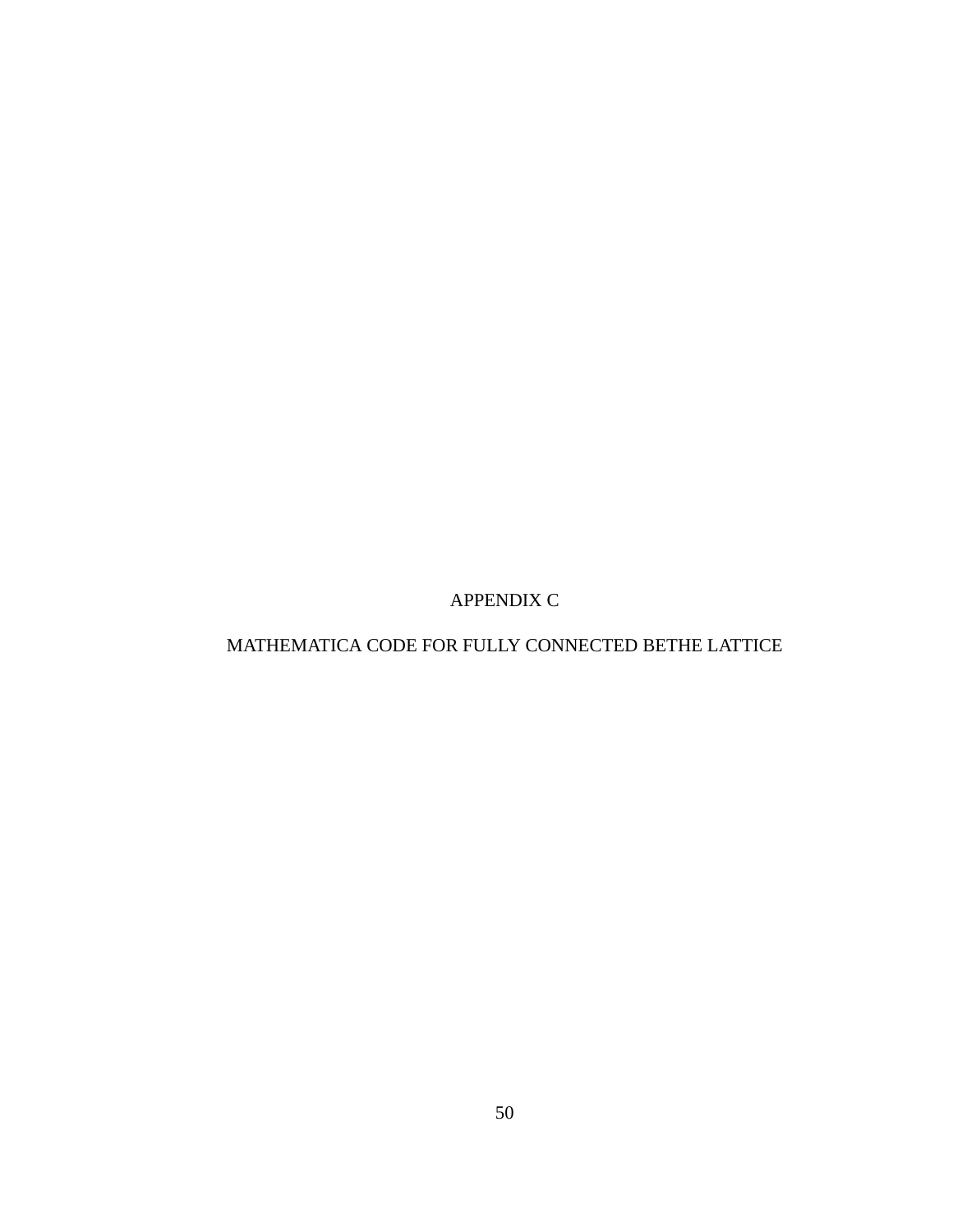The following programs are written in *Mathematica* for a fully connected Bethe lattice with all  $\kappa_i$ 's equal to  $\kappa_0$ , all  $\tau_i$ 's equal to  $\tau_0$  and all  $s_i$ 's equal to  $s_0$ .

#### **C.1 Transmission Amplitude**

The following program calculates  $T$  as described in chapter(4) and plot  $T$  *vs.*  $E$ . ClearAll  $[T, k, n, \epsilon, \tau 0, s0, w0, u, \kappa 0, \kappa, \tau, w, \xi, c, d]$ ;

 $nprecision = 30;$  $k = 20;$  $n = 2;$  $\epsilon = 0;$  $\tau 0 = -1;$  $s0 = -1;$  $w0 = -1;$  $u = -1;$  $npts = 1000;$ eemin =  $-2$ ; eemax  $= 2$ ;  $NN[\nu] := ((n+1)n^{\nu-1})$ ;  $T[EE] := ($  $\kappa =$ Table[0, {*i*, 1, *k*}];  $\tau =$ Table[0, {*i*, 1, *k*}];  $w = \text{Table}[0, \{i, 1, k\}];$  $\xi =$ Table[0, {*i*, 1, *k*}];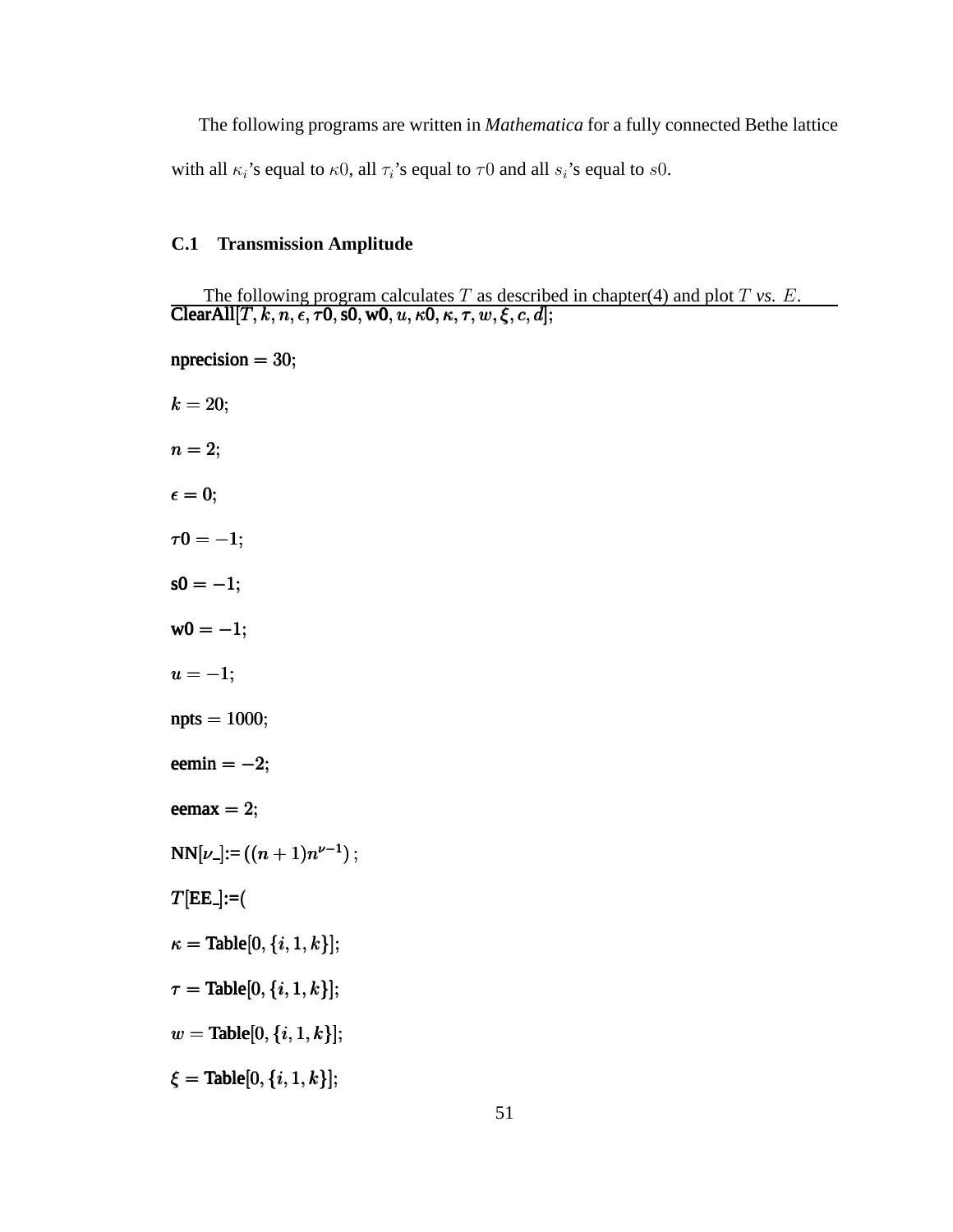$$
\xi 0 = N \left[ \left( -EE + I\sqrt{4 - EE^2} \right) / 2, \text{uprecision} \right];
$$
  
\n
$$
\kappa 0 = N \left[ \frac{1}{\kappa 0 - \tau 0}, \text{uprecision} \right];
$$
  
\n
$$
c = N \left[ \frac{1}{\kappa 0 + (\text{NN}[k] - 1)\tau 0}, \text{uprecision} \right];
$$
  
\n
$$
d = N \left[ \frac{-\tau 0}{\kappa 0 + (\text{NN}[k] - 1)\tau 0}, \text{uprecision} \right];
$$
  
\n
$$
\kappa[[1]] = N \left[ \tau 0 - n^2 s 0^2 c d, \text{uprecision} \right];
$$
  
\n
$$
w[[1]] = N \left[ \tau 0 - n^2 s 0^2 c d, \text{uprecision} \right];
$$
  
\n
$$
\xi[[1]] = N \left[ \xi 0 - \text{NN}[k]w 0^2 c (1 + \text{NN}[k]d), \text{uprecision} \right];
$$
  
\n
$$
\xi[[1]] = N \left[ \xi 0 - \text{NN}[k]w 0^2 c (1 + \text{NN}[k]d), \text{uprecision} \right];
$$
  
\n
$$
d = N \left[ \frac{-\tau[m]}{\kappa[[m]] - \tau[[m]]}, \text{uprecision} \right];
$$
  
\n
$$
\kappa[[m + 1]] = N \left[ \tau 0 - n s 0^2 c (1 + nd), \text{uprecision} \right];
$$
  
\n
$$
\kappa[[m + 1]] = N \left[ \tau 0 - n^2 s 0^2 c d, \text{uprecision} \right];
$$
  
\n
$$
\xi[[m + 1]] = N \left[ \tau 0 - n^2 s 0^2 c d, \text{uprecision} \right];
$$
  
\n
$$
\xi[[m + 1]] = N \left[ \xi[[m]] - \text{NN}[k - m]w[[m]]^2 c (1 + \text{NN}[k - m]d), \text{uprecision} \right];
$$
  
\n
$$
\xi[[m + 1]] = N \left[ \kappa[[m - 1]] - \text{NN}[k - m]w[[m]]^2 c (1 + \text{NN}[k - m]d), \text{uprecision} \
$$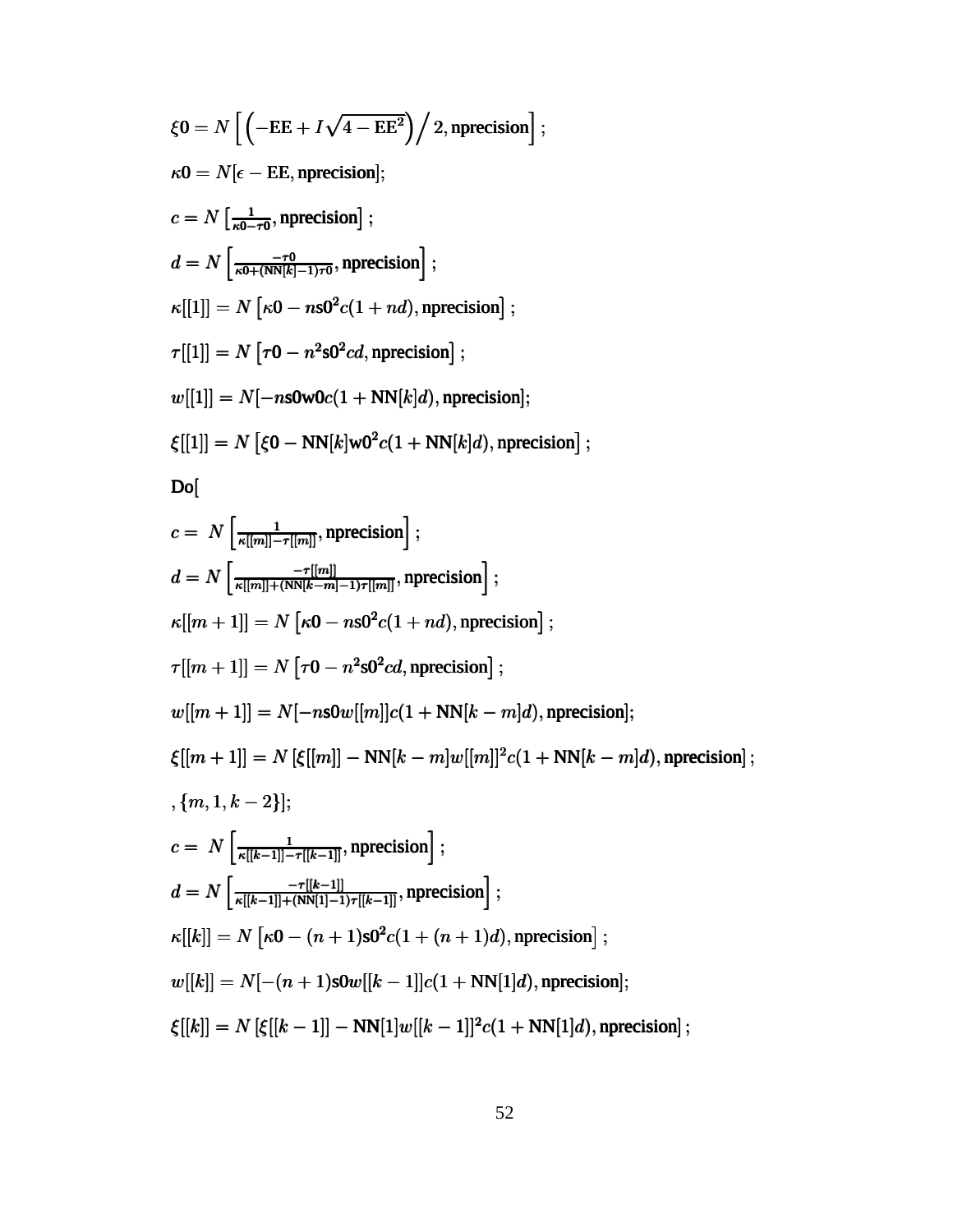$$
N\left[Abs\left[\frac{2I\mathrm{Im}[\xi0]}{\xi[[k]]\kappa[[k]]\xi0-u^2\xi[[k]]-w[[k]]^2\xi0}w[[k]]u\right]^2, \text{nprecision}\right]
$$
\n
$$
);
$$
\n
$$
ListLogPlot[Table[\{\text{eemin} + ((nn-1)(\text{eemax} - \text{eemin})/(npts-1)),
$$
\n
$$
T[\text{eemin} + ((nn-1)(\text{eemax} - \text{eemin})/(npts-1))]\}, \{nn, npts\}],
$$
\n
$$
PlotMarkers \rightarrow \{Automatic, Large\}; AxesLabel \rightarrow \{ "E", "T" \}]
$$

#### **C.2 Wavefunctions**

The following program calculates  $\psi_i$  for a specific value of E as described in chapter(4)

and plots  $|\psi|^2$  *vs. i*; and  $\Im(\psi_i)$  *vs.*  $\Re(\psi_i)$ . ClearAll  $[r, t, \text{EE}, k, n, \epsilon, \tau 0, s0, w0, u, \kappa 0, \kappa, \tau, w, \xi, c, d, \psi];$ 

```
nprecision = 30;k = 20;n = 2;\epsilon = 0;\tau 0 = -1;s0 = -1;w0 = -1;u = -1;EE = 1.5;NN[\nu] := ((n+1)n^{\nu-1});
\kappa = Table[0, {i, 1, k}];
\tau = \text{Table}[0, \{i, 1, k\}];
```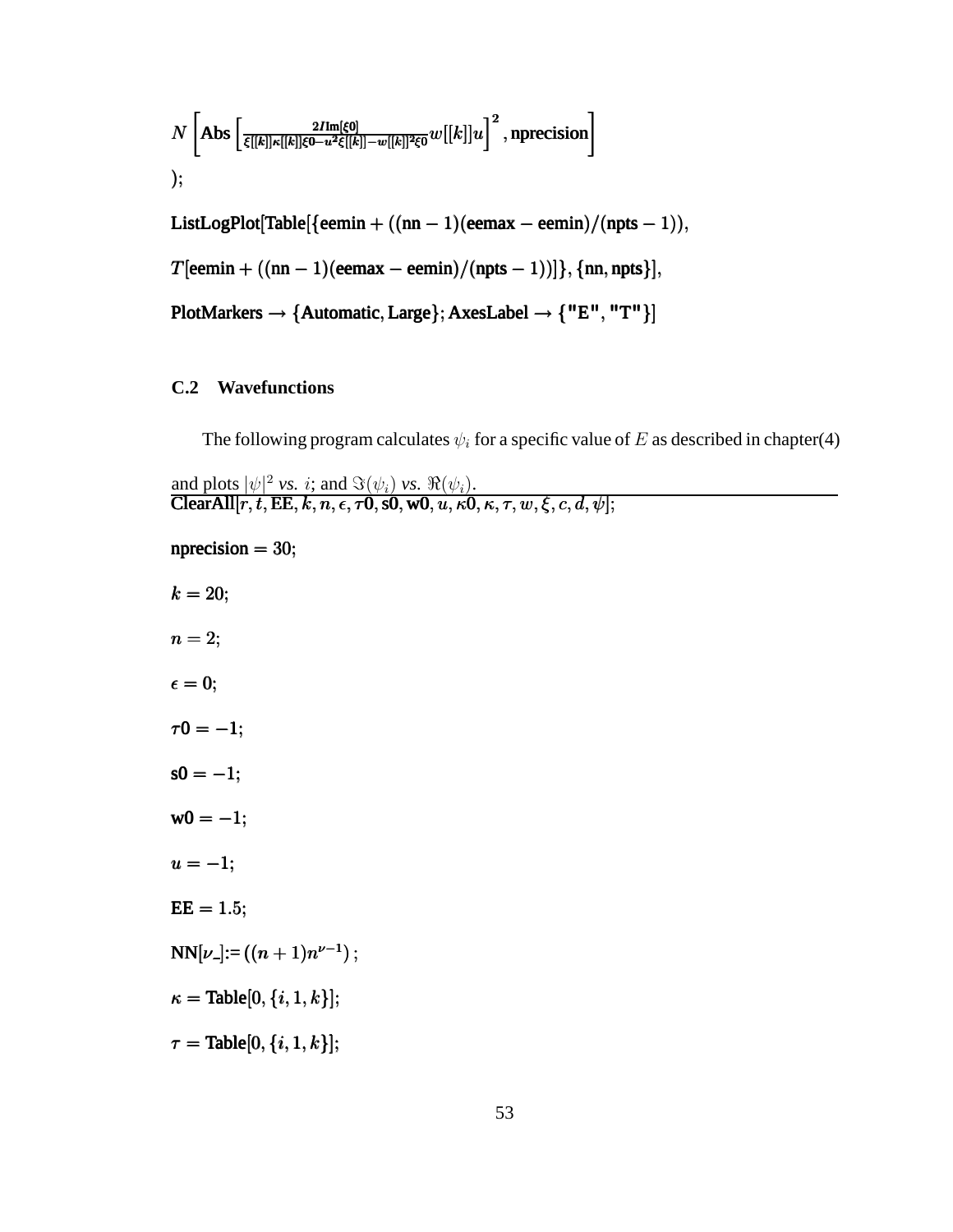$$
w = \text{Table}[0, \{i, 1, k\}];
$$
\n
$$
\xi = \text{Table}[0, \{i, 1, k\}];
$$
\n
$$
\psi = \text{Table}[0, \{i, 1, k\}];
$$
\n
$$
\xi 0 = N \left[ \left( -EE + I\sqrt{4 - EE^2} \right) / 2, \text{uprecision} \right];
$$
\n
$$
\kappa 0 = N [\epsilon - EE, \text{uprecision}];
$$
\n
$$
c = N \left[ \frac{1}{\kappa 0 - \tau 0}, \text{uprecision} \right];
$$
\n
$$
d = N \left[ \frac{-1}{\kappa 0 + \kappa N[k] - 1)\tau 0}, \text{uprecision} \right];
$$
\n
$$
\kappa[[1]] = N [r0 - n s0^2 c(1 + nd), \text{uprecision}];
$$
\n
$$
\tau[[1]] = N [r0 - n^2 s0^2 cd, \text{uprecision}];
$$
\n
$$
w[[1]] = N[-n s0 \text{w0}c(1 + NN[k]d), \text{uprecision}];
$$
\n
$$
\xi[[1]] = N [\xi 0 - NN[k] \text{w0}^2 c(1 + NN[k]d), \text{uprecision}];
$$
\n
$$
\text{Do}[
$$
\n
$$
c = N \left[ \frac{1}{\kappa[[m]] - \tau[[m]]}, \text{uprecision} \right];
$$
\n
$$
d = N \left[ \frac{1}{\kappa[[m]] - \tau[[m]]}, \text{uprecision} \right];
$$
\n
$$
\kappa[[m + 1]] = N [r0 - n s0^2 c(1 + nd), \text{uprecision}];
$$
\n
$$
w[[m + 1]] = N [-n s0w[[m]] c(1 + NN[k - m]d), \text{uprecision}];
$$
\n
$$
\xi[[m + 1]] = N [-n s0w[[m]] c(1 + NN[k - m]d), \text{uprecision}];
$$
\n
$$
\xi[[m + 1]] = N [-n s0w[[m]] c(1 + NN[k - m]d), \text{uprecision}];
$$
\n
$$
\xi[[m + 1]] = N [\kappa 0 - (n + 1) s0^2 c(1 + (n + 1) d), \text{uprecision}
$$